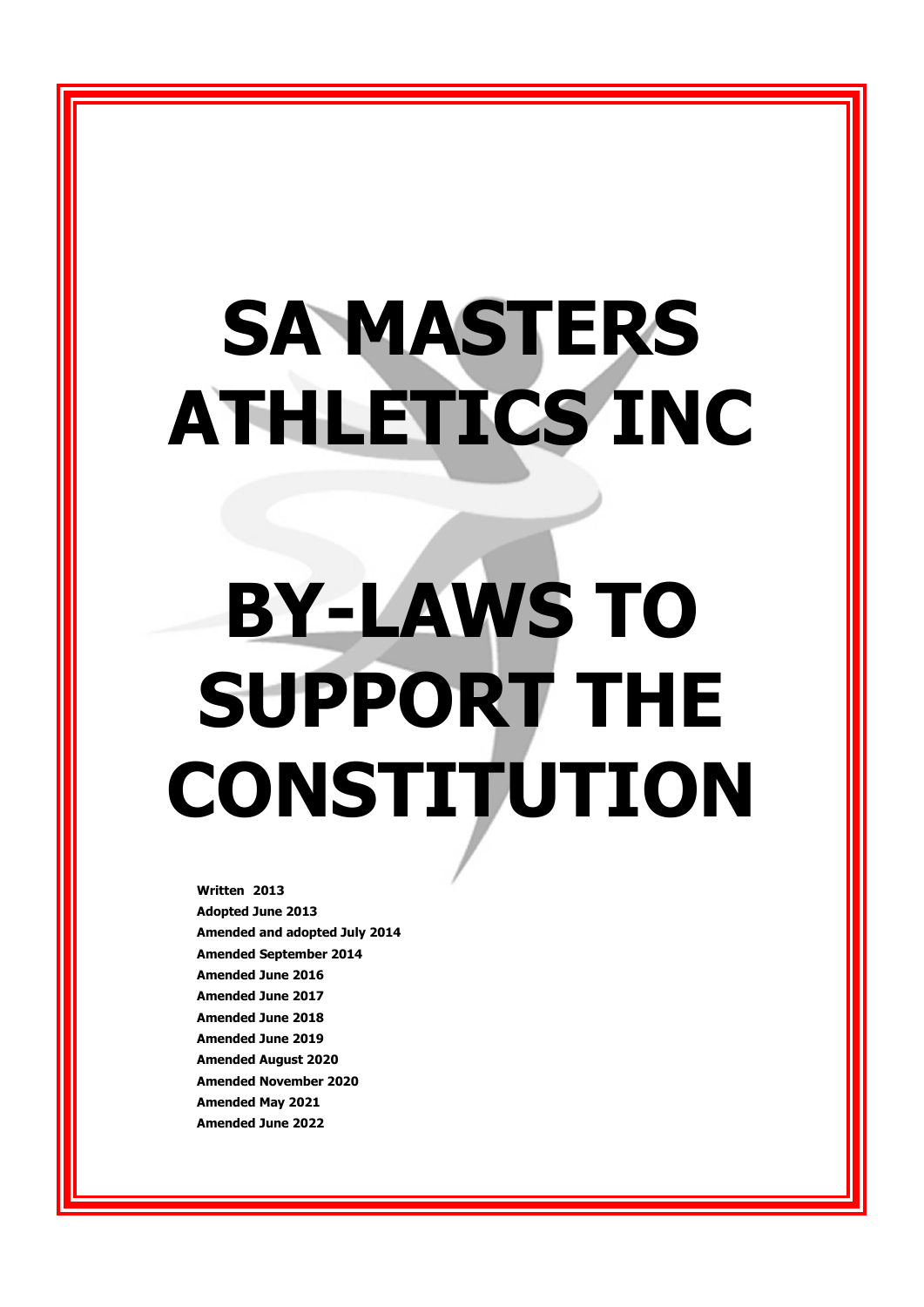# **INTRODUCTION**

This formal set of documents outlines both our overall policies and the way we run our Club. In addition the two guidelines at the end of the document, describe further how we operate.

Updated 2022

# **CONTENTS**

#### **SAMA BY-LAWS**

| 1.  |                                             |  |
|-----|---------------------------------------------|--|
| 2.  |                                             |  |
| 3.  |                                             |  |
| 4.  |                                             |  |
| 5.  |                                             |  |
| 6.  |                                             |  |
| 7.  |                                             |  |
| 8.  |                                             |  |
| 9.  |                                             |  |
| 10. |                                             |  |
|     |                                             |  |
|     |                                             |  |
|     |                                             |  |
|     |                                             |  |
|     |                                             |  |
|     |                                             |  |
|     |                                             |  |
|     |                                             |  |
|     |                                             |  |
|     | 20. ALCOHOL, SMOKING AND TRANSPORT POLICIES |  |
|     | 20.1                                        |  |
|     |                                             |  |
|     | 20.3                                        |  |
|     |                                             |  |
|     |                                             |  |
|     |                                             |  |
|     |                                             |  |

#### **GENERAL APPENDIX SAMA GUIDELINES**

| 1. SAMA AWARDS.  |  |
|------------------|--|
| 2. HANDICAPPING. |  |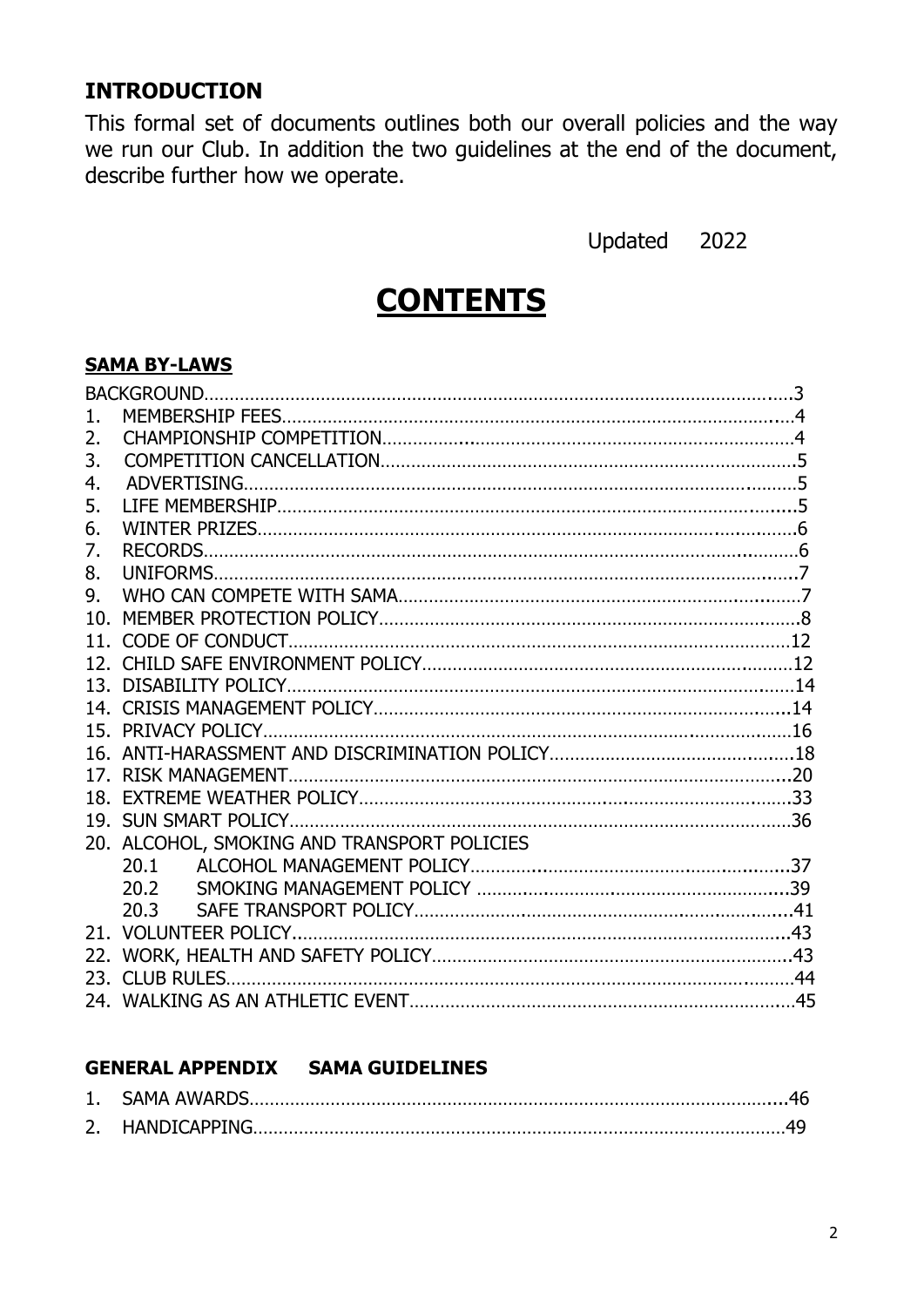# **SAMA BY-LAWS**

# **BACKGROUND**

The following clause in the South Australian Masters Athletics (SAMA) Constitution states:

9. Powers of the Committee

(1) The affairs of SAMA are managed by the Committee, which has the following powers:

(g) To make by-laws, which may be affirmed, amended or rescinded by the members in General Meeting.

The following by-laws made under this clause of the Constitution include previously adopted Policies as well as many operating protocols that require formalisation. SAMA will from time to time need to add to these by-laws.

#### **Clarification of the power of By-Laws**

**The Committee** will use by-laws as rules by which they will run the club and its activities. However, there may be circumstances where it is reasonable to provide temporary exemptions to over-ride the by-laws. The exemptions can be approved by the club President or Secretary. These personnel may consider that a committee 'quorum' at the time be raised for approvals. Exemptions must be recorded in the next committee meeting minutes, where the by-law in question would be reviewed.

**Members** are to comply with all SAMA by-laws. Disputations in specific circumstances can be raised with the Club President or Secretary, for a temporary or permanent review.

## **Promoting these By-Laws**

Our club will:

• Ensure these By-Laws are easily accessible via our website for members, volunteers and guests.

## **Non-compliance**

SAMA members will uphold these By-Laws and any non-compliance will be handled according to the following process:

- Members and/or guests should notify the committee of any breaches of these B-Laws.
- A committee member shall provide an explanation of the policy/ rule to the person/people concerned, including the section of policy not being complied with.
- Continued non-compliance with the policy should be handled by at least two committee members who will use their discretion as to the action taken, which may include asking the person/ people to leave the facilities or function.

## **Review**

These By-Laws will be reviewed annually to ensure they remain relevant to club operations and reflect both community expectations and legal requirements.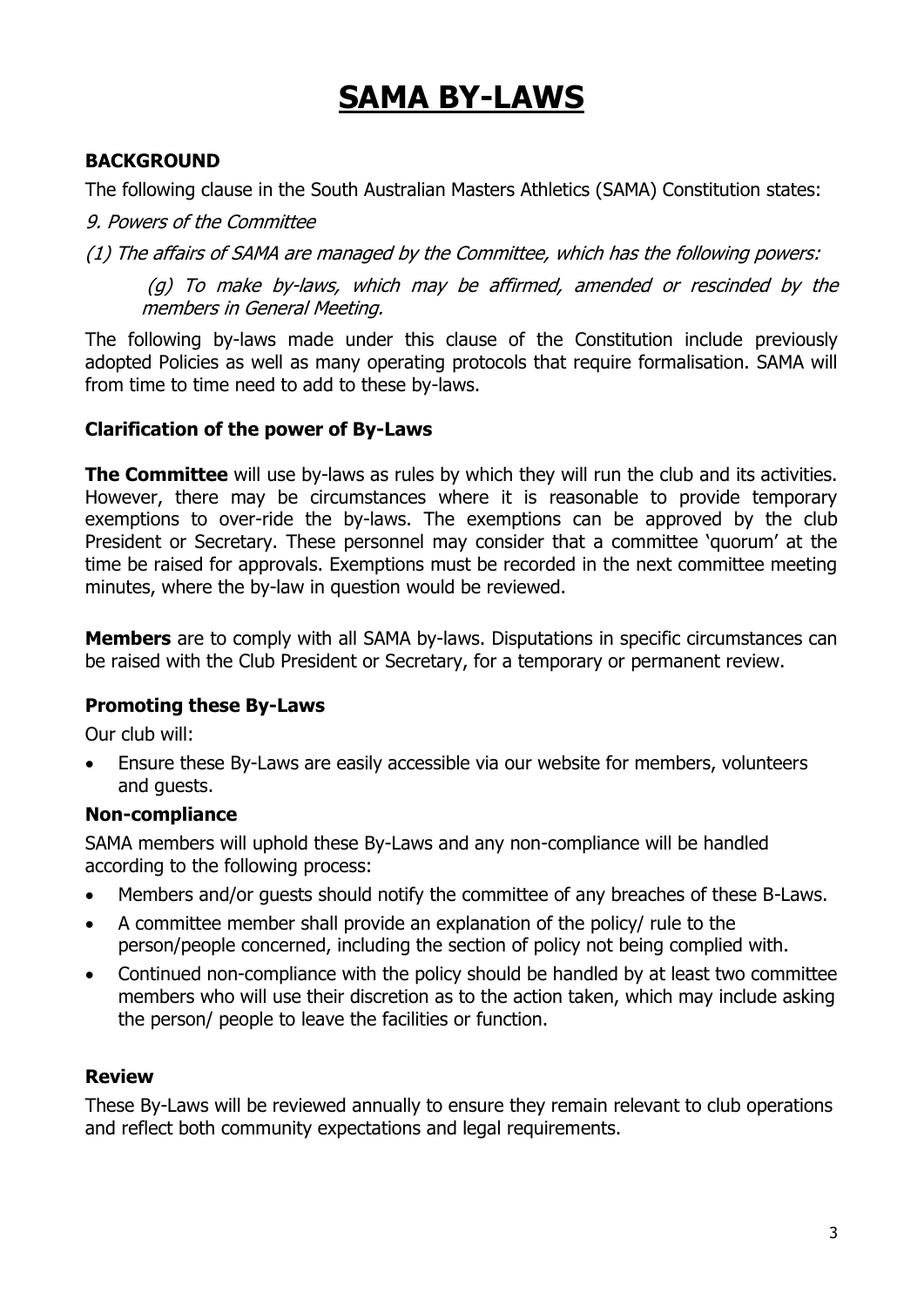**Guidelines** described in the General Appendix indicate additional ways the Club operates. Variations from the guidelines can take place providing the 'non-compliance' is fed back to the committee at the next committee meeting.

#### **1. MEMBERSHIP FEES**

The Committee determines the subscriptions for each class of membership, subject to the approval of the members in General Meeting.

The prescribed fees from 1 October 2022 are:

| <b>Annual Renewal fees</b>                     |         | Pro rata Fees - New Members Only |  |  |  |
|------------------------------------------------|---------|----------------------------------|--|--|--|
|                                                |         | April - September                |  |  |  |
| Full                                           | \$65    | \$48                             |  |  |  |
| Concession                                     | \$52    | \$40                             |  |  |  |
| Country (Postcodes over 5200)                  | \$35    | \$30                             |  |  |  |
| Couples living at same address<br>(per person) | \$52    | \$40                             |  |  |  |
| Social (Non-competing)                         | \$18.50 | \$13.50                          |  |  |  |

The prescribed fees from 1 October 2023 are:

| <b>Annual Renewal fees</b>                     |      | Pro rata Fees - New Members Only |  |  |  |  |
|------------------------------------------------|------|----------------------------------|--|--|--|--|
|                                                |      | April - September                |  |  |  |  |
| Full                                           | \$80 | \$60                             |  |  |  |  |
| Concession                                     | \$65 | \$50                             |  |  |  |  |
| Country (Postcodes over 5200)                  | \$40 | \$30                             |  |  |  |  |
| Couples living at same address<br>(per person) | \$65 | \$50                             |  |  |  |  |
| Social (Non-competing)                         | \$20 | \$15                             |  |  |  |  |

A member whose subscription is in arrears ceases to be a member, but may be re-instated on payment of outstanding fees. In October each year members who have not paid their subscription for the current year will be removed from the current membership database, but will be retained in the database for the purpose of newsletter distribution.

Non-members over 30 years of age who sign waiver forms and agree to abide with the club directions and by-laws will be expected to join our club after competing up to 3 times in each season unless they are visiting or have membership in another state.

## **2. CHAMPIONSHIP COMPETITION**

All SAMA Championships shall be conducted in accordance with the rules of SAMA and where not covered, those of AMA, WMA and WA and while events may be combined athletes will compete in 5 year age groups.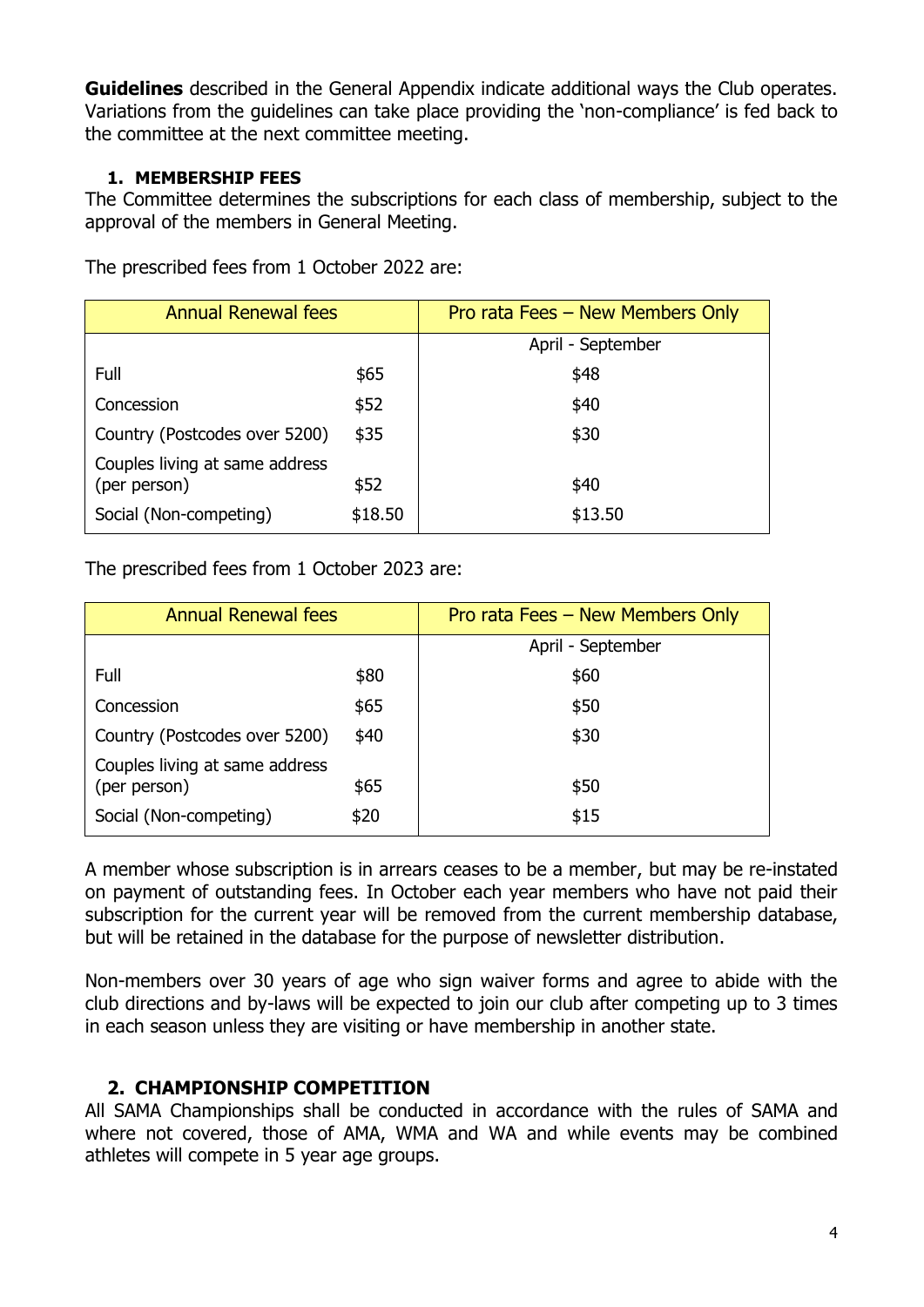All athletes competing in SAMA Championships must be current financial members of SAMA, Athletics SA (ASA) or another Masters Club by invitation (in winter non-members are allowed to run in championship events but do not qualify for awards). Members of interstate or overseas Masters Clubs will not displace SAMA or Athletics SA athletes in the placing's, but will receive the equivalent duplicated placing.

All run and walk Championship events will be 'scratch' events. In running events, competitors must make a genuine effort to run and do so over the majority of the distance.

In track events longer than 1500 metres the Competition Director may restrict competitors to the two outer lanes if he/she considers other events will be unduly delayed by allowing the remaining competitors to use the inside lanes.

In throwing events, large numbers may warrant allocation of competitors into smaller groups and the program timing may be adjusted to facilitate this.

In long jump and triple jump, competitors will be allowed to re-enter competition and complete all jumps – providing the competition is still in progress.

An athlete shall compete in the age group for which they qualify on the day of a championship. This differs from the practice at Most Championships and Masters Games where the age is counted on the first day of competition (or the end of the year in question). In the case of the SAMA T&F Championships they are spread over several weeks so it is fairer to take the age on each individual day of competition.

Championship entry shall not be subject to any prior achievement or qualifying standard.

## **3. COMPETITION CANCELLATION**

#### **In general terms SAMA will always run a programmed competition (summer**

**and winter).** Rain certainly never stops a meet and competition would still occur during storms. However, SAMA would delay competition during severe downpours, hail, lightning or exceptionally strong winds (where there is danger of falling tree branches). Field events and sprints at the track may be cancelled for safety concerns in heavy rain. If conditions deteriorated markedly during competition already underway (eg. due to air pollution or sustained storms) SAMA would cancel the remaining events.

The only reasons SAMA would cancel competition in advance is for extreme predicted temperatures according to our Hot Weather Policy, which states:

#### **SAMA will not compete when temperatures are 40 degrees or above.**

**If the predicted temperature is 40 degrees or above, and an evening cool change is not predicted, the meet will be cancelled on the day before the meet.**

**If the predicted temperature is 40 degrees or above, but a cool change is predicted to come in by 6pm we may still plan to meet. In these circumstances the final decision will be made by 10am on the Wednesday morning. A message will be posted on the SAMA website, and an SMS will be sent to all members advising the cancellation. The website will also show the contact details for the person who should be contacted for further information.**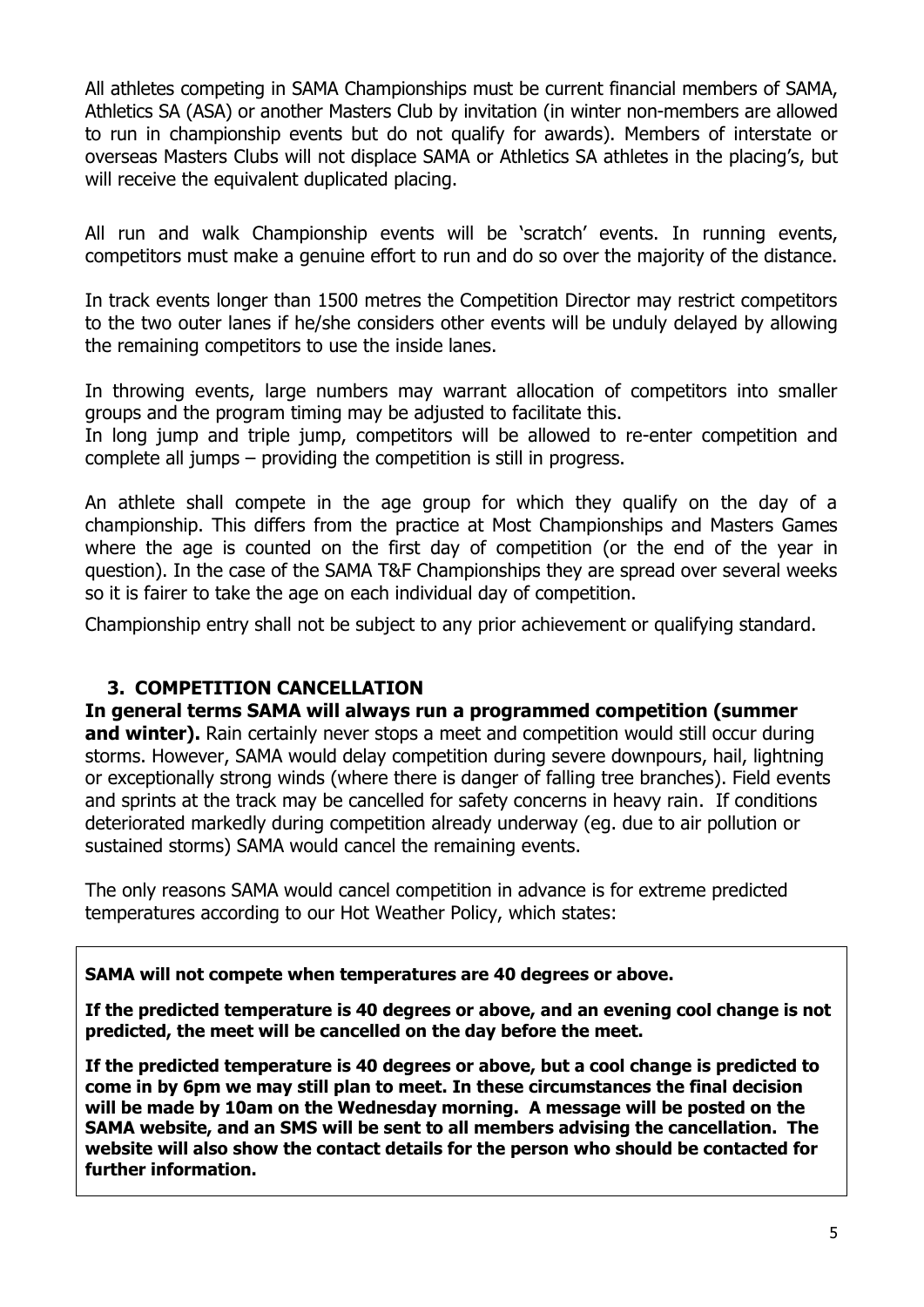Refer to the full Extreme Weather Policy – By-Law 18.

# **4. ADVERTISING**

Advertising in the SAMA newsletter or on the SAMA web site is not generally accepted but if someone offers our members a benefit (athletic related) at a discount it can be advertised. This would be done once unless a contract for a period of time has been entered into. In addition ongoing discounts would be listed each newsletter.

## **5. LIFE MEMBERSHIP**

Life membership is an honour given to members of SAMA who have performed exceptional service to the Club over a period of at least 10 years. Total numbers of living Life Members will not normally exceed 5% of the Clubs membership.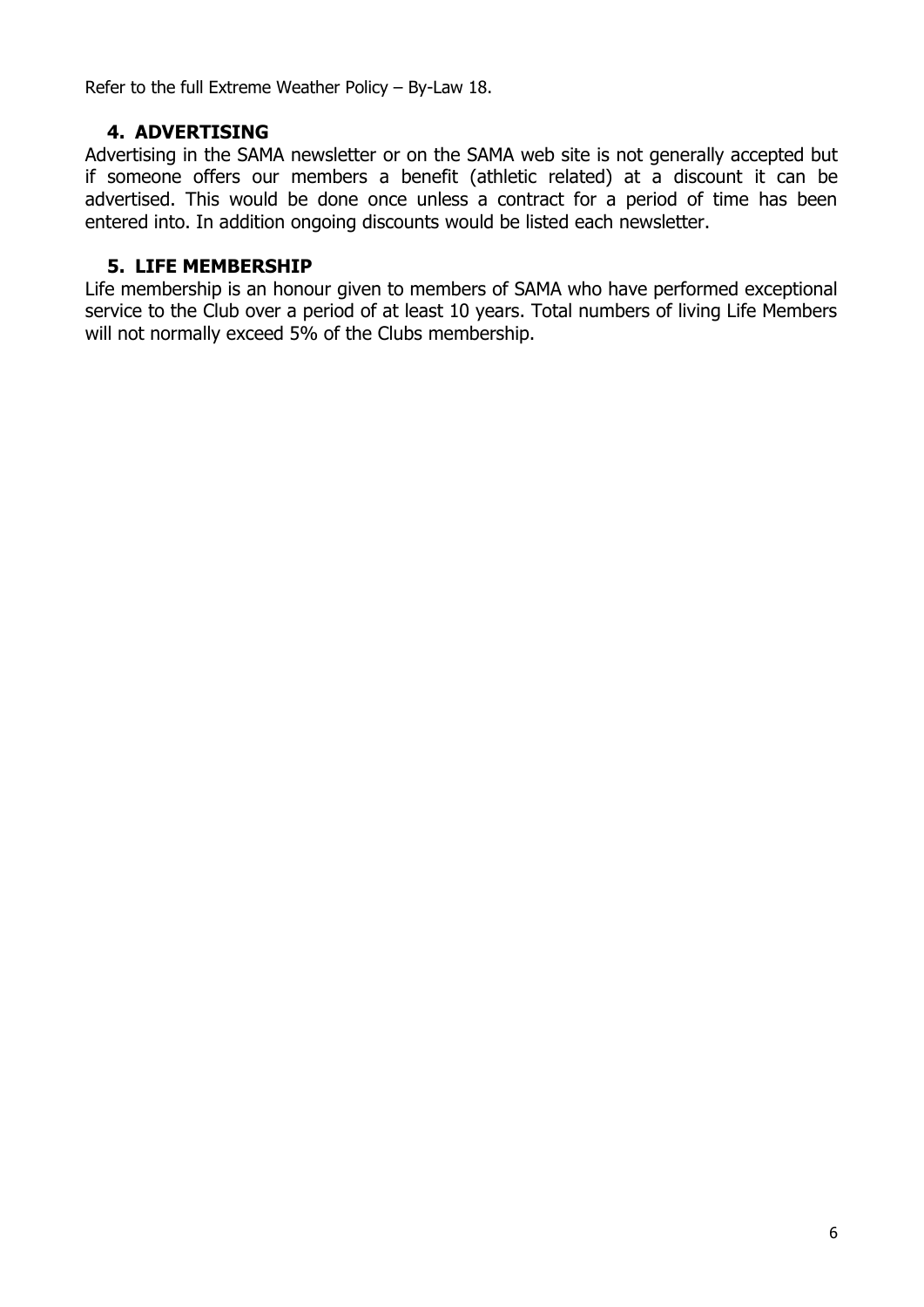#### **6. WINTER PRIZES**

Prizes are given nominally on 5 occasions during winter for all races conducted on a designated prize week. To be eligible for a prize a competitor must be a financial member of SAMA. The competitor must have completed the race and not have been disqualified.

The number of prizes is determined by the number of SAMA member entrants in each race.

- 1 to 3 entries 1 prize
- 4 to 7 entries 2 prizes
- 8 or more entries 3 prizes

If a prize winner has left prior to the presentation the prize will be saved for that person. The exceptions to this are when prizes are awarded on the day of the AGM and/or the Winter Presentation. In these cases the winner of a prize must attend the function. Competitors (first time or members returning from illness/injury) using their own estimated handicap time are not eligible for prizes.

# **7. RECORDS**

## **State Age Group (SAG) Records**

- Any member of SAMA or ASA may set records
- All events in which records are set must be scratch events.
- For non-track events, courses must be accurately measured.
- One watch is sufficient for a SAG record. However, any strange looking results should be verified.
- For length measurements in jumps and throws, an official must verify the distance.
- Long and Triple Jumps must have a take-off board judge.
- For events 2km and over the correct number of laps must be verified.
- Walks must be judged and the competitor verified as not disqualified.
- Normally records are not accepted from Regional Masters Games.
- Track times are rounded up to  $1/10^{th}$  second.
- Road times are rounded up to 1 second.
- Jumps and throws are rounded down to the nearest centimetre.

#### **National records**

Requirements for National Records are the same as for SAG records except as follows:

- As much paperwork as possible should be collected to support an application.
- Electronic timing must be used for up to the 800m. A print of the photo finish is required.
- Three watches required for distances above 800m if electronic timing is not available.
- A minimum of 3 competitors.
- Wind readings for sprints (200m or less), long jump and triple jump  $-$  max  $+2.0$ m/s.
- For throws, implements are required to be measured for weight and length. These measurements are to be certified by an appropriate technical officer.
- Length measurements for jumps and throws must be validated with a steel tape. Two people must verify the distance.
- Jumps must have a take off board (preferably plasticine) and judge.
- Lap record sheets are required for events 2km and over. No more than 4 runners or 6 walkers per lap-scorer.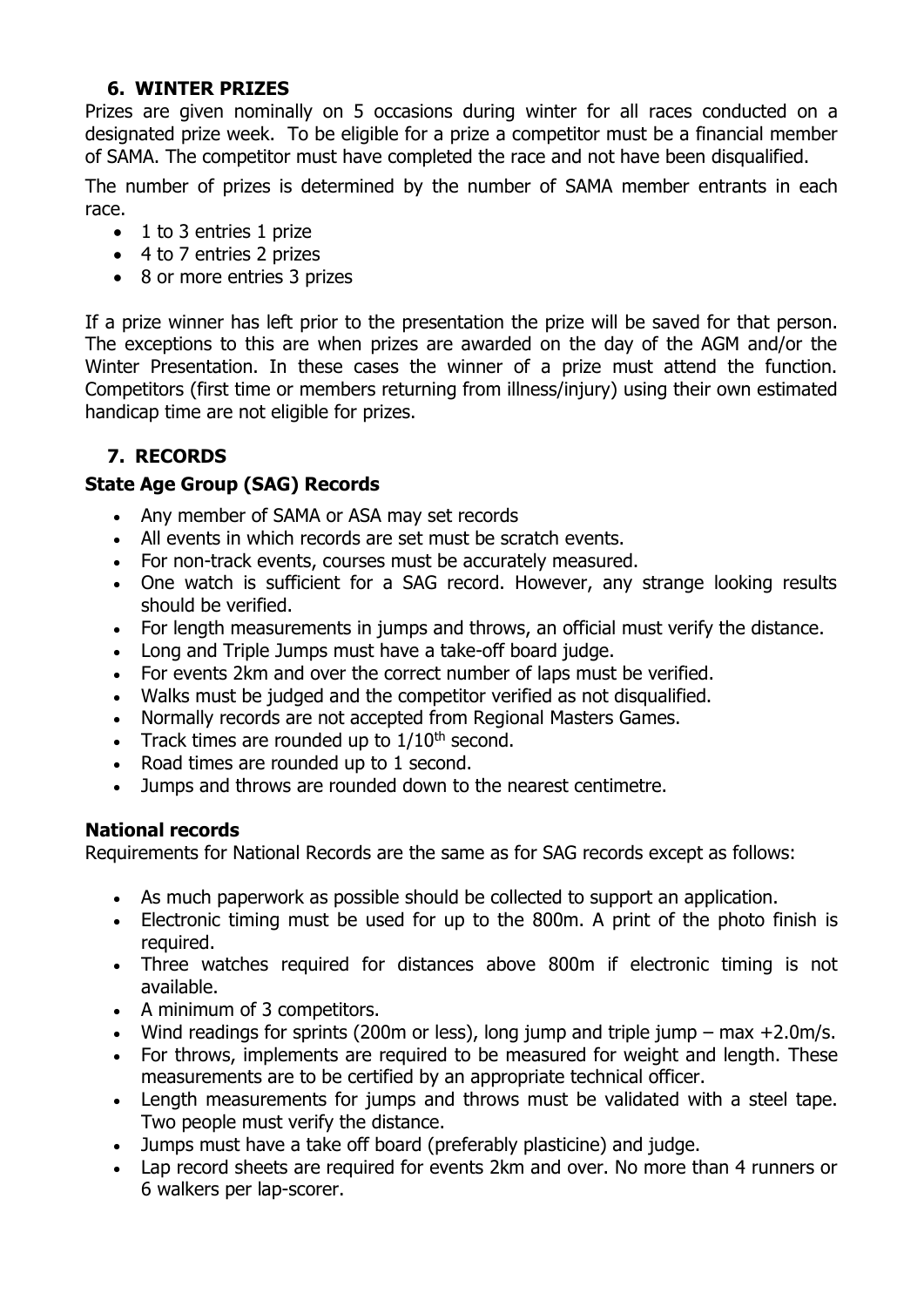- Walks must be judged by a minimum of 4 judges and the competitor verified as not disqualified.
- The maximum variation in distance for a road circuit is 0.1% (i.e. 10m in 10km). An AIMS certificate less than 5 years old is required.

# **World records**

Requirements for World records are as for National records with the additional need for:

- Proof of age (e.g. a copy of the applicants' birth certificate or passport).
- Ideally 6 walk judges (minimum of 4 including 1 at A grade).
- Referees confirmation that all statements are correct.
- Photo finish and Zero Control Test Image for all races of 800m and under.
- Names and signatures of 3 field judges for field events.
- Wind readings for the combined events. The **average** speed shall not exceed plus 2m/s. (Based on the sum of the wind velocities, as measured for each individual event, divided by the number of events).
- Complete race results.

Only records set at World Masters Athletics meetings do not require a form to be submitted.

# **8. UNIFORMS**



The club uniform consists of a top in red, royal blue, gold and white as shown (singlet or T-shirt), together with navy blue or black bottoms.

Crop tops in royal blue with red and gold stripes down the sides may also be worn. SAMA encourages members to wear the uniform in all SAMA and other competition, but it is only mandatory in AMA National Championships.

## **9. WHO CAN COMPETE WITH SAMA?**

The following categories of people can compete with SAMA:

- SAMA Members and other Masters Clubs' members
- Members of Athletics SA
- Others over 30 yrs who sign waiver forms and agree to abide with the club directions and by-laws. These competitors will be expected to join our club after competing up to 3 times in each season unless they are visiting.
- Others over 18 yrs and less than 30 yrs who sign waiver forms and agree to abide with the club directions and by-laws.
- Under 18s with a parent or guardian present. Limits on distances and equipment apply for U18 juniors (refer to table). Parents or guardians must sign waiver forms and agree to abide with the club directions and by-laws.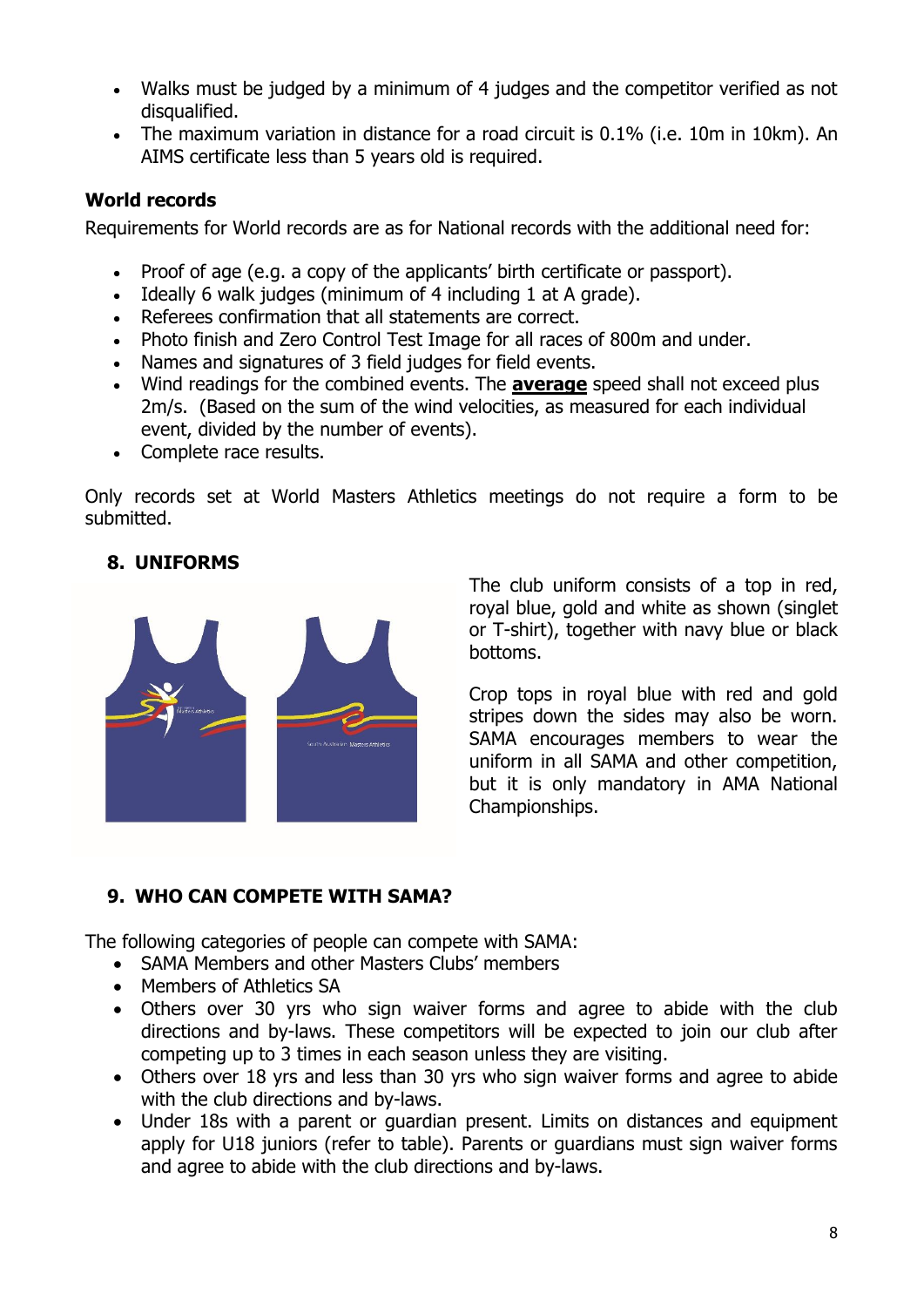Note: Summer championship events will be for financial members of SAMA and ASA only (eligible participants can join on the day). Members of interstate or overseas Masters clubs can compete but will not displace SAMA or ASA athletes in the placing's.

Only SAMA members are eligible for prizes and trophies.

Wherever possible SAMA will arrange for juniors/non-members to compete in separate heats.

| Age   | Shot<br>Javelin |            | <b>Discus</b> |            | Hammer     | Weight | Triple    | Max            | <b>Max</b> |          |          |
|-------|-----------------|------------|---------------|------------|------------|--------|-----------|----------------|------------|----------|----------|
|       |                 | Boys/Girls |               | Boys/Girls | Boys/Girls |        |           |                | Jump       | Distance | Distance |
|       |                 |            |               |            |            |        |           |                |            | summer   | winter   |
| 7     | <b>No</b>       | <b>No</b>  | 2             | 2          | No         | No     | <b>No</b> | No             | <b>No</b>  | 400      | No       |
| 8/9   | <b>No</b>       | <b>No</b>  | 2             | 2          | No         | No     | <b>No</b> | No             | <b>No</b>  | 800      | No       |
| 10    | <b>No</b>       | <b>No</b>  | 2             | 2          | 750        | 750    | <b>No</b> | No             | OK         | 3000     | 5000     |
| 11    | 400             | 400        | 3             | 2          | 750        | 750    | No        | No             | OK         | 3000     | 5000     |
| 12    | 600             | 400        | 3             | 3          |            | 750    | <b>No</b> | No             | OK         | 3000     | 5000     |
| 13    | 600             | 400        | 3             | 3          |            | 1      | No        | No             | OK         | 5000     | 8000     |
| 14    | 700             | 600        | 4             | 4          | 1          | 1      | 4         | 4              | OK         | 5000     | 8000     |
| 15    | 700             | 600        | 4             | 4          |            | 1      | 4         | $\overline{4}$ | OK         | 10000    | 10000    |
| 16/17 | 700             | 600        | 5             | 4          | 1.5        |        | 5         | $\overline{4}$ | OK         | 10000    | 10000    |
| 18/19 | 800             | 600        | 6             | 4          | 1.75       |        | 6         | $\overline{4}$ | OK         | No Limit | No Limit |

**Limits on events, distances and equipment for under 20 year olds**

Distances may be reduced by SAMA officials if weather conditions suggest its necessity and specifically when the temperature reaches 32 degrees - no under 10 year olds may compete and at 36 degrees - no under 15 year olds may compete

# **10. MEMBER PROTECTION POLICY**

## **Purpose**

The objective of South Australian Masters Athletics (SAMA) Member Protection Policy is to maintain responsible behaviour and ethical and informed decision-making by participants in this club. The policy informs everyone involved in SAMA of his or her responsibilities and the standards of behaviour that are required. It forms a framework policy for most of SAMA's other policies.

# **Scope and extent**

The policy applies to everyone participating in SAMA's activities including members and volunteers. It covers decisions, compliance with other SAMA policies and behaviour at competition, meetings and social events organised or sanctioned by SAMA. In particular it covers any behaviour that brings or is likely to bring SAMA or the sport into disrepute and where there is suspicion of harm towards a child.

# **Club Responsibilities**

SAMA will:

- implement, comply with and promote this policy to everyone participating in SAMA's activities;
- promote and model appropriate standards of behaviour at all times;
- respond to breaches or complaints made under this policy promptly, fairly, and confidentially.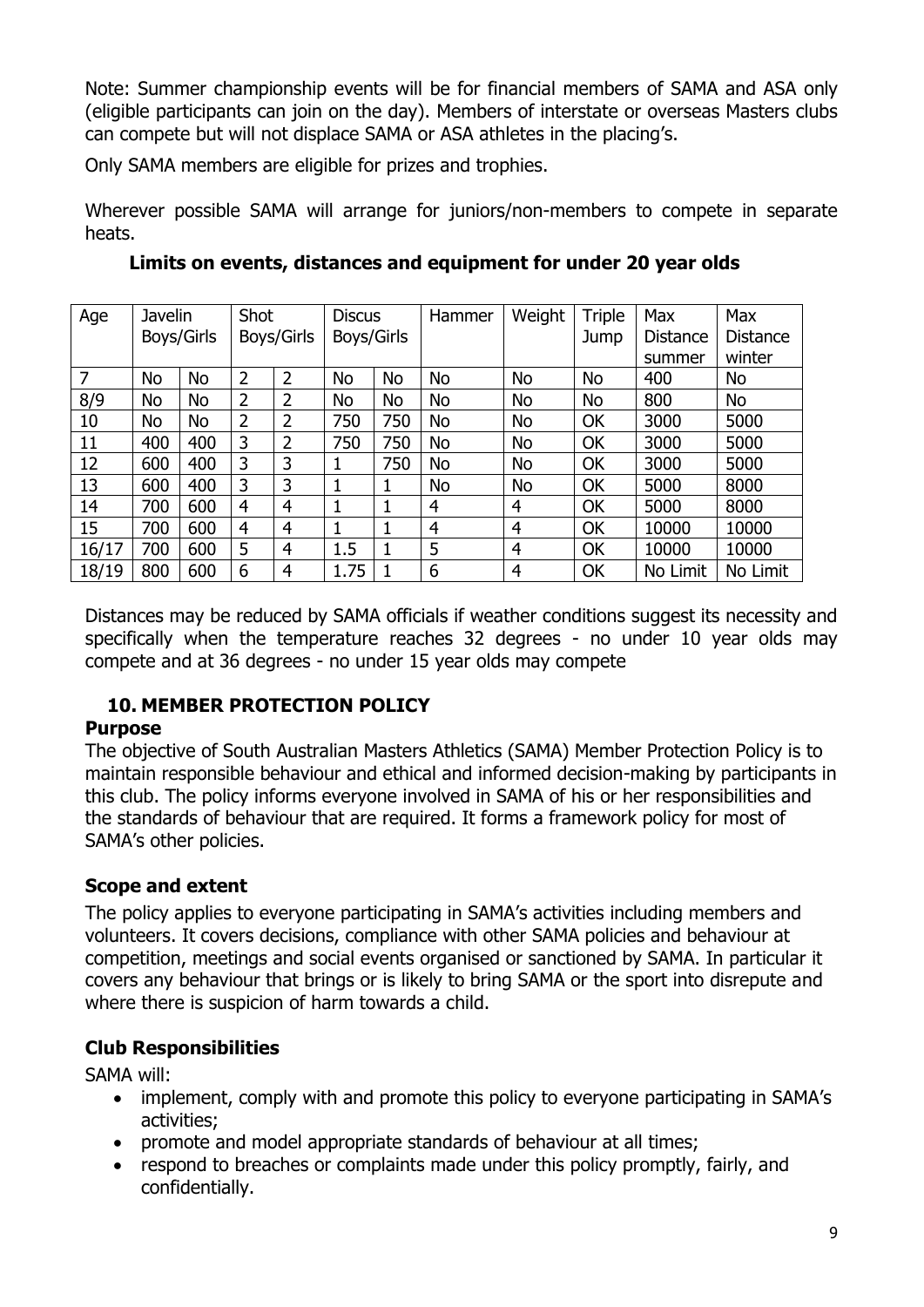#### **Individual Responsibilities**

Everyone associated with SAMA must:

- comply with the standards of behaviour outlined in all SAMA policies;
- treat others with respect;
- be responsible and accountable for their behaviour;
- follow the procedures outlined in this policy if they wish to make a complaint or report a concern about discrimination, harassment, possible child abuse or other inappropriate behaviour.

#### **Risk Management**

SAMA has a risk management strategy covering all aspects of SAMA activities.

#### **Code of Conduct**

SAMA has a Code of Conduct that specifies standards of conduct and care.

#### **Protection of Children**

SAMA has a Child Safe Environment Policy and is committed to the safety and wellbeing of all children and young people accessing our services.

SAMA requires that all under 18's attending SAMA events, meetings and competition are accompanied and supervised by a parent or carer, who must agree to the conditions specified in the Under18 Waiver of Appendix 4 in the SAMA Risk Management Plan.

SAMA requires that members or other persons taking photographs or videos at SAMA events, wherever possible, should obtain permission from a child's parent/carer before taking an image of a child that is not their own and ensure that the parent knows the way the image may be used.

#### **Suitable Employees and Volunteers**

SAMA will ensure that the organisation takes all reasonable steps to ensure that it engages people that are suitable and appropriate for participation in SAMA activities.

#### **Anti-harassment and Discrimination**

SAMA opposes all forms of harassment and discrimination as set out in the SAMA Anti-Harassment and Discrimination Policy.

#### **Complaints**

SAMA takes all complaints about inappropriate behaviour seriously.

- both the person making the complaint (complainant) and the person the complaint is against (respondent) will be given full details of what has been alleged in the complaint and have the opportunity to give their side of the story;
- decisions will be unbiased and fair;
- any penalties imposed will be fair and reasonable.

More serious complaints may be referred to our State and/or National body.

If the complaint relates to suspected child abuse, sexual assault or other criminal activity, then SAMA will report the alleged unlawful behaviour to the police and/or relevant government authority.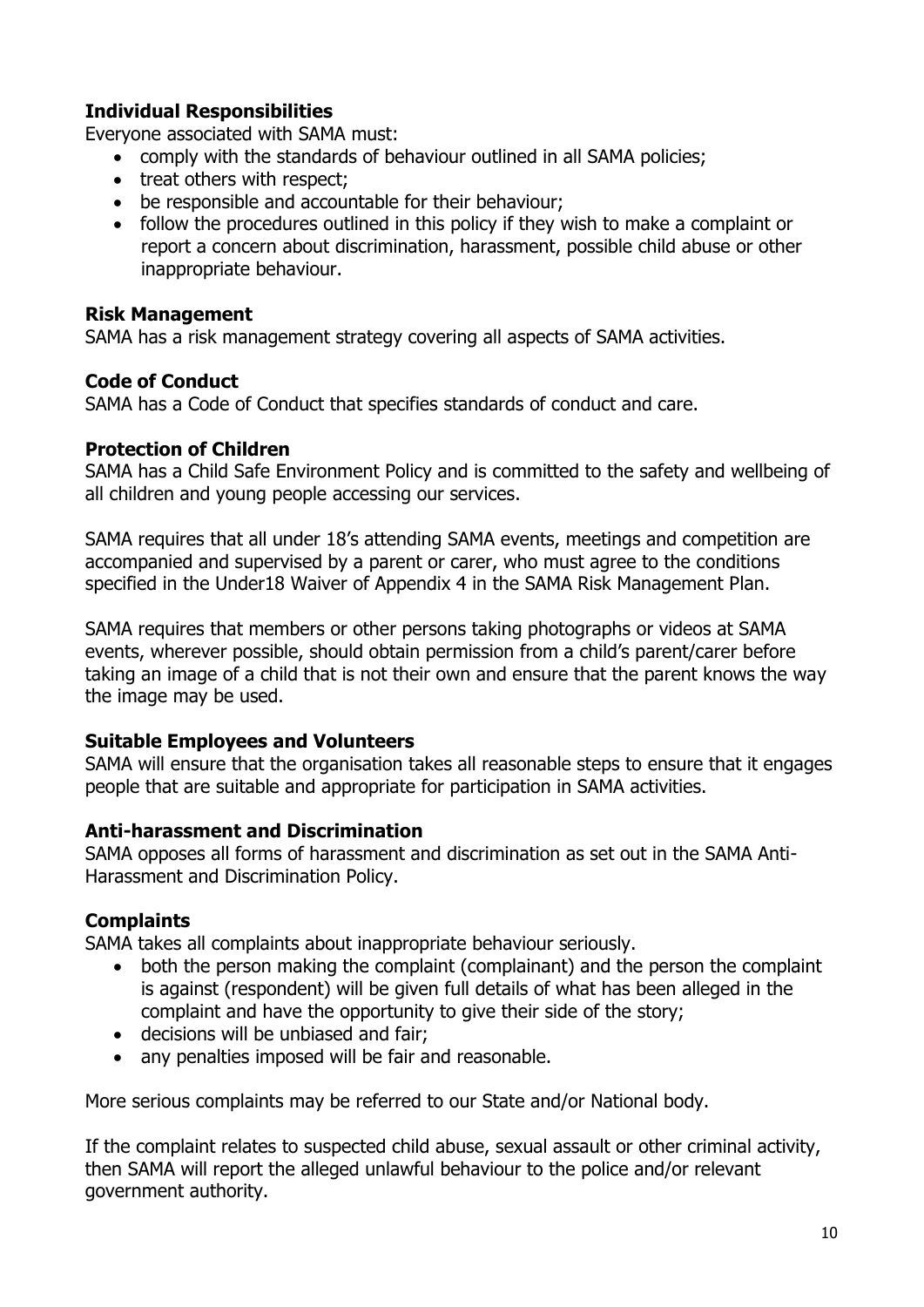#### Complaint Handling Process

When a complaint is received by SAMA, the person receiving the complaint will:

- listen carefully and ask questions to understand the nature and extent of the problem;
- explain the different options available to help resolve the problem;
- maintain confidentiality as far as is possible;
- if considered appropriate, ensure that a Confidential Record of Complaint is completed (Attachment 1).

Once the complainant decides on their preferred option for resolution, the club will assist, where appropriate and necessary, with the resolution process. This may involve:

- bringing all the people involved in the complaint together to talk through the problem (this may include external mediation);
- gathering more information (e.g. from other people that may have seen the behaviour);
- seeking advice from or referring to our State and/or National body or an external agency.

#### Disciplinary Measures

SAMA may take disciplinary action against anyone found to have breached its policies or made false and malicious allegations. Any disciplinary measure imposed must:

- be fair and reasonable;
- be based on the evidence and information presented and the seriousness of the breach.

#### **Appeals**

The complainant or respondent can lodge an appeal against the decisions of, or disciplinary measures imposed by our club, to our State and/or National association.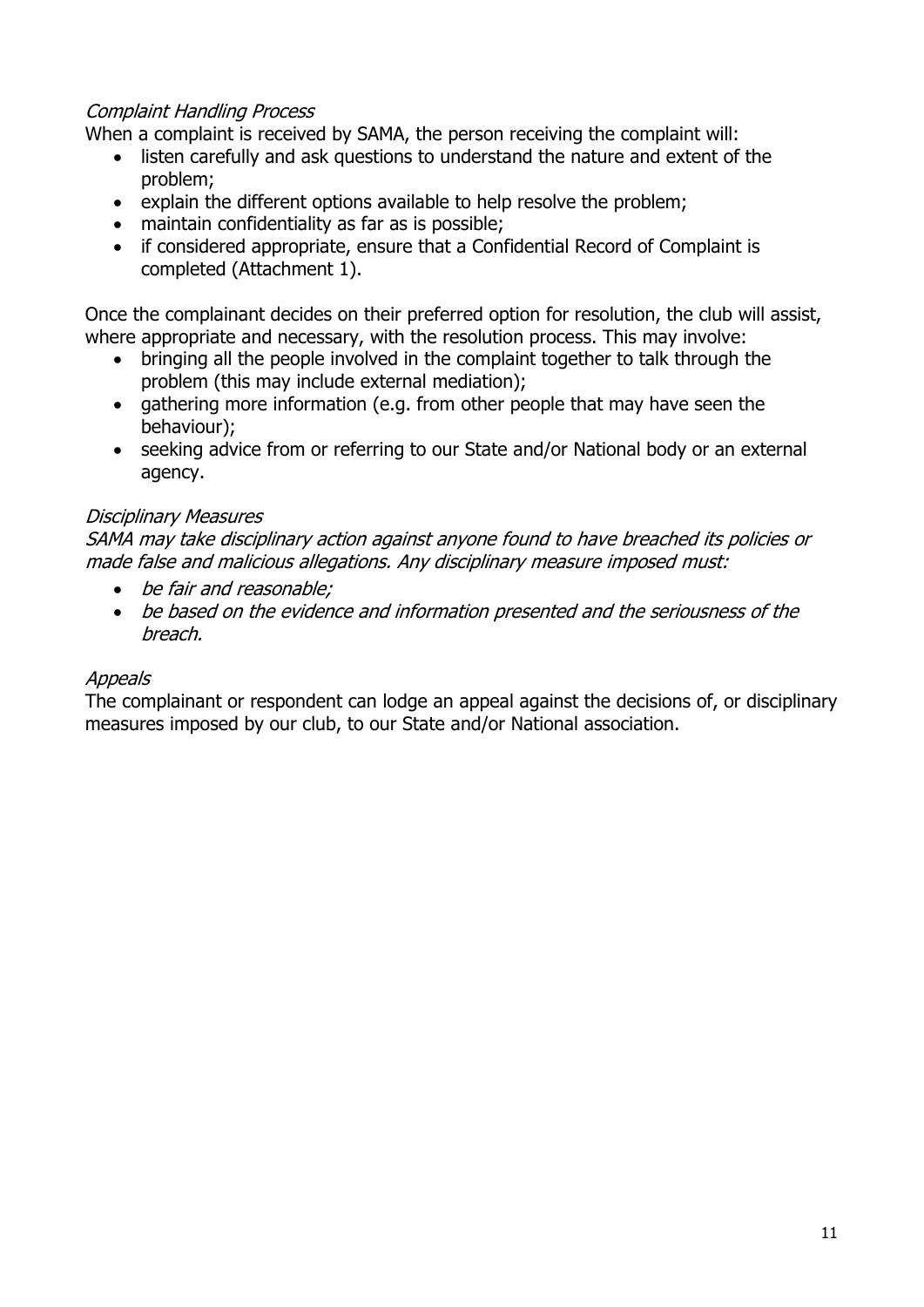#### **Attachment 1: CONFIDENTIAL RECORD OF COMPLAINT**

|                           | □ Under 18<br>$\Box$ Over 18<br>Date Received:     |
|---------------------------|----------------------------------------------------|
| Complainant's Name        |                                                    |
| Complainant's contact     | Phone:                                             |
| details                   | Email:                                             |
| Complainant's             | □ Parent/carer<br>Administrator/Official           |
| role/status               | □ Athlete<br>$\Box$ Coach<br>□ Spectator           |
|                           | □ Other<br>□ Employee                              |
|                           |                                                    |
| Respondent's Name         |                                                    |
| Respondent's role/status  | □ Parent/carer<br>□ Administrator/Official         |
|                           | □ Athlete<br>□ Coach<br>□ Spectator                |
|                           | □ Other<br>□ Employee                              |
|                           |                                                    |
| Location of alleged issue |                                                    |
|                           |                                                    |
| Nature of complaint       | Discrimination<br>□ Harassment<br>□ Physical abuse |
| (Can tick more than one   | □ Child abuse<br>□ Verbal abuse<br>$\Box$ Bullying |
| box)                      | □ Other                                            |
| Description of alleged    |                                                    |
| issue                     |                                                    |
|                           |                                                    |
| What information is       |                                                    |
| Provided                  |                                                    |
|                           |                                                    |
| Resolution procedures     |                                                    |
| followed                  |                                                    |
|                           |                                                    |
| Finding                   |                                                    |
|                           |                                                    |
| Resolution                |                                                    |
|                           |                                                    |
|                           |                                                    |
| Completed by              | Name:                                              |
|                           | Position:                                          |
|                           | Signature:<br>Date                                 |
| Signed by:                | Complainant:                                       |
|                           |                                                    |
|                           | Respondent:                                        |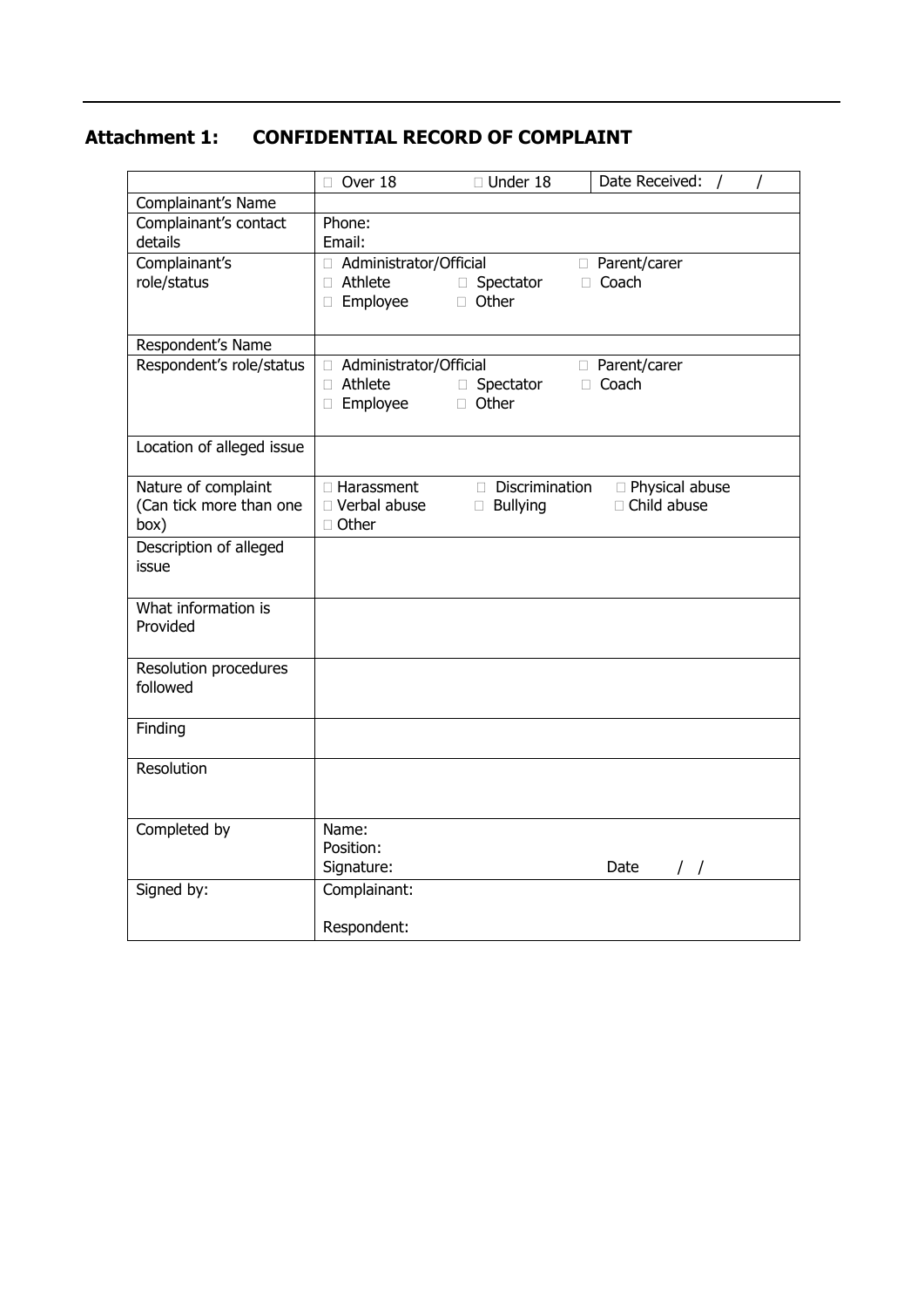# **11. CODE OF CONDUCT**

All members of South Australian Masters Athletic s (SAMA), together with officials and visitors present at SAMA competition, are expected to conduct themselves in a proper and professional manner so as to not bring themselves, SAMA or the sport into public disrepute or censure.

## **As a responsible participant in SAMA activities you will:**

- Respect the rights, dignity and worth of every athlete, children competing with SAMA, coach, official and others involved in SAMA's activities, and treat everyone equally.
- Understand that discriminatory, offensive and violent behaviour is unacceptable and that complaints will be acted upon.
- Uphold the same values of sportsmanship off the field as you do when competing.
- Cooperate fully with others involved in the sport such as officials, volunteers, team managers and sports trainers, in the best interests of yourself and other participants.
- Consistently promote positive aspects of the sport such as fair play and never condone rule violations or the use of prohibited or age-inappropriate substances.
- Anticipate and be responsible for your own needs including being organised, having the appropriate equipment and being on time.
- Respect officials' decisions.
- Never argue with an official. If you disagree, have a SAMA committee member approach the official during a break or after the competition.
- Control your temper. Verbal abuse of officials and other competitors and deliberately provoking an opponent are not acceptable or permitted behaviours.
- Show appreciation for volunteer officials and administrators.
- When acting as an official, be consistent, objective and courteous when making decisions.
- Ensure the safety of children competing with SAMA as outlined in the SAMA Child Safe Environment Policy.
- Observe the Club Rules to prevent injury to SAMA members and the general community and to avoid claims of negligence and limit liability on the part of SAMA.
- Avoid destructive behaviour and leave athletics venues as you find them.
- Report any suspected misconduct to a SAMA committee member as soon as possible.
- Understand that a breach of this Code or any other SAMA policy could lead to disciplinary action on the part of SAMA.

# **12. CHILD SAFE ENVIRONMENT POLICY**

## **Purpose**

Every child and young person has a right to be safe from harm at all times. The wellbeing and best interests of children and young people (U18 years) are the responsibility of the entire community. As members of the wider community, we must act to ensure that every environment where children and young people are present is safe.

Child protection legislation in South Australia aims to ensure that all children are safe from harm and are cared for in a way that allows them to reach their full potential. Both the Children and Young People (Safety) Act 2017 (Safety Act) and the Child Safety (Prohibited Persons) Act 2016 (Prohibited Persons Act) contain obligations for people who work or volunteer with children.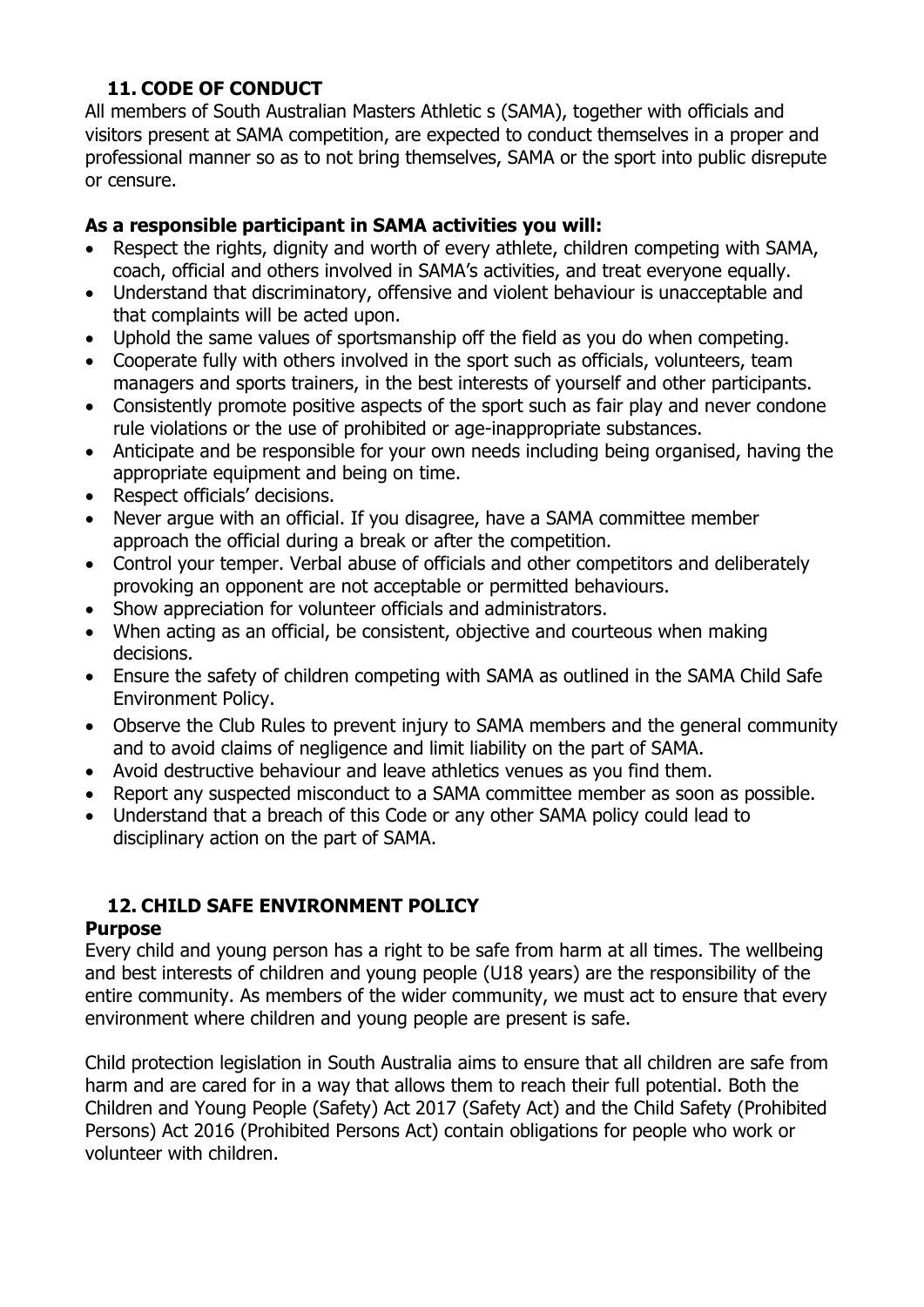As South Australian Masters Athletics Inc. (SAMA) does not hold events for, work with or provide services or activities (including coaching) with a significant membership of, or involvement by children and young people, and the attendance of children occurs incidentally or is not reasonably expected to occur, SAMA would not be captured by the legislation for Child safe environments.

Whilst SAMA does not provide a service or undertake an activity that constitutes childrelated work under the Child Safety (Prohibited Persons) Act 2016, this policy reflects our commitment to provide a safe environment where all children and young people are treated with respect and are protected from harm.

#### **Scope**

This policy applies to all people involved in the organisation, including:

- employees (permanent and casual)
- members
- volunteers
- any other individual involved in or with this organisation

#### **Children's participation**

Whether a child is accompanied or not does not negate an organisation's requirement to provide a child safe environment.

SAMA encourages and respects children and young people who participate in our events. We listen to and where possible act upon any concerns that children, young people or their families raise with us.

All children attending events, meetings or competition organised by SAMA have a right to feel, and be, safe at all times.

#### **Reporting and responding to suspected child abuse and neglect**

SAMA will not tolerate incidents of child abuse or neglect. Members, employees and volunteers must be aware of their duty to report a suspicion that a child or young person is at risk to the Child Abuse Report Line on **13 14 78** as soon as practicable, and to take other measures to establish, promote and ensure child safe and child friendly environments.

In addition to making a report to the Child Abuse Report Line, the incident must be reported to the President or other committee member of SAMA if reasonable suspicion is formed that a child has been, or is being, abused or neglected by another member, employee, or volunteer.

In response to any report concerning a member, employee or volunteer of this organisation, management may determine to take disciplinary action.

#### **Communication**

SAMA will ensure that everyone to whom this policy applies is aware of and has had an opportunity to read the policy.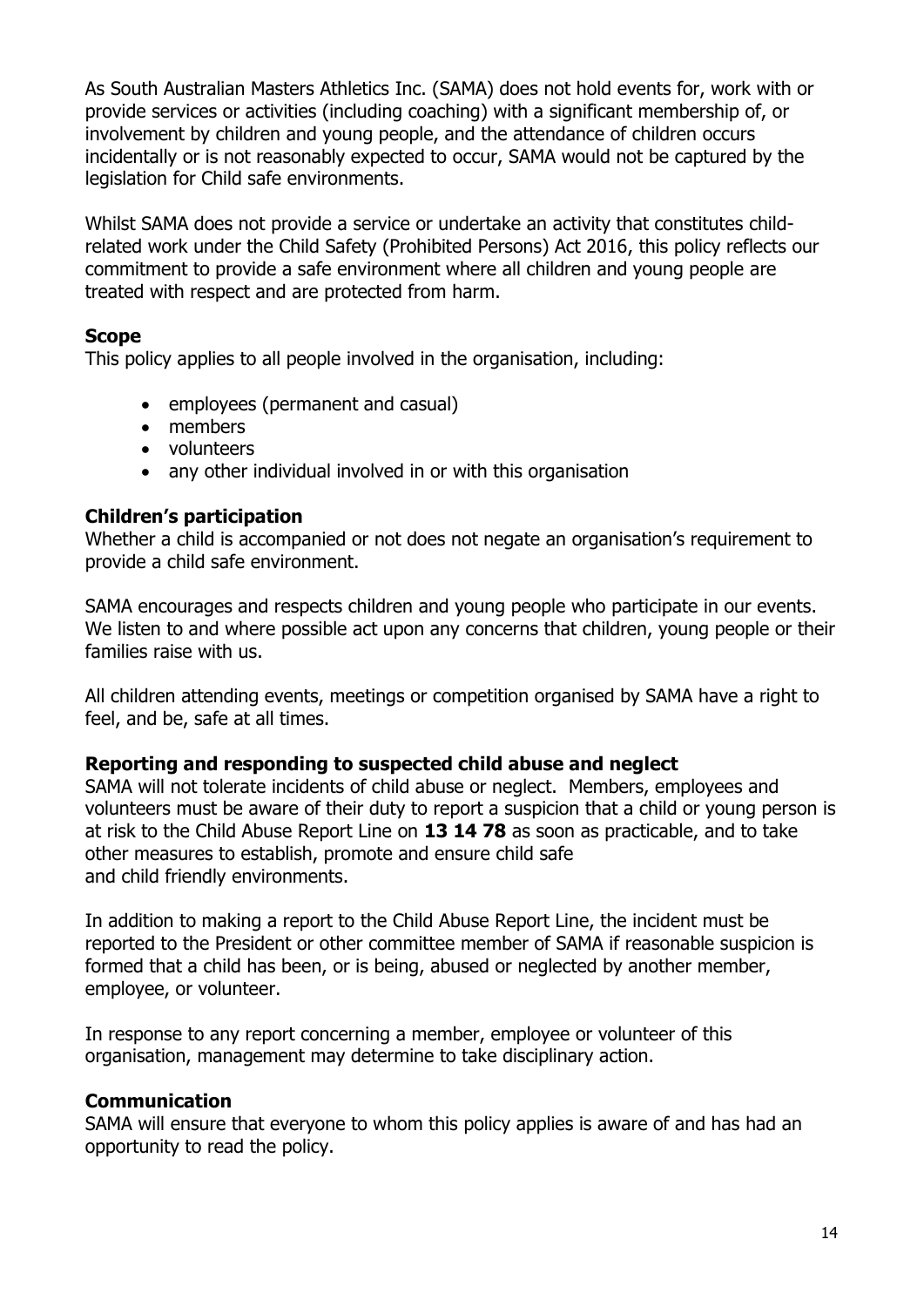# **13. DISABILITY POLICY**

SAMA supports the right of people with disabilities to be involved in all facets of master's athletics.

- SAMA will ensure that people with disabilities are afforded reasonable opportunity to participate in mature age athletics.
- All employees and volunteers of SAMA shall, within their areas of responsibility, take reasonable steps to remove any barriers which exist to programs and services in the physical, social, and virtual environment.
- People with disabilities who require services or adjustments have a responsibility to provide timely and appropriate information which assists SAMA to fulfil its obligations.
- Where help specific to the needs of the individual is required, then SAMA would expect that a carer would provide that help.

Note: The decision to include disabled competitors will not over-ride safety considerations. This is particularly relevant for wheelchair inclusion amongst runners or walkers. This is only to take place where the race director considers that the combined event has enough personnel available to monitor the safety aspects of the event (especially at the finish line where there are many congregated people).

# **14. CRISIS MANAGEMENT POLICY**

# **Background**

From time to time emergency or crisis situations may occur at a SAMA event. These may be simple situations or as distressing as the death of an athlete, official or spectator, or it could be extreme weather conditions that disrupt the event. SAMA has the responsibility to manage such situations (including effective communications), to ensure the safety of all other competitors, officials and spectators, and to ensure the situation results in the least disruption to the majority and the event.

Some emergency or crisis situations will automatically necessitate the involvement of local emergency services, who may be the primary incident manager. Nevertheless even where local emergency services are involved, management of an emergency or crisis situation is still required.

These SAMA crisis management guidelines assume that:

- relevant emergency services, Police, First Aid, and Ambulance etc. have been contacted where and as appropriate
- there is ongoing liaison with relevant local emergency services where necessary, and
- the requirements of local emergency services have been taken into account when following these guidelines.

# **Initial action**

- Verify the accuracy of information and obtain all relevant details relating to the incident.
- Determine what information is to be shared, and with whom.
- Relay information of the emergency to the Competition Director/Meet Manager as soon as possible.
- Schedule a meeting of key personnel as soon as possible.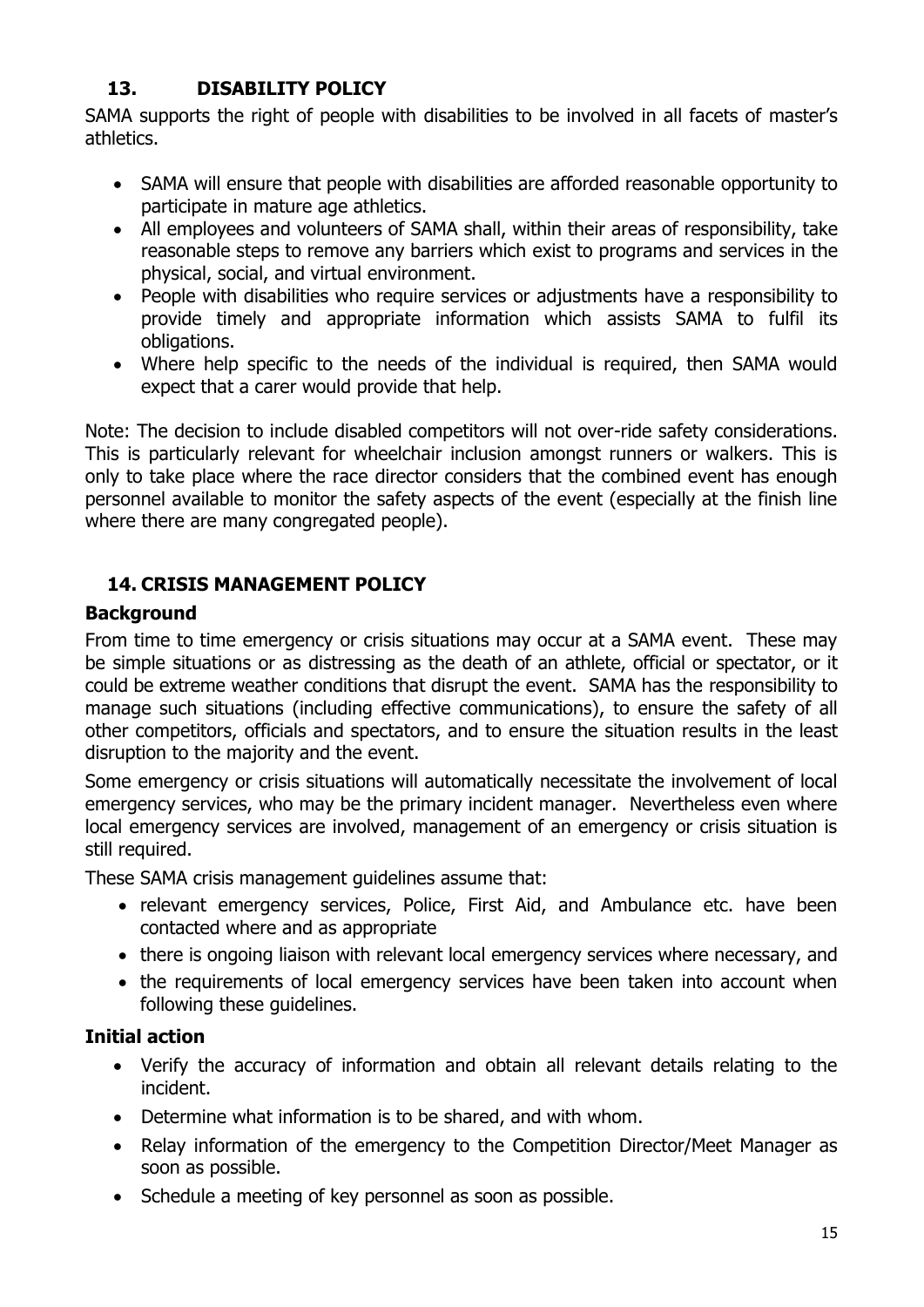Points to consider should include:

• management of the situation that will result in the least disruption to the majority whilst respecting those most closely involved. Continuation as scheduled may occur provided due consideration has been given to:

> safety respect for those closely involved the number of other persons who are affected, and the time of the emergency within the event program, i.e. day-1, lay day, closing ceremony, etc.

- the necessity to advise all present at the event of the situation
- whether or not rescheduling, postponement or even cancelling of events is necessary
- the ongoing safety of those present, and
- the need for a press release.

## **Roles**

Meet Manager – with assistance from the SAMA Committee

- To convene a meeting with key personnel this should include the First Aid Officer and may include, relevant officials and members of the SAMA committee.
- To inform family members, team manager, and if deemed appropriate, all present at the event, of the situation.
- To appoint a designated spokesperson to be the sole point of contact should the media be involved. Where a press release is proposed all key personnel should view and be aware of its contents prior to its release.
- To liaise with the family and advise athletes and officials if a special ceremony of respect is to be held.
- If possible and appropriate, to provide counselling for family, fellow athletes, officials and others involved in the incident where required.
- Where appropriate make available a "crisis area or room" which should have an official continually present to respond to enquiries.
- To keep sponsors informed if any major changes are necessary.
- To compile signed documentation of the incident from everyone involved.
- To collect and secure all equipment and materials involved in the incident.
- To contact insurance providers if relevant.
- To prepare a post-incident report for the SAMA.

#### First Aid Officer

- To ensure that adequate measures are taken to avoid any further dangerous situation.
- To make a written report if the emergency situation arose under the officer's jurisdiction to allow safeguards to be put in place for the future.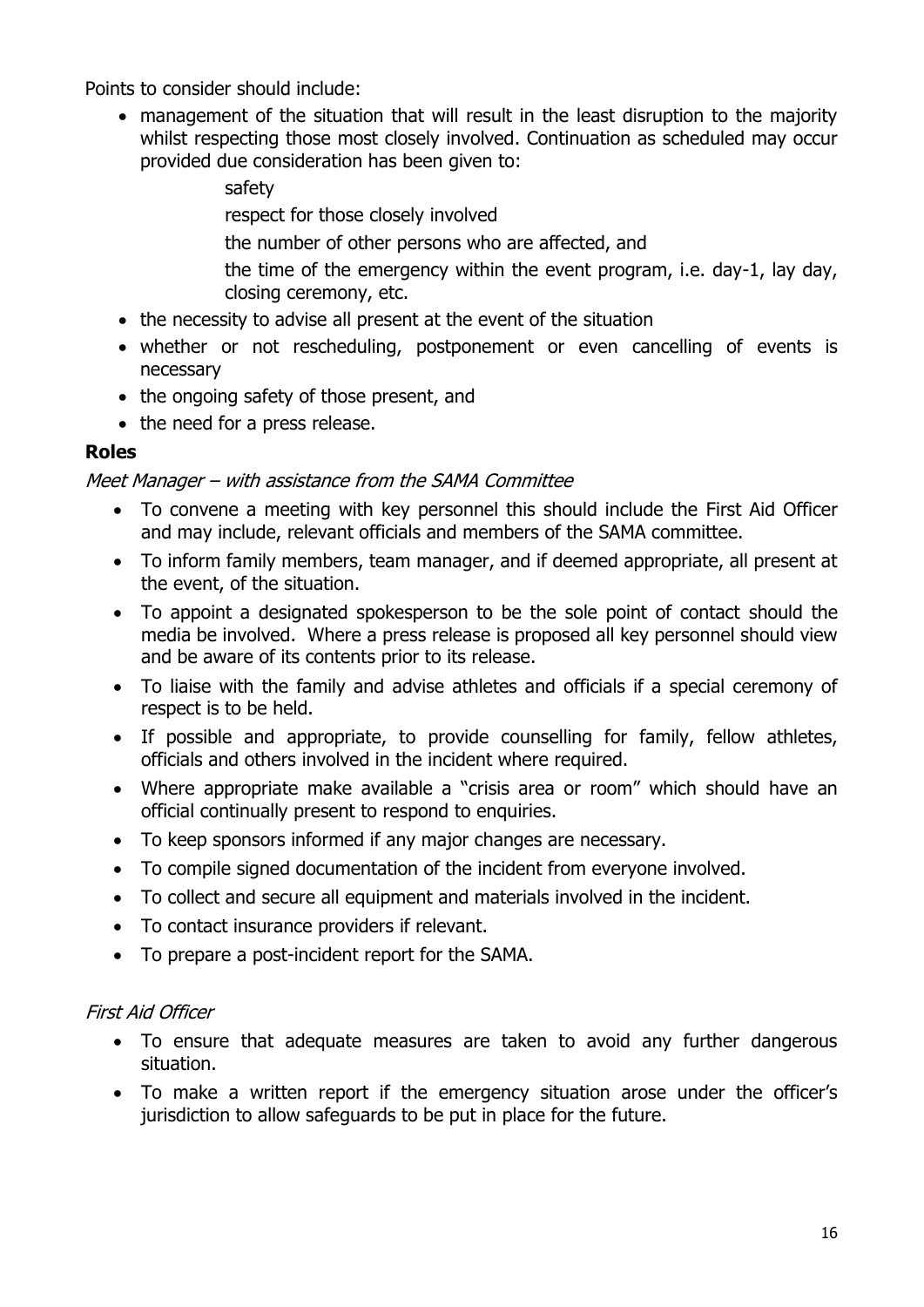# **15. PRIVACY POLICY**

#### **Policy statement**

SAMA respects the confidentiality and security of your personal information and is committed to protecting it at all times. SAMA only collects such personal information as is necessary to promote your participation in events and to communicate with you.

By completing a membership application form you consent to our use and disclosure of your personal information as outlined. If the information requested on the membership application form is not provided, SAMA may not be able to complete registration of the applicant as a member.

#### **Policy support**

• SAMA holds information such as:

contact and personal information details health information where relevant

financial information (membership fees)

- The main purposes for which SAMA uses this information are:
	- organising competition, including age graded competition
		- in case of emergencies during competition
		- sending member's club information

sending member's information about pending local, state and national competitions

- informing the national body of our membership
- potentially advising our insurers
- SAMA will not use this information to:

send members details to marketing organisations

send members advertising material unless athletics related

- SAMA keeps the information secure, accurate and up to date, and protects it from misuse, loss and unauthorised disclosure
- Requests for access to personal information and complaints about possible breaches of privacy can be made to the President of SAMA.

The Privacy Act 1988 protects the handling of personal information and SAMA must comply with the National Privacy Principles as summarised below.

## **The National Privacy Principles**

#### 1. Collection of information

Ensure that the collection of personal information is necessary, that you use lawful and fair means and that it is collected directly from the individual.

Ensure that the individual is told your organisation's name, the purpose for collection, the types of organisations to which the information is usually disclosed and that the individual can access the information.

#### 2. Use and disclosure

Use and disclose personal information only for the purpose that it was collected for, or for a related (or directly related if the information is sensitive) secondary purpose. Exceptions cover specified direct marketing, law enforcement and public safety purposes. Obtain consents for the uses or disclosures of personal information for other unrelated purposes.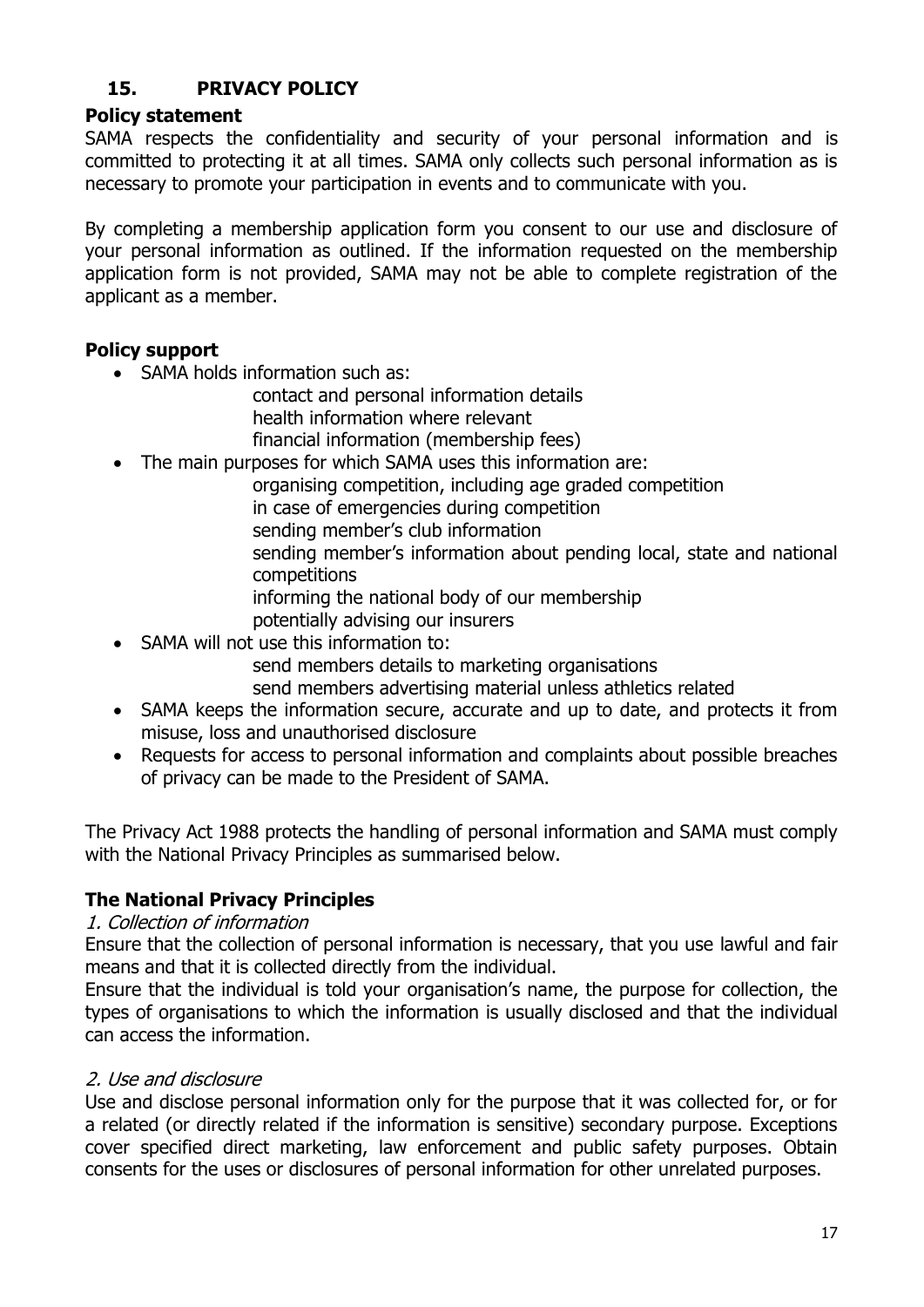#### 3. Accuracy

Ensure that the personal information you collect, use or disclose is accurate, complete and up-to-date.

#### 4. Security

Ensure that all personal information stored is safe from misuse, unauthorized access or disclosure. Where reasonable, destroy or permanently de-identify personal information if it is no longer needed.

#### 5. Privacy Policy

Have a freely available policy summarising your personal information handling practices. Be able to provide more detailed information about those practices upon request.

#### 6. Access and correction

Provide individuals with access to the personal information that you hold about them upon request. Give them a reasonable opportunity to correct that information.

#### 7. Identifiers

Do not use or adopt identifiers assigned by Commonwealth government agencies to individuals, e.g. Medicare numbers.

#### 8. Anonymity

Allow individuals the right to remain anonymous when it is lawful and practicable to do so.

#### 9. Overseas Transfer

Ensure that personal information is transferred overseas only to a country with an equivalent privacy regime, or with the individual's consent, or if the transfer benefits the individual.

#### 10. Sensitive information

Do not collect sensitive information without a person's consent (some exceptions apply) e.g. information about an individual's health, racial origin, political opinions or affiliations, religious or philosophical beliefs, professional/ trade union membership, sexual preferences or criminal record.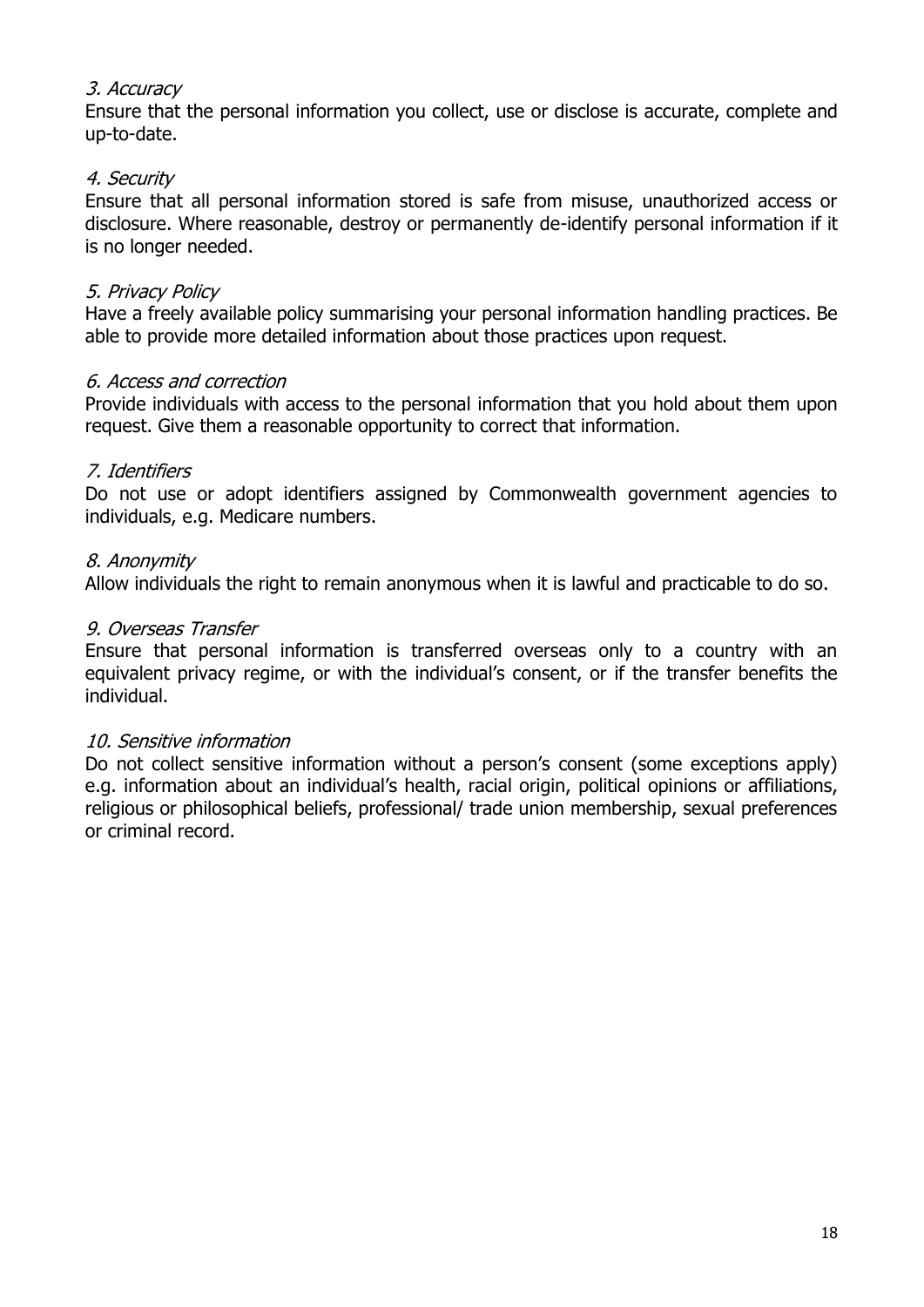# **16. ANTI-HARASSMENT AND DISCRIMINATION POLICY**

#### **Policy statement**

SAMA is committed to providing an environment where competition and other activities are free of harassment and discrimination.

#### **Policy support**

Harassment is any behavior by a person or organisation to whom this Policy applies which is offensive, abusive, belittling or threatening and which is directed at a person or a group of people because of a particular characteristic of that person or group of people. Whether or not the behavior is harassment is determined from the point of view of the person receiving the harassment.

#### **Sexual Harassment**

Sexual harassment includes an unwelcome sexual advance, an unwelcome request for sexual favours or any unwelcome conduct of a sexual nature (including a statement, orally or in writing, of a sexual nature), where the person being harassed felt offended, humiliated or intimidated. Examples of sexual harassment include:

- Uninvited touching, kissing, embracing, massaging;
- Smutty jokes and comments;
- Persistent or intrusive questions about people's private lives;
- Repeated invitations to go out, especially after prior refusal;
- The use of promises or threats to coerce someone into sexual activity;
- The display of sexually explicit material, e.g. Internet use, computer screen savers, calendars, posters;
- Getting undressed in front of others of the opposite sex;
- Invading the privacy of others while showering or toileting;
- Photographing others while undressing, showering or toileting.

#### **Racial Harassment**

Racial harassment includes harassment based on colour, descent, national or ethnic origin, cultural activity and sometimes religion. Examples of racial harassment include:

- Jokes in which race is a significant characteristic of the 'butt' of the joke;
- Hostile comments about food eaten, dress or religious or cultural practices;
- Inferences that all members of a racial or cultural group have particular negative characteristics, such as laziness, drunkenness, greed or sexual promiscuity;
- Parodying accents.

#### **Sexuality Harassment**

Sexuality harassment includes harassment based on actual or assumed homosexuality, heterosexuality, bi-sexuality or trans-sexuality. Examples of sexuality harassment include:

- Jokes in which sexuality is a significant characteristic of the 'butt' of the joke;
- Hostile comments about assumed sexual practices or social activities;

#### **Disability Harassment**

Disability harassment includes harassment based on physical, mental or psychological disability or harassment of an associate or aide of a person with a disability. Examples of disability harassment include: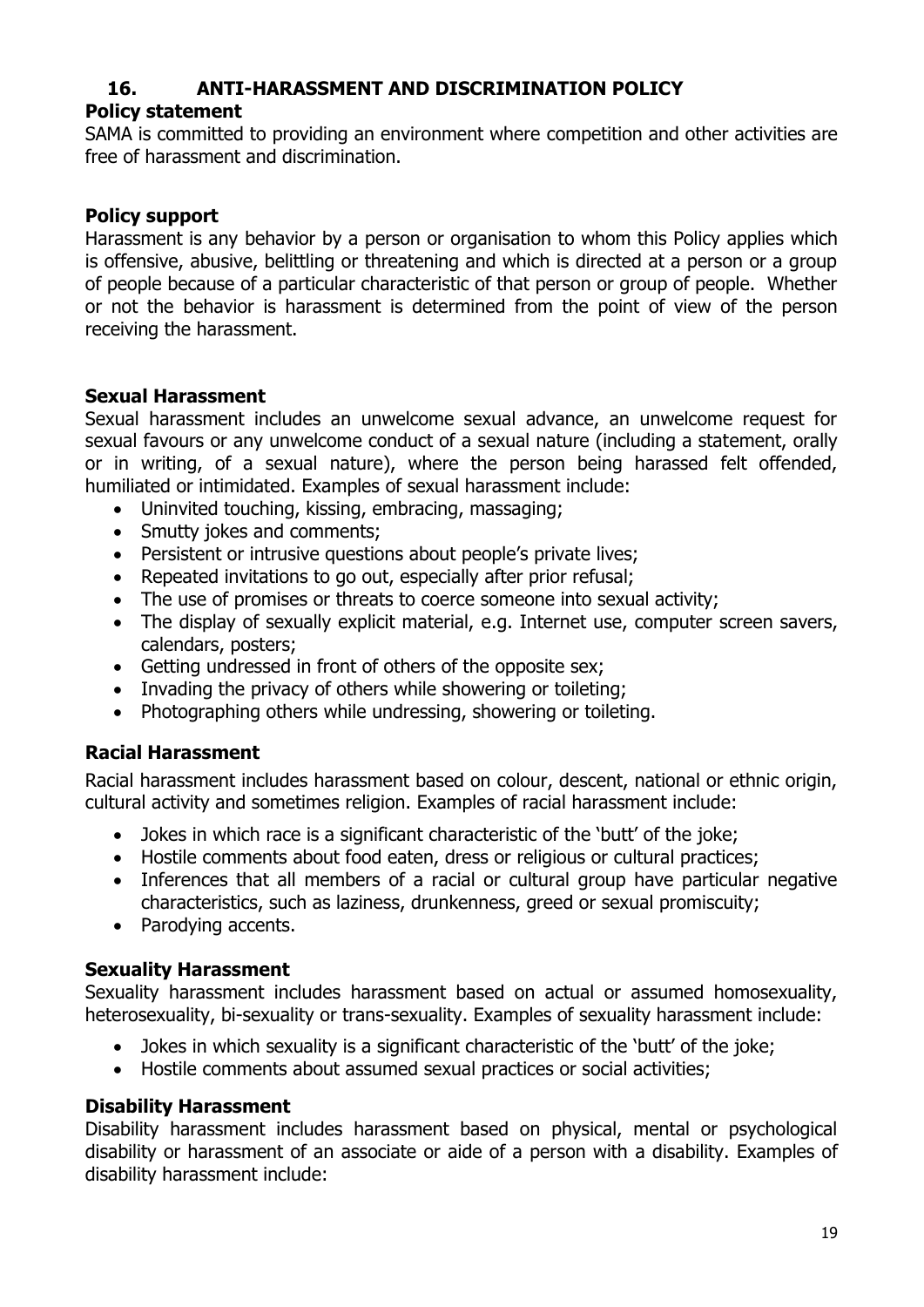- Jokes where a particular disability is a significant characteristic of the 'butt' of the joke;
- Interfering with a disability aid, (e.g. hearing aid);
- Obstructing a person in a manner that compounds his or her disability, (e.g. putting obstacles in the path of a person with a vision impairment);
- Mocking a person's disability;
- Hostility based on assumed AIDS or HIV infection.

# **Abuse**

Abuse may be a form of Harassment. It includes physical and emotional abuse, (e.g. blackmail, repeated requests or demands, excluding someone or 'bastardisation' practices). It also includes abuse of power in relationships that involve a power disparity e.g. a coach– athlete or SAMA officer–member. People in such positions of power need to be particularly wary not to exploit that power. Examples of abusive behaviour include:

- Bullying and humiliation of athletes by coaches;
- Verbal abuse and insults directed by athletes or supporters at opposing participants;
- Verbal and/or physical abuse of officials by athletes.

# **Discrimination**

Discrimination is treating or proposing to treat a person less favourably than someone else in certain circumstances on the basis of an attribute or personal characteristic they have.

Discrimination includes direct discrimination and indirect discrimination. Indirect discrimination occurs where a person imposes or intends to impose a requirement, condition or practice which on its face is not discriminatory, but has the effect of discriminating against a person(s) with a particular attribute. Requesting, assisting, instructing, inducing or encouraging another person to engage in discrimination, is also discrimination. The applicable attributes or characteristics of discrimination are:

- Age;
- Disability;
- Marital status;
- Parental/Carer status;
- Physical features;
- Political belief/activity;
- Pregnancy;
- Race;
- Religious belief/activity;
- Sex or gender:
- Sexual orientation;
- Transgender orientation.

Discrimination under this Policy is not permitted in:

- Employment (including unpaid employment) by SAMA;
- The provision of goods and services by SAMA;
- The selection or otherwise of any person for competition or a team by or on behalf of SAMA;
- The entry or otherwise of any person to any competition held or sanctioned by SAMA;
- Obtaining or retaining membership of SAMA.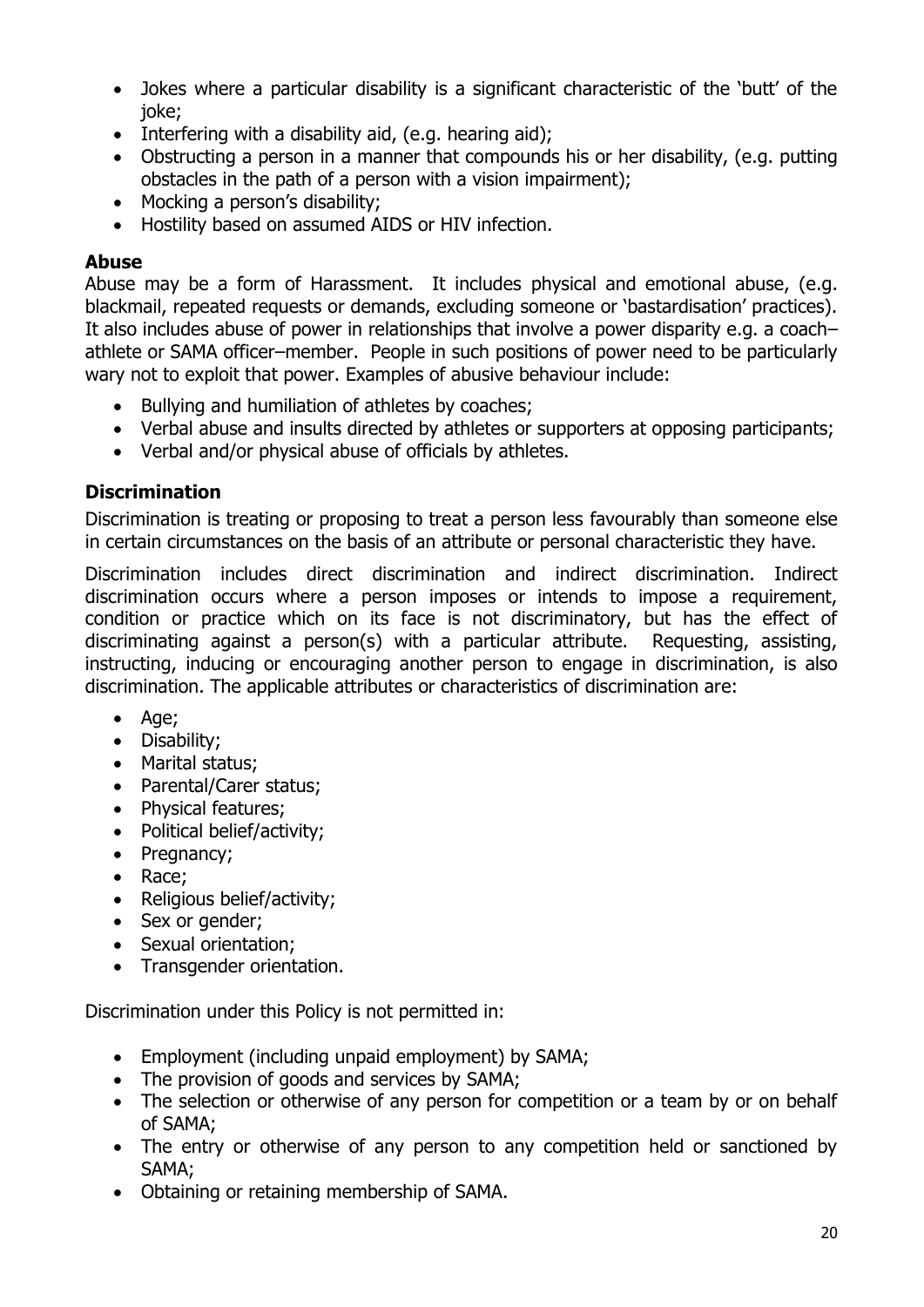# **17. RISK MANAGEMENT A) INTRODUCTION**

Litigation is becoming increasingly more common, broad and complex, and SAMA and its officers/members may be at risk in certain circumstances. A major line of defence against any such litigation is that "due diligence" was exercised in attempting to prevent adverse consequences. This concept arises in a wide range of legislation in varying forms. In essence it requires the establishment of a focussed management plan. A Risk Management Plan (RMP) is a formal management structure that is designed to be a major factor in the minimisation of adverse consequences to SAMA and other interested parties.

The major objectives of a RMP are to ensure SAMA's activities are conducted so that actual or potential risks are minimised, and compliance with legal obligations is achieved. Therefore the existence of a working RMP is fundamental to the establishment of a "due diligence" defence. The RMP is an active plan with working procedures and control mechanisms, and SAMA will be accountable for, and responsive to, issues identified by the RMP as requiring attention.

# **B) RISK POLICY**

"SAMA is committed to providing a sporting environment which is safe, stable, and free of discrimination or harassment, and in which risks are minimised through proactive management."

SAMA accepts risk management as one of its prime responsibilities and will ensure it is an integral part of any decision-making process. Risk occurs not only within athletics, but also within the more general environment in which SAMA operates.

In formulating this policy, SAMA is mindful of the full range of risks which may impact on the viability of the organisation, and in turn on the current and future participation of the member Associations themselves. Common risks at all organisational levels include membership, safety, financial viability, legislative compliance and image and reputation.

Such risks arise because of:

- the nature of athletics, and the potential hazards of the various events;
- the essential nature of masters athletics, in which more mature people are participants
- the relatively low financial capital in the sport, given the volunteer basis upon which events are conducted.

To protect the organisation, its members and the wider community, SAMA will incorporate in its governance documents this management plan aimed at reducing the likelihood of risk arising. Where risk cannot be eliminated or minimised then SAMA will ensure its operations are covered by adequate guidelines and insurance where appropriate.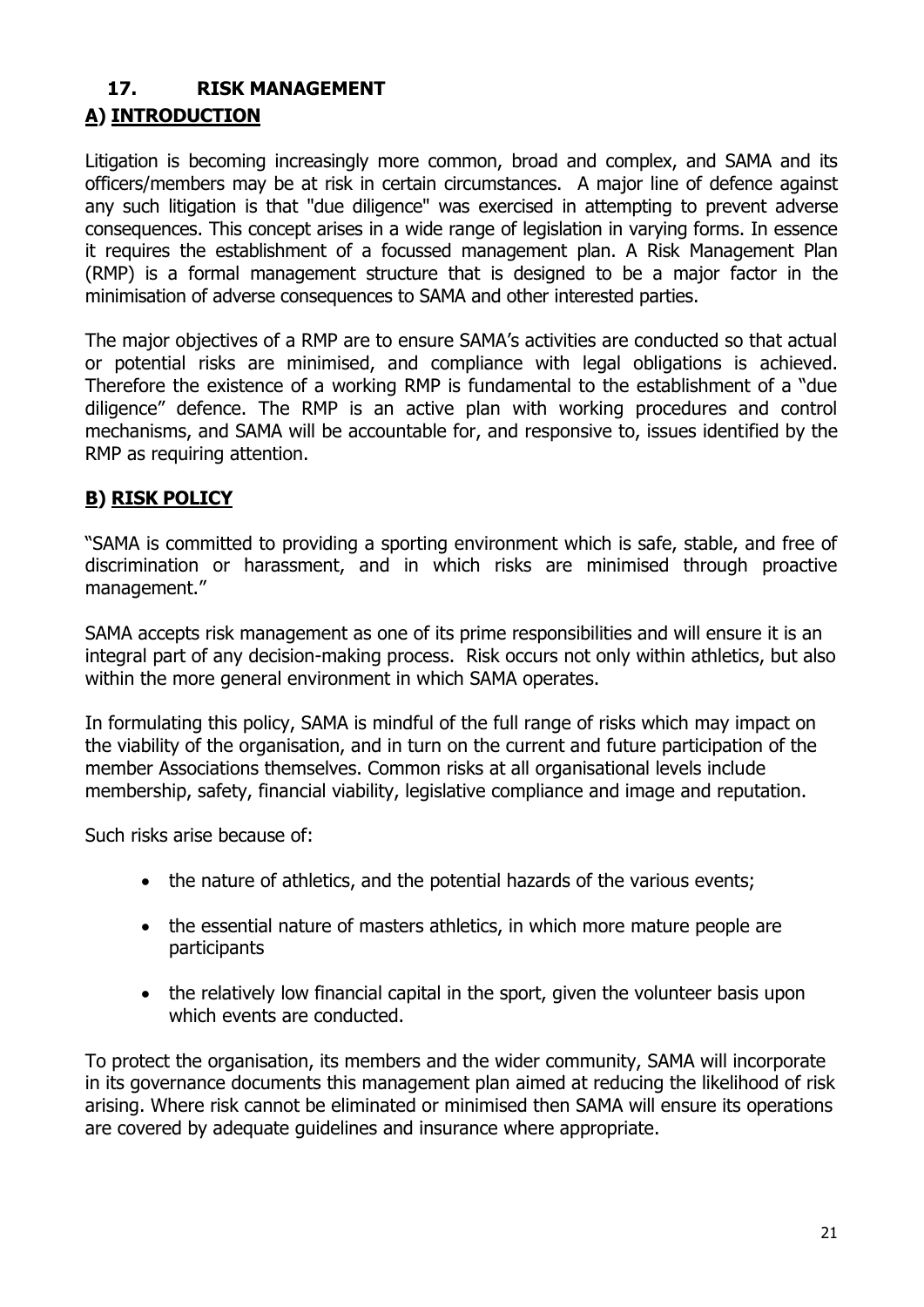## **C) RISK MANAGEMENT PROCESS**

#### **1. Risk Identification**

 An area of risk is defined as an element of SAMA's activities or organisation that could result in adverse consequences for SAMA, its members or the wider community.

Risks may relate primarily to: -

- Athletic activities e.g. injury to competitors or members of the public
- SAMA assets e.g. property damage, theft, vandalism
- Administration e.g. loss of records, failure to maintain licences
- Finances e.g. misappropriation of funds, bankruptcy
- Social activities e.g. injury to members or the public, damage to property

And also to: -

- Legislative compliance
- Public image
- Concerns of interested parties
- Natural events

In reviewing activities and risks SAMA shall consider activities that may result in: -

- Direct risks over which control can be exerted
- Indirect risks over which control is less likely

Consequences should be considered as a result of: -

- Normal situations
- Abnormal, emergency or accident situations (including possible negligent or wilful acts).

Risk identification is approached by identifying manageable activities that may have risks and in turn consequences, and creating and maintaining a register [Appendix 1].

#### **2 Legislative and Other Requirements**

SAMA shall ensure that all obligations relevant to its responsibilities are identified and recorded. Obligations can be legally binding or morally binding because of commitments to, requirements of and agreements with government, community groups or individuals, or because of policies or codes to which SAMA subscribes.

 Some obligations may involve time related requirements such as notifications, reporting and lease renewals. SAMA maintains a diary reminder system to ensure compliance with these requirements.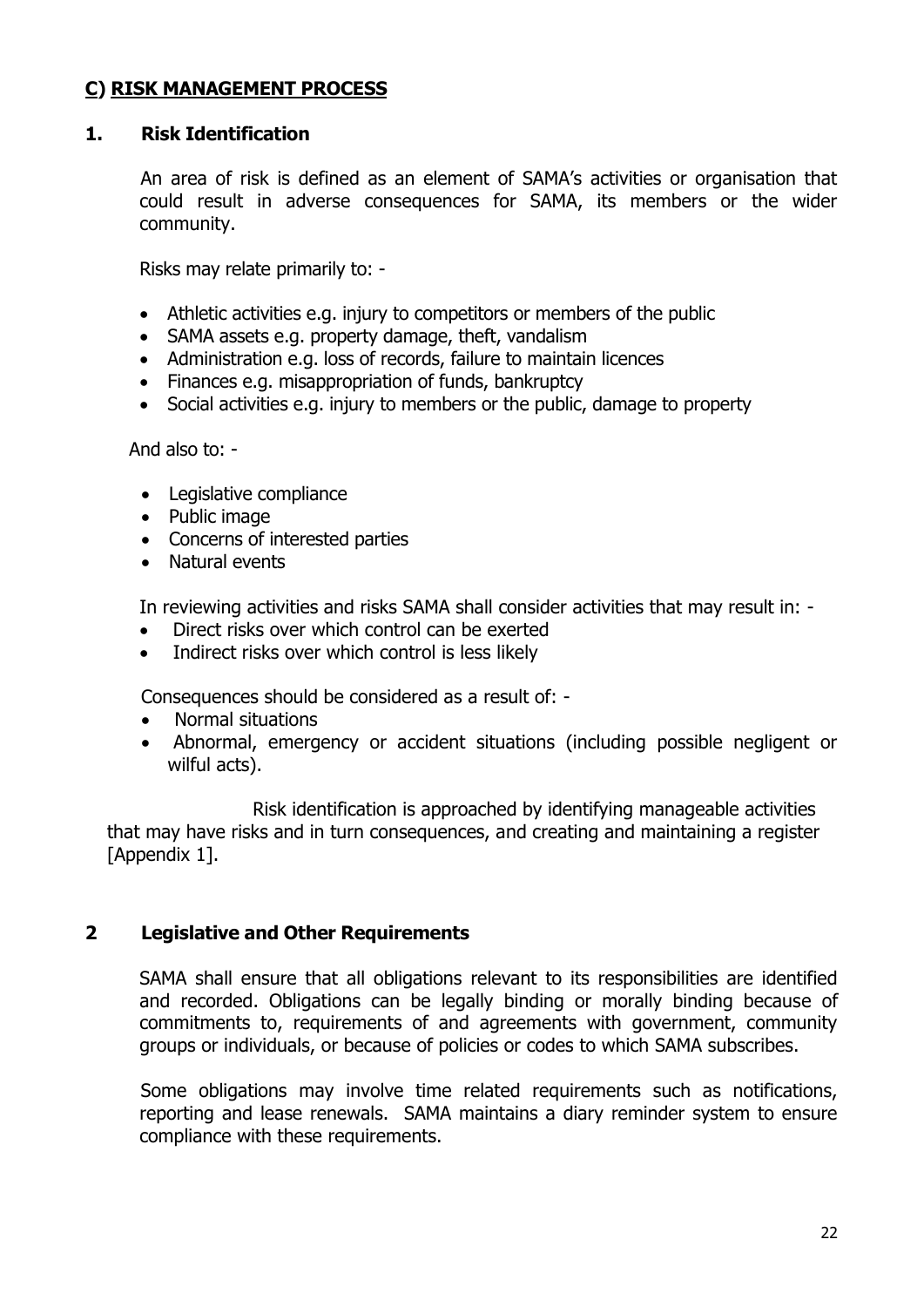## **3 Risk Analysis**

 It is not possible or necessary to manage all risks; therefore having developed a register as above, SAMA shall compile a list of significant risks and consequences that should receive attention.

Significance may relate to SAMA, or to other interested parties. For example promoting membership and health benefits and competition conditions are important to SAMA, and communication structures and legislative compliance may be important to other parties.

Significance is determined by allocating a risk ranking to all risks identified and is based on likelihood of occurrence and the possible consequences.

# **Likelihood of occurrence is evaluated in terms of: -**

A -almost certain to occur

- B -a better than even chance of occurring
- C -an even chance of occurring
- D -a less than even chance of occurring
- E -unlikely to occur

Consequences relate to severity, duration, impact on SAMA image and stakeholder interest, and the magnitude is rated as follows: -

Ca-Catastrophic consequence e.g. death, bankruptcy Ma-Major consequence e.g. loss of limb, significant fine Mo-Moderate consequence e.g. hospitalisation, financial burden Mi-Minor consequence e.g. medical treatment In-Insignificant consequence e.g. minor abrasions

#### **4. Risk Evaluation**

A risk rating is determined for each area of risk identified as per the following matrix.

|                   | <b>Consequences</b> |          |                  |                  |                  |  |  |  |  |
|-------------------|---------------------|----------|------------------|------------------|------------------|--|--|--|--|
| <b>Likelihood</b> | In                  | Mi       | Mo               | Ma               | Ca               |  |  |  |  |
|                   | Mod Risk            | Sig Risk | <b>High Risk</b> | <b>High Risk</b> | <b>High Risk</b> |  |  |  |  |
| A                 |                     |          |                  |                  |                  |  |  |  |  |
| B                 | Mod Risk            | Mod Risk | Sig Risk         | <b>High Risk</b> | <b>High Risk</b> |  |  |  |  |
| $\mathbf C$       | Low Risk            | Mod Risk | Mod Risk         | Sig Risk         | <b>High Risk</b> |  |  |  |  |
| D                 | Low Risk            | Low Risk | <b>Mod Risk</b>  | Sig Risk         | Sig Risk         |  |  |  |  |
| Е                 | Low Risk            | Low Risk | <b>Mod Risk</b>  | Mod Risk         | Sig Risk         |  |  |  |  |

Once each risk is evaluated it is checked against its current management control, rating each element strong management control (S), medium (M) or weak (W). This then enables priority actions to be determined.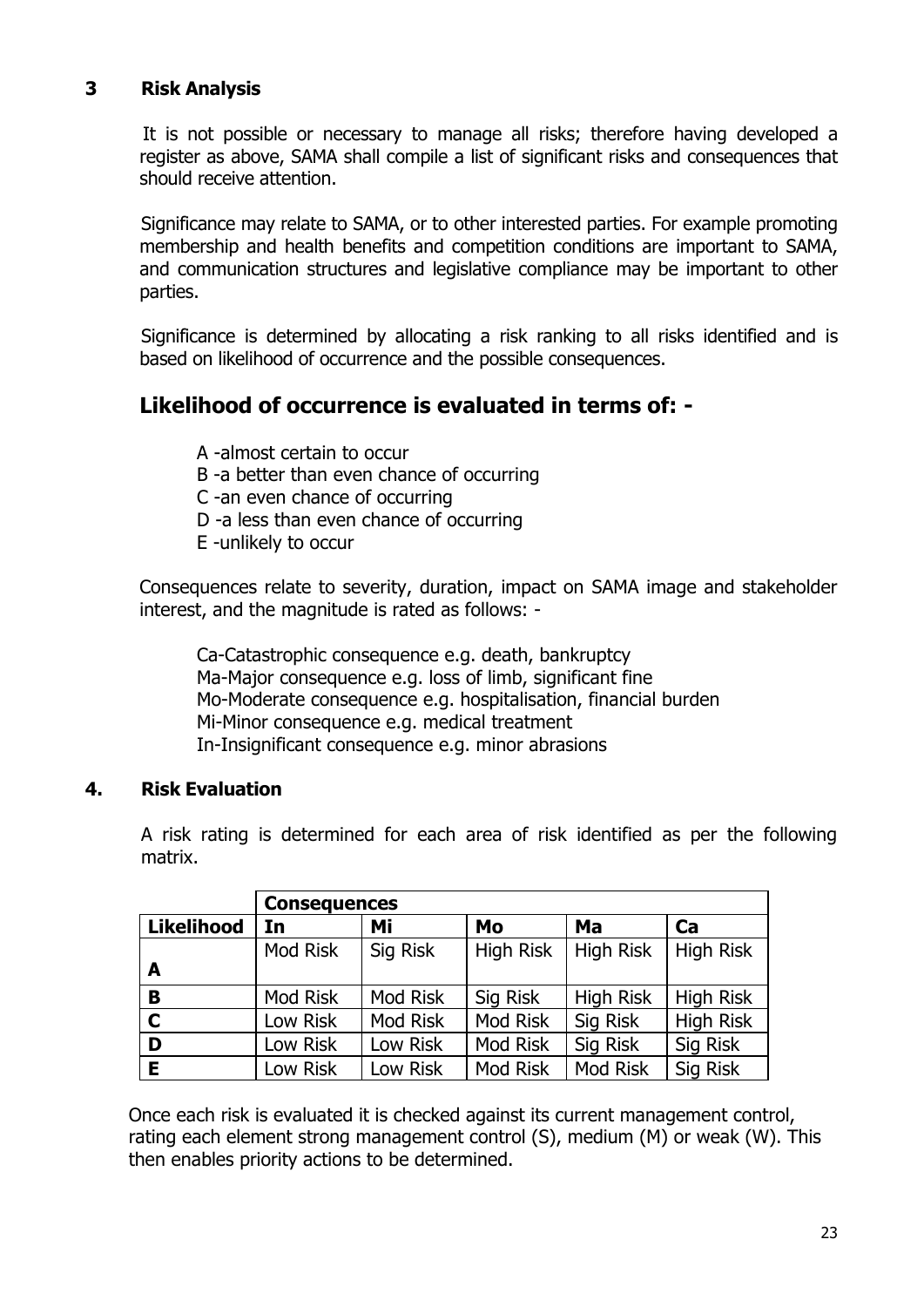The output of the risk evaluation is a priority list of risks requiring attention [Appendix 2]. While the items on this list will require active management, all other risks shall be monitored to ensure they remain acceptable.

#### **D) RISK MANAGEMENT PLAN IMPLEMENTATION**

#### **1. Risk Treatment**

Each area of risk is evaluated to determine existing controls and how it is managed, with the options generally in the following order of preference:

- Avoidance
- Reduction of the likelihood of occurrence
- Reduction of the consequences
- Acceptance
- Transference of the risk [to other organisations or insurance ]

Risk treatment involves an action plan including objectives and targets [Appendix 3]. Risk objectives are the goals SAMA wants to achieve, based on its risk policy, its activities, legal requirements and stakeholder interests. Targets are more specific, measurable and time related. The action plan involves the how, who, when and resources required. It will also include a process for evaluating the risks and consequences of new activities.

#### **2. Responsibility**

As individuals, all SAMA members are responsible for ensuring that risks to themselves, others and SAMA, are minimised. The Committee of SAMA, however, has the ultimate responsibility for successful risk management and will:

- Ensure that appropriate communication and reporting structures are in place so that risk is actively minimised.
- Provide appropriate resources to SAMA officials to ensure that risk is minimised.
- Actively encourage reporting of risk, real and potential, and ensure that appropriate action is taken to minimise such risk

 Specific responsibilities are identified in the risk management action plan [Appendix 3]. All athletes entering events organised by, or on behalf of SAMA, will sign a waiver accepting their own responsibility {Appendix 4}

#### **3. Awareness**

Members, government and the public all have an expectation that SAMA will communicate matters to them on which they may be concerned and/or involved. SAMA's bi-monthly newsletter is the primary mechanism for this. The SAMA website will facilitate additional communication to interested parties.

SAMA will ensure all members are aware of this RMP and in particular the rules recommended for athletic activities.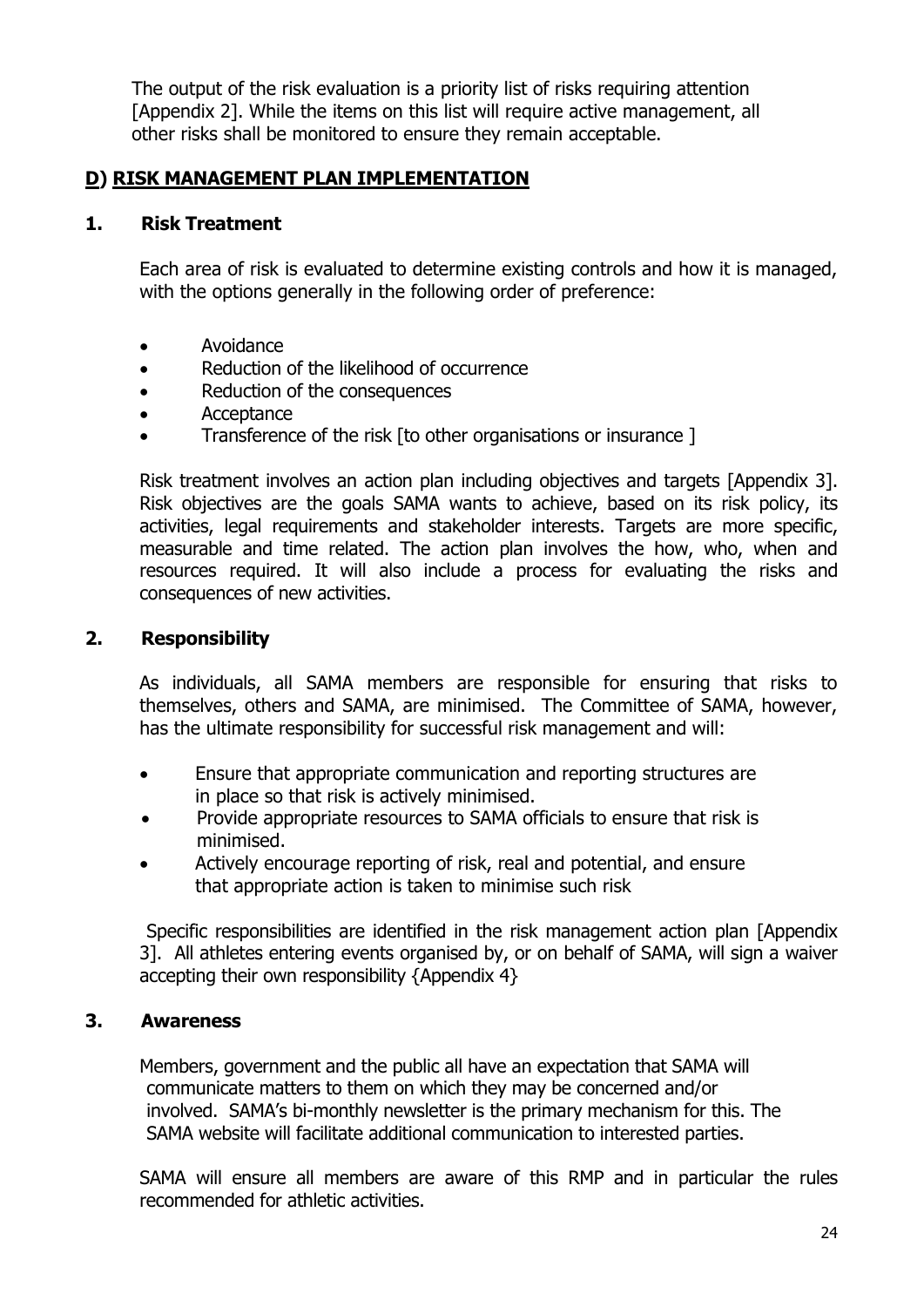SAMA addresses safety/risk as an agenda item at all its committee meetings.

## **4. Documentation/Records**

As a minimum SAMA will include the following: -

- Description of core elements of the plan [this document including its appendices]
- Listing of obligations (via the Yearly Planner)
- Risk incident register. All incidents impacting on SAMA's activities should be reported and a register kept to assist in identifying problem areas and situations of most frequent occurrence [Appendix 5].

## **5. Monitoring and Modification**

Routine monitoring will be followed by modifications to the plan where necessary.

#### **6. Review**

SAMA will review the suitability, adequacy and effectiveness of the RMP annually and any necessary changes will be incorporated into the RMP.

The SAMA officer designated as the Risk Manager will chair the review and attendees should be invited/chosen from office bearers and other members of the club.

#### 6.1 Review agenda

- Review minutes of last meeting and matters arising from these minutes
- Review the key risks and major exposures to SAMA, its members and the wider community [Appendix 1] and how these are reflected in the RMP
- Evaluate the performance and context of the RMP by considering:
	- changing legislation and other government initiatives
	- related bodies objectives and guidelines
	- public perceptions
	- action taken on previous risks or emergencies
	- complaints or other correspondence from interested parties
	- media reports

#### 6.2 Minutes

The minutes of the meeting should include:

- Identified opportunities to improve the RMP
- Allocated responsibility and timeframe for any action point.
- Identified changes required to RMP documents.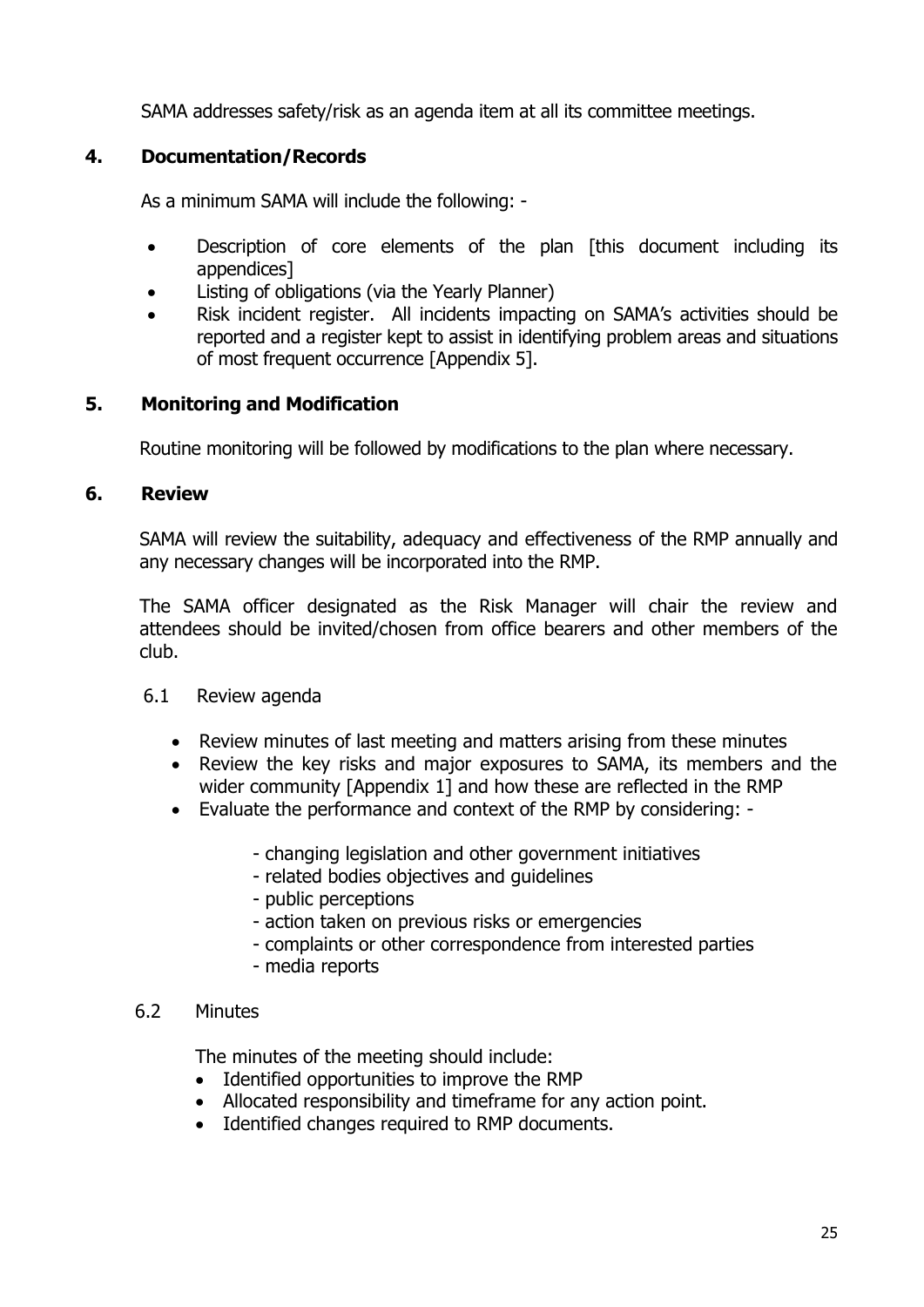#### **APPENDIX 1 RISK IDENTIFICATION REGISTER**

#### **Likelihood of occurrence is evaluated in terms of: -**

- A -almost certain to occur
- B -a better than even chance of occurring
- C -an even chance of occurring
- D -a less than even chance of occurring
- E -unlikely to occur

Consequences are rated as: -

- Ca-Catastrophic e.g. death, bankruptcy
- Ma-Major e.g. loss of limb, significant fine
- Mo-Moderate e.g. hospitalisation, financial burden
- Mi-Minor e.g. medical treatment
- In-Insignificant e.g. minor abrasions

#### Each risk is evaluated against its current management control - strong management control (S), medium (M) or weak (W).

| <b>A] Athletic Activity</b>                |                                                               |                   |                                                       |                       |                       |   |
|--------------------------------------------|---------------------------------------------------------------|-------------------|-------------------------------------------------------|-----------------------|-----------------------|---|
| <b>Activity</b>                            | <b>Risk</b>                                                   |                   | Consequence                                           | <b>Risk</b><br>Rating | Management<br>Control |   |
|                                            |                                                               | <b>Likelihood</b> |                                                       | Rating                |                       |   |
| <b>Competition Preparation</b>             | Lifting heavy weights                                         | B                 | Strains etc                                           | Mi                    | Mod                   | M |
| Competition in general                     | Inadequate preparation of participants                        |                   | Various health impacts                                | Mo                    | Mod                   | M |
|                                            | Congestion on the track                                       |                   | Collisions/injury                                     | Mo                    | Mod                   | М |
|                                            | Lack of first aid officers                                    | E.                | Inability to treat injuries                           | Mo                    | Mod                   | S |
|                                            | Insect bites/bee stings                                       | D                 | Possible allergic reaction                            | Mo                    | Mod                   | М |
|                                            | Inadequate knowledge of medication req<br>By athletes/helpers | E                 | Inappropriate<br>treatment<br>in an emergency         | Mo-Ma                 | Sig                   | S |
|                                            | Failure to keep<br>contact<br>emergency<br>details at events  | D                 | Inability<br>inform<br>to<br>contacts in an emergency | Mo                    | Mod                   | S |
|                                            | Unclean public toilets                                        | C                 | Possible infections                                   | Mo                    | Mod                   | W |
| in<br>cold/wet  <br>Competition<br>weather | Hypothermia                                                   | D                 | <b>Infections</b>                                     | Mi                    | Low                   | W |

#### 26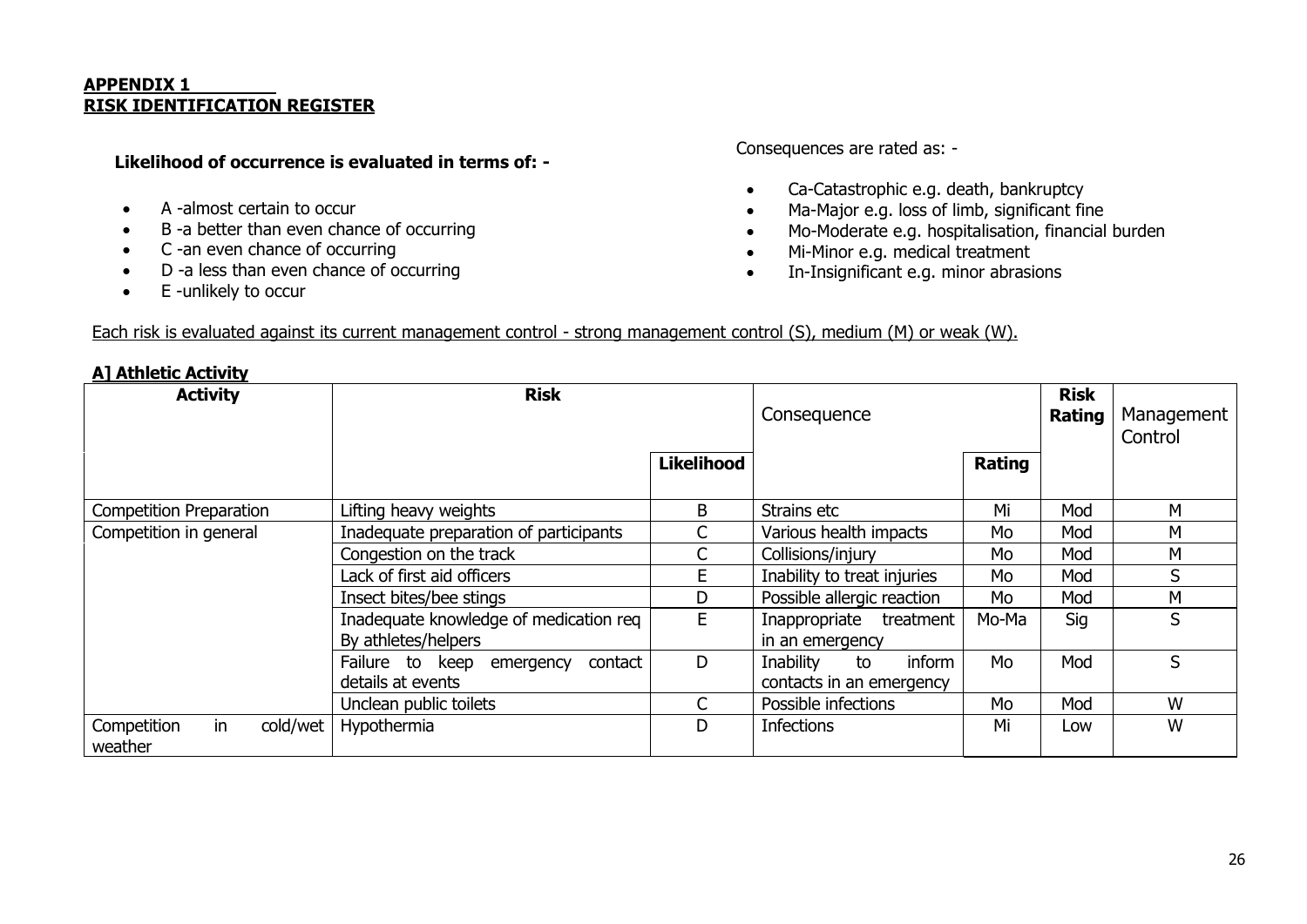| Competition in hot weather                             | Hyperthermia                                                  | D              | Heat exhaustion                          | Mi | Low | M |
|--------------------------------------------------------|---------------------------------------------------------------|----------------|------------------------------------------|----|-----|---|
|                                                        |                                                               |                | Heat stroke                              | Mo | Mod | M |
|                                                        |                                                               |                | Death                                    | Ca | Sig | M |
|                                                        | Sunburn                                                       | D              | <b>Burns</b>                             | Mi | Low | M |
| Competition in stormy weather                          | Exposure to hail and lightning, falling                       | D              | Injury, burns                            | Mo | Mod | M |
|                                                        | tree limbs                                                    |                | Death                                    | Ca | Sig | M |
| Competition in dusty conditions                        | Inhalation of particulates                                    | D              | Respiratory problems                     | Mo | Mod | M |
| Other groups participating in<br><b>SAMA functions</b> | Inappropriate behaviour, positioning of<br>equipment e.g. BBQ | $\mathsf{C}$   | Damage<br>to<br>reputation,<br>accidents | Mo | Mod | M |
| Crossing the competition track                         | Collision with other competitors or others                    | D              | Injury                                   | MI | Low | M |
| Crossing the throwing area                             | Being struck by the throwing implement                        | E              | Severe impact                            | Mo | Mod | M |
|                                                        |                                                               |                | <b>Death</b>                             | Ca | Sig | M |
| Throwing events                                        | Slipping/ falling                                             | D              | Sprains/strains                          | Mi | Low | W |
|                                                        | Failure of hammer or weight chain/wire                        | $\overline{E}$ | Various injuries                         | Mi | Low | M |
| Long/Triple Jump                                       | Injury from objects in pit                                    | E              | Cuts, needle stick                       | Ma | Mod | M |
|                                                        | Jumper not landing in the pit                                 | D              | Sprains, fractures etc                   | Mo | Mod | M |
| Path/Cross-country racing                              | Slipping on wet surface or debris [seeds,                     | D              | Sprains/strains                          | Mi | Low | W |
| (including pre and post racing)                        | leaves etc], holes logs etc                                   |                | Fractures/other injuries                 | Mo | Mod | W |
|                                                        | Falling tree limbs in windy weather                           | E              | Fractures/other injury                   | Mo | Mod | M |
|                                                        | Strike by, bike, scooters, vehicles etc                       | E              | Injury                                   | Mo | Mod | M |
|                                                        |                                                               |                | Death                                    | Ca | Sig | M |
|                                                        | Encounters with dogs                                          | E              | Dog bites                                | Mi | Low | W |
|                                                        | Collision with people/inanimate objects                       | E              | <b>Injuries</b>                          | MI | Low | M |
|                                                        | Encounters with snakes                                        | $\overline{E}$ | Snake bite                               | Mo | Mod | W |
| Treatment of blood injuries                            | Contact with contaminated blood                               | E              | Infectious diseases                      | Ma | Mod | S |
| COVID-19                                               | <b>Infection</b>                                              | D              | Hospitalisation                          | Ma | Mod | M |
|                                                        |                                                               | D              | Death                                    | Ca | Sig | M |
|                                                        | Failure to follow Govn't requirements                         | D              | Govn't sanction                          | Mo | Mod | S |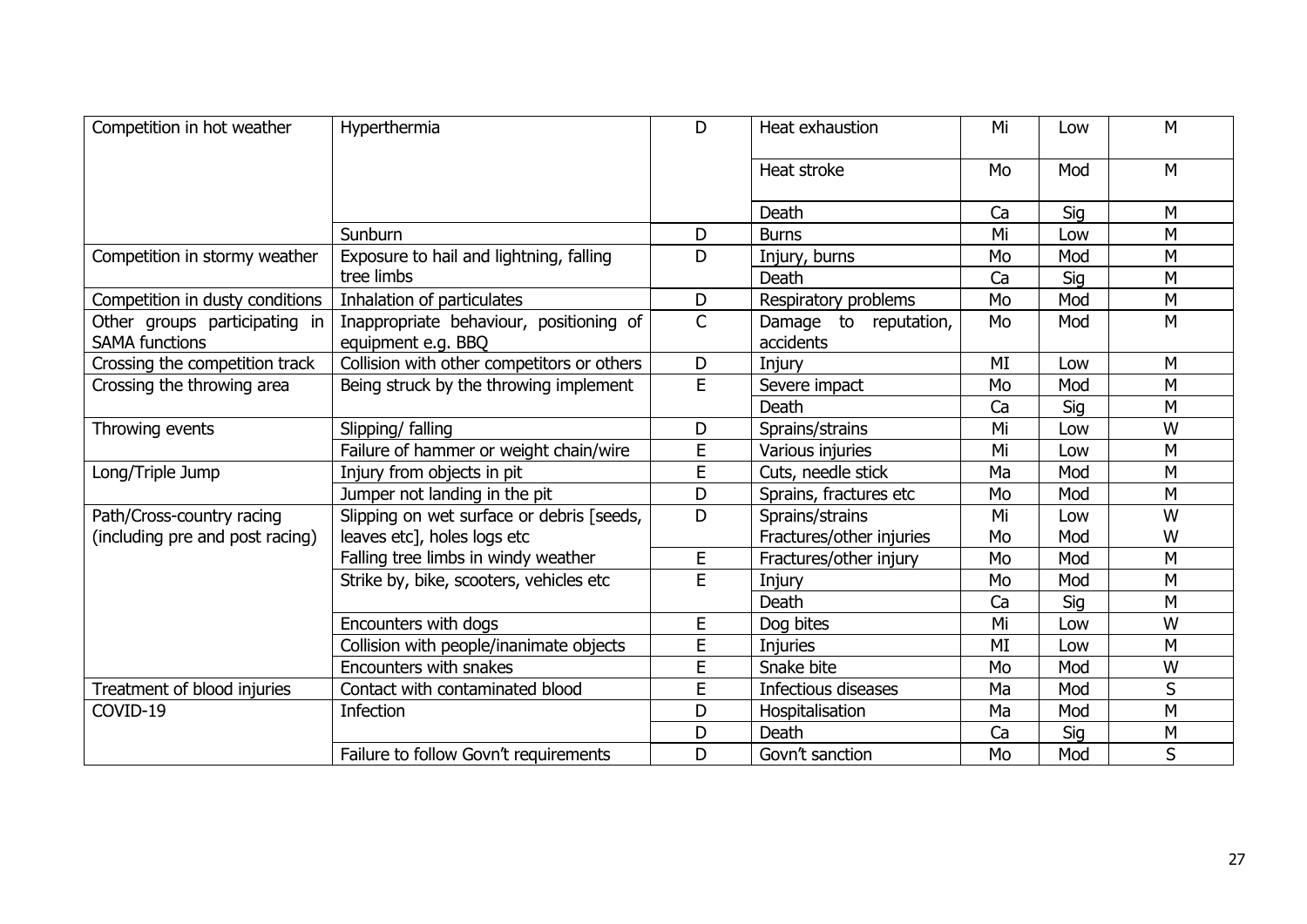#### **B] Finances**

| Accounting                   | <b>Bankruptcy</b>              | Closure of club       | Ca | Sig |  |
|------------------------------|--------------------------------|-----------------------|----|-----|--|
|                              | Misappropriation of funds      | Loss of funds         | Ma | Mod |  |
|                              |                                | Legal action required | Ma | Mod |  |
|                              | Failure to audit books         | Possible legal action | Ma | Mod |  |
| Expenditure without approval | Poor cost control              | Cash flow problems    | Mo | Mod |  |
| Funds collected at events    | <b>Theft</b>                   | Loss of funds         | Mo | Mod |  |
| Sponsorship management       | Failure to look after sponsors | Loss of sponsorship   | Mo | Mod |  |

#### **C] SAMA Property**

| Vandalism                                  | Graffiti                               |    | Cost to remove         | Mi | Mod | M |
|--------------------------------------------|----------------------------------------|----|------------------------|----|-----|---|
| Storage in Container                       | <b>Theft</b>                           |    | Cost to replace        | Mo | Mod |   |
| temporarily<br>at <sub>l</sub><br>Property | Theft                                  | D. | Cost to replace        | Mo | Mod | М |
| members homes                              |                                        |    |                        |    |     |   |
| Storage and<br>transport of                | Theft                                  | D. | Cost to replace        | Mo | Mod |   |
| equipment                                  | <b>Breakage</b>                        |    | Cost to repair         | Mo | Mod |   |
| Use of equipment                           | <b>Theft</b>                           | D  | Cost to replace        | Mo | Mod | м |
| Natural Events                             | Damage to property by fire, flood etc. |    | Cost to repair/replace | Ma | Mod |   |

# **D] Social Activities**

| Social picnics, weekends, meals   Property damage<br>at hotels, get togethers at<br>members houses etc |                        | Cost to SAMA | Mo | Mod |   |
|--------------------------------------------------------------------------------------------------------|------------------------|--------------|----|-----|---|
|                                                                                                        |                        | Legal action | Mo | Sig |   |
|                                                                                                        | <b>Noise</b>           | Legal action | Mo | Mod |   |
|                                                                                                        | Falls, collisions      | Injury       | Mo | Mod | м |
|                                                                                                        |                        | Legal action | Mo | Mod | M |
|                                                                                                        | Swimming pool problems | Drowning     | ٦a | Sig |   |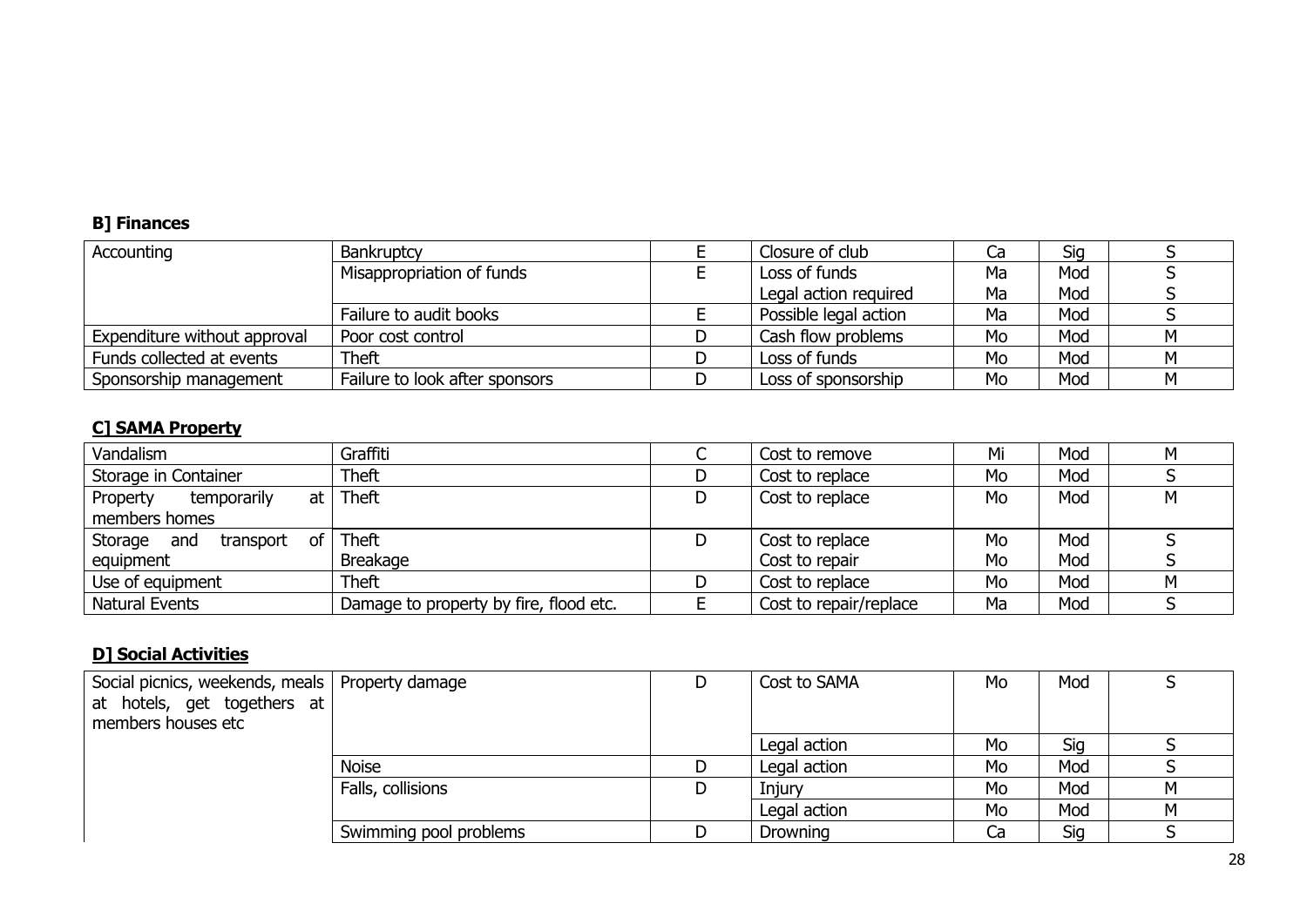|                | Playing games                                              | Being struck by balls etc | Mi | LOW | W |
|----------------|------------------------------------------------------------|---------------------------|----|-----|---|
| Afternoon teas | provided by<br>Food<br>be<br>members could<br>contaminated | Food poisoning            | Mo | Mod | W |
|                |                                                            | Legal action              | Ma | Sig | W |

# **E] Administration**

| Legislation                    | Failure<br>with<br>relevant<br>to<br>comply<br>legislation                                                                | D  | Fines/legal action                                   | Mo | Mod | M |
|--------------------------------|---------------------------------------------------------------------------------------------------------------------------|----|------------------------------------------------------|----|-----|---|
| Record keeping                 | Loss of records                                                                                                           | E. | Inability<br>function<br>to<br>correctly             | Mo | Mod | S |
| Communication with members     | Failure to ensure a member obtains key<br>SAMA documents e.g. Club rules, and is<br>aware of the Constitution and By-Laws | D  | Possible injury because<br>of lack of knowledge      | Mo | Mod | S |
|                                |                                                                                                                           |    | Legal liability                                      | Ma | Sig | S |
| Risk Management Plan           | Failure to implement required actions                                                                                     | D  | Legal liability, ins risk,<br>member dissatisfaction | Mo | Mod | S |
| Lack of policies               | <b>Failure to Maintain Policies</b>                                                                                       | E  | Legal liability                                      | Ma | Mod | M |
| <b>Insurance</b>               | Failure to maintain liability insurance via<br>AMA/ASA                                                                    | E  | Legal liability                                      | Ma | Mod | S |
| Document control               | Failure to obtain a signed waiver from<br>members                                                                         | D  | Legal liability                                      | Ma | Sig | S |
|                                | Failure to obtain a temporary waiver<br>from newcomers and under 30's                                                     | D  | Legal liability                                      | Mo | Mod | M |
| SAMA organised events          | Loss of personal property while at SAMA<br>events                                                                         | D  | Legal liability                                      | Mo | Mod | M |
| Newsletter                     | Defamation                                                                                                                | D  | Legal liability                                      | Mo | Mod | M |
|                                | Failure to publish                                                                                                        | D  | Member dissatisfaction                               | Mo | Mod | S |
|                                | Failure to include sponsorship regs                                                                                       | D  | Sponsors dissatisfaction                             | Mo | Mod | M |
| Loss of Adelaide Harriers or   | Theft<br>of<br>Western's/Harriers<br>gear                                                                                 | D  | Cost                                                 | Mo | Mod | M |
| Western Districts key          | damage, vandalisation                                                                                                     |    |                                                      |    |     |   |
| Loss of SA Stadium keys        | Possible damage to the facility                                                                                           | D  | Cost                                                 | Mo | Mod | M |
| National/International records | Failure to ensure correct procedures                                                                                      | D  | Member dissatisfaction                               | Mo | Mod | S |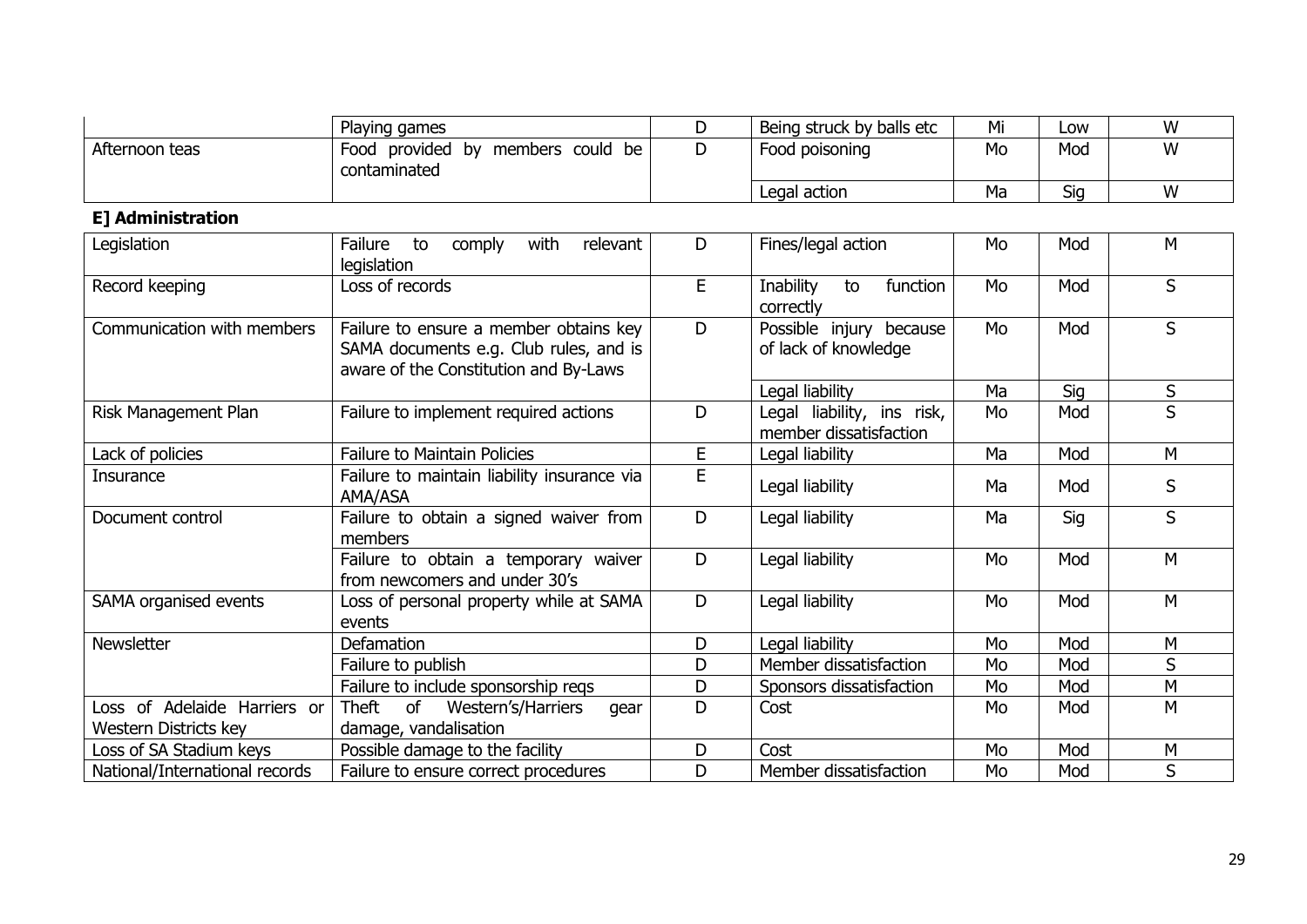#### **APPENDIX 2**

#### **PRIORITY LIST OF RISKS REQUIRING CONSIDERATION**

There are no risks with a High rating

All identified risks with the following ratings and management controls are included in the table below:

| Significant | Weak     |
|-------------|----------|
| Significant | Moderate |
| Moderate    | Weak     |

| <b>Activity</b>                        | <b>Risk</b>                                              | <b>Worst</b><br><b>Consequence</b> | <b>Risk</b><br>Rating | <b>Curren</b><br>control |
|----------------------------------------|----------------------------------------------------------|------------------------------------|-----------------------|--------------------------|
| Afternoon teas                         | Food provided by members<br>could be contaminated        | Legal action                       | Sig                   | W                        |
| Crossing<br>the<br>throwing<br>area    | Being struck by a throwing<br>implement                  | Death                              | Sig                   | M                        |
| Path/Cross-country<br>racing           | Strike by vehicles,<br>bikes,<br>scooters etc            | Death                              | Sig                   | M                        |
|                                        | Slipping on wet surface or<br>debris [seeds, leaves etc] | Injury                             | Mod                   | W                        |
|                                        | Encounters with snakes                                   | Snakebite                          | Mod                   | W                        |
| Competition<br>stormy<br>in<br>weather | Hail, lightning                                          | Death                              | Sig                   | M                        |
| in.<br>Competition<br>hot<br>weather   | Heat stroke                                              | <b>Death</b>                       | Sig                   | м                        |
| COVID-19                               | Infection                                                | Death                              | Sig                   | м                        |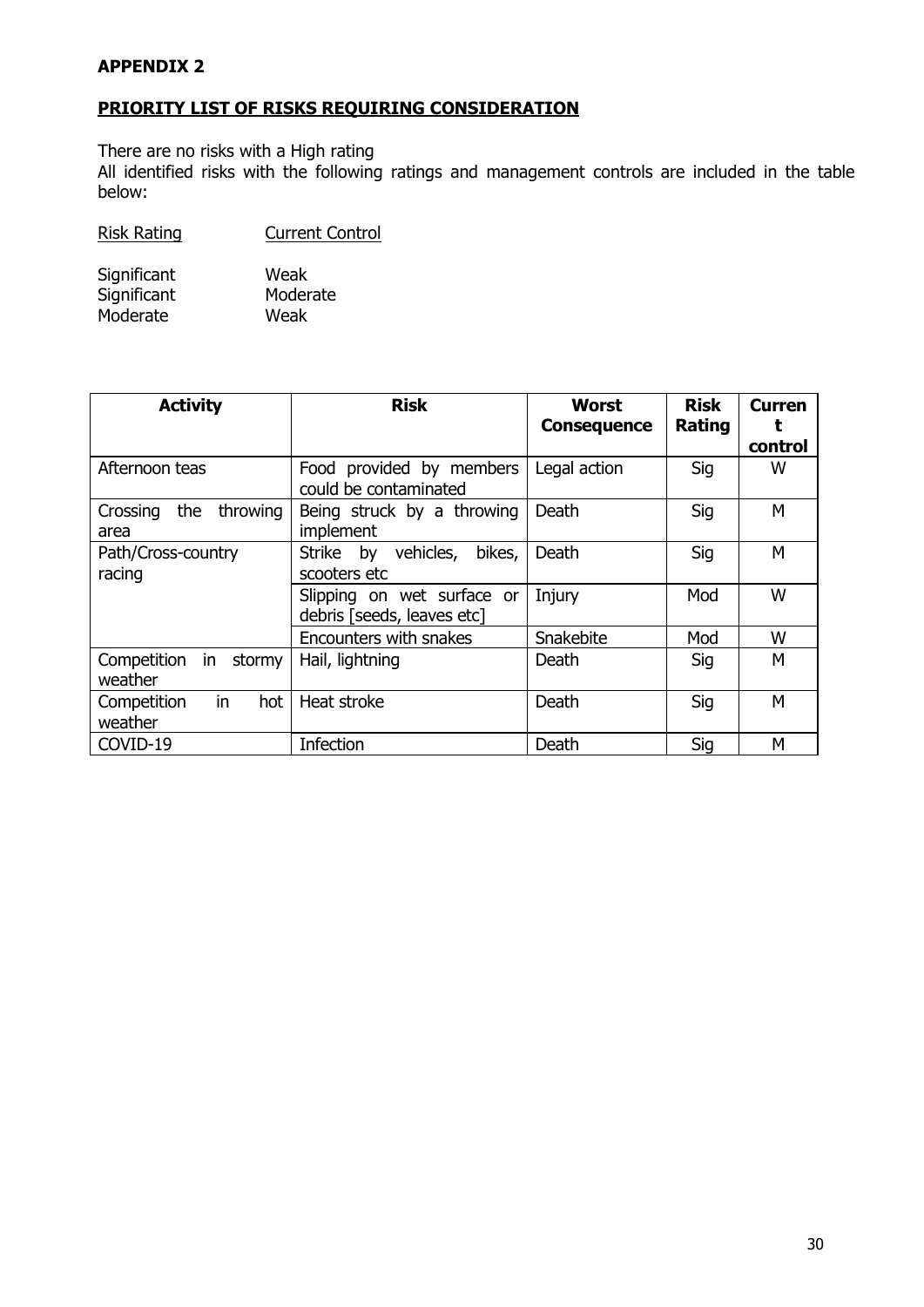#### **APPENDIX 3**

#### **RISK MANAGEMENT ACTION PLAN**

| Risk/conseq<br>uence                                            | <b>Objective/Target(s)</b>                                                                                               | <b>Responsibility</b>              | Timeframe                          | <b>Resources</b><br><b>Required</b>                                         |
|-----------------------------------------------------------------|--------------------------------------------------------------------------------------------------------------------------|------------------------------------|------------------------------------|-----------------------------------------------------------------------------|
| III<br>health,<br>injury at winter<br>competition               | Pre race check of the course for<br>hazards                                                                              | Run<br>and<br>walk<br>coordinators | Each Sat of<br>competition         | Vehicle, bike<br>broom, flags                                               |
|                                                                 | Notification to other users that<br>competition is taking place, by<br>placing signage at all entrances<br>to the course | Run<br>and<br>walk<br>coordinators | Each<br>Saturday of<br>competition | Signage                                                                     |
|                                                                 | Raise awareness of snakes at<br>certain times of the year                                                                | Run<br>and<br>walk<br>coordinators | When<br>required                   | N/A                                                                         |
|                                                                 | Assess medical needs and where<br>appropriate administer first aid<br>and or get help                                    | President                          | Each day of<br>competition         | Mobile<br>phone,<br><b>Sports</b><br>Medical<br>personnel,<br>first aid kit |
|                                                                 |                                                                                                                          | Registrar                          |                                    | <b>Members</b><br>medical info                                              |
|                                                                 | Maintain records of emergency<br>contacts at all events                                                                  | Registrar/<br>Secretary            | Continuous                         | N/A                                                                         |
| weather<br>Bad<br>conditions                                    | Cancel competition in conditions<br>potentially serious<br>hail or<br>οf<br>lightning                                    | Run<br>and<br>walk<br>coordinators | When<br>required                   | N/A                                                                         |
| Hot weather                                                     | Ensure the Hot Weather Policy is<br>adhered to                                                                           | <b>SAMA</b><br>Committee           | Continuous                         | N/A                                                                         |
| Food provided<br>functions<br>at<br>could<br>be<br>contaminated | Accept the risk but, minimise<br>handling of food                                                                        | Afternoon<br>tea<br>organisers     | Continuous                         | N/A                                                                         |
| <b>Being</b><br>struck<br>by a throwing<br>implement            | Avoid<br>people<br>crossing<br>the<br>throwing area                                                                      | <b>SSAMA</b><br>committee          | Continuous                         | Club<br>rules<br>/ASA<br>Signage                                            |
| Infection with<br>COVID-19                                      | Follow<br>all<br>Government<br>requirements                                                                              | <b>SAMA COVID</b><br>Marshalls     | Continuous                         | COVID-Safe<br>Plan,<br>sanitisers,<br>&<br>wipes<br>sprays                  |
| Assessment of<br>new risks                                      | Maintain a current risk register<br>and action plan                                                                      | Secretary                          | Continuous                         | N/A                                                                         |
|                                                                 | Yearly<br>planner<br>contain<br>to<br>reminder of annual review                                                          | Secretary                          | Continuous                         | N/A                                                                         |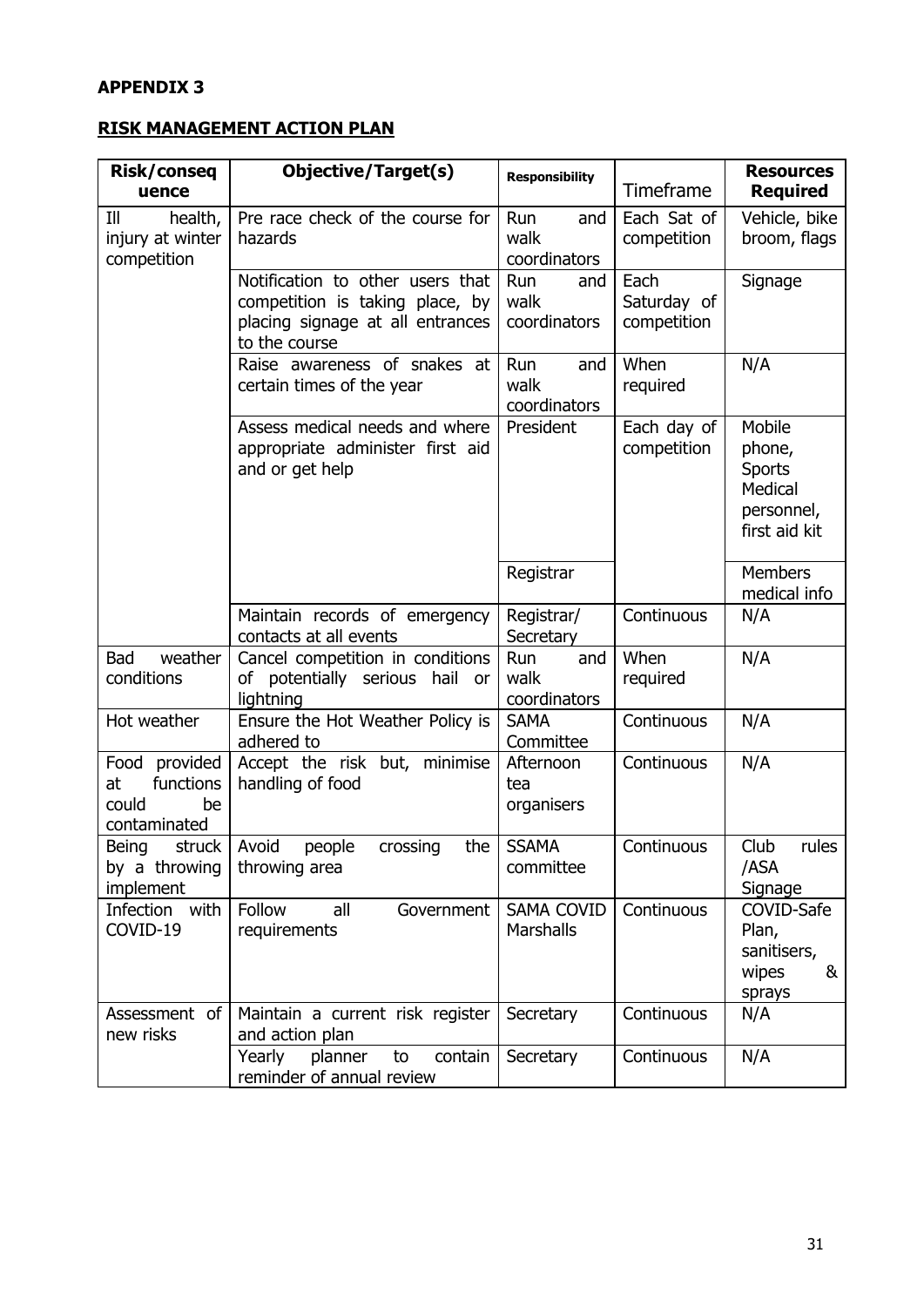

#### **APPENDIX 4**

# **MEMBER WAIVER**

In accepting membership of SAMA I acknowledge and agree that I am fully aware of the risks and hazards inherent in participating in SAMA organised events. I declare that I am in good health and that I will be properly conditioned for the activities that I will enter. I agree to assume all risks of loss, damage, and injury including death that I may sustain as a consequence of my participation. I have received a copy of the SAMA Rules of Athletic Involvement and acknowledge that I have read, understood and agree to compete according to these rules. I release SAMA and its officers from any claims, actions, suits or demands of whatever nature, arising out of or related in any way to my participation in SAMA organised events.

**Name**

**Signature Date** 

# **TRIAL MEMBER\*\*/UNDER 30s COMPETITOR**

## **ASA MEMBER/INTERSTATE MASTERS VISITOR**

**\*\*Competitors over 30 from SA are welcome to compete up to 3 times before deciding on membership of SAMA**

#### **TRIAL MEMBER/VISITOR WAIVER**

In wishing to take part in a SAMA event/function I declare that I am in good health and I am properly conditioned for the activities that I will participate in and I will compete under the direction of SAMA officials. I agree to assume all risks of loss, damage, and injury including death that I may sustain as a consequence of my participation. I release SAMA and its officials from any claims, actions, suits or demands of whatever nature, arising out of or related in any way to my participation in SAMA organised events. I understand that I am not covered by insurance.

|  | Trial 1 ………………………………Trial 2 ……………………………………Trial 3 ……………………………… |
|--|----------------------------------------------------------------|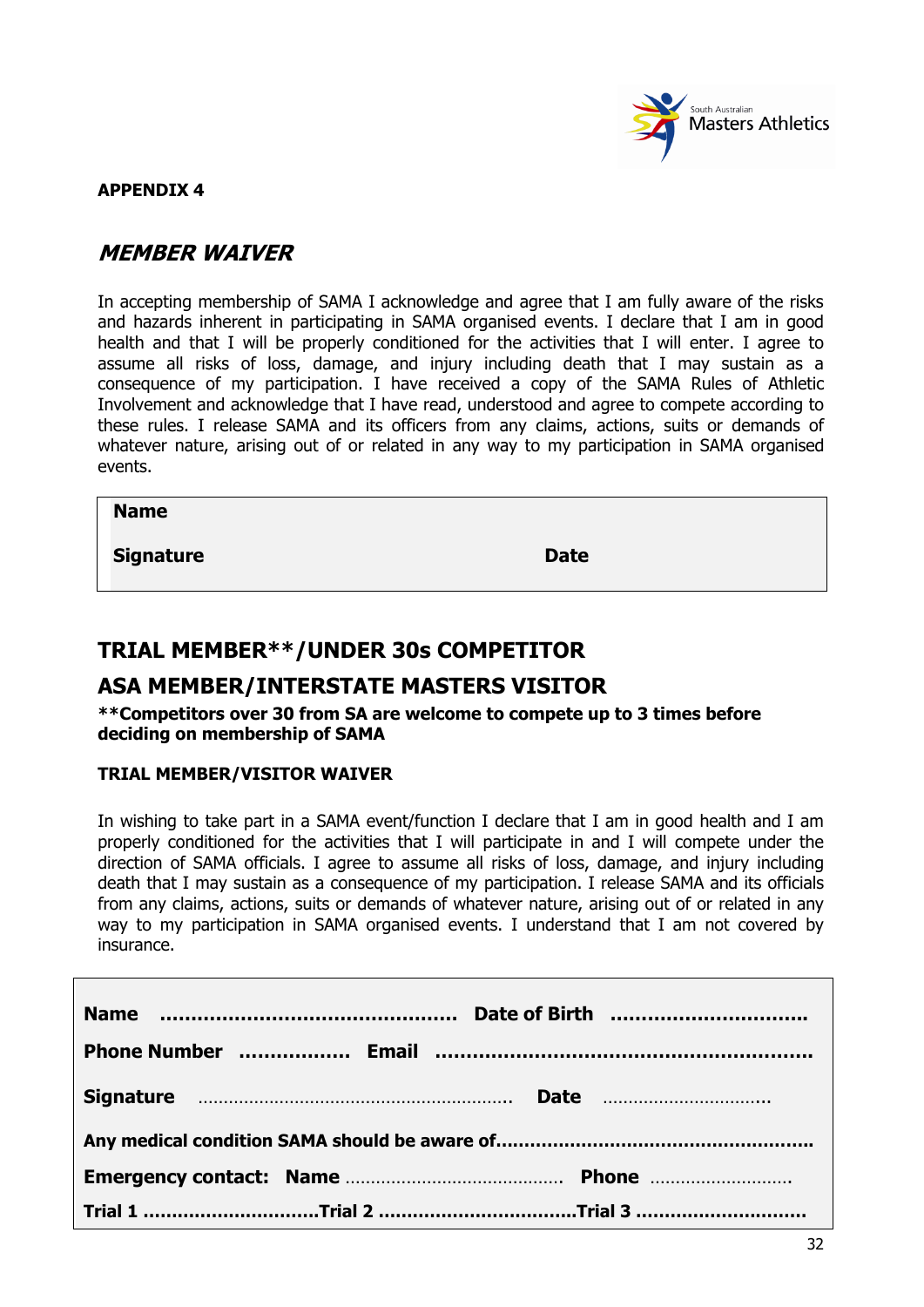# **UNDER 18 COMPETITORS AT SAMA EVENTS**

Juniors are permitted to compete in SAMA events but are not eligible for medals, trophies or prizes. Children or grandchildren of members may compete without cost and for others a \$3 fee applies during the winter competition.

**No one under 18 may compete without a parent or guardian supervising them and being responsible for that junior at all times on the day of competition. This particularly applies in winter as our courses use public spaces and we have no specific monitoring on these courses.** 

| Age   | <b>Javelin</b> |            | Shot |                | <b>Discus</b> |     | Hammer    | Weight         | Triple    | Max      | Max             |
|-------|----------------|------------|------|----------------|---------------|-----|-----------|----------------|-----------|----------|-----------------|
|       |                | Boys/Girls |      | Boys/Girls     | Boys/Girls    |     |           |                | Jump      | Distance | <b>Distance</b> |
|       |                |            |      |                |               |     |           |                |           | summer   | winter          |
| 7     | No             | <b>No</b>  | 2    | 2              | No            | No  | <b>No</b> | <b>No</b>      | <b>No</b> | 400      | <b>No</b>       |
| 8/9   | No             | No         | 2    | 2              | No            | No  | <b>No</b> | <b>No</b>      | <b>No</b> | 800      | <b>No</b>       |
| 10    | No             | No         | 2    | 2              | 750           | 750 | No        | <b>No</b>      | OK        | 3000     | 5000            |
| 11    | 400            | 400        | 3    | 2              | 750           | 750 | No        | <b>No</b>      | OK        | 3000     | 5000            |
| 12    | 600            | 400        | 3    | 3              |               | 750 | No        | <b>No</b>      | OK        | 3000     | 5000            |
| 13    | 600            | 400        | 3    | 3              |               | 1   | <b>No</b> | <b>No</b>      | OK        | 5000     | 8000            |
| 14    | 700            | 600        | 4    | $\overline{4}$ |               |     | 4         | $\overline{4}$ | OK        | 5000     | 8000            |
| 15    | 700            | 600        | 4    | 4              |               |     | 4         | $\overline{4}$ | OK        | 10000    | 10000           |
| 16/17 | 700            | 600        | 5    | $\overline{4}$ | 1.5           |     | 5         | $\overline{4}$ | OK        | 10000    | 10000           |
| 18/19 | 800            | 600        | 6    | 4              | 1.75          |     | 6         | 4              | OK        | No Limit | No Limit        |

**Limits on events, distances and equipment for Under 20 year olds**

#### **WAIVER**

I declare that the junior indicated below, wishing to take part in a SAMA event is in good health and that he/she is properly conditioned for the activities that he/she will participate in and will compete under the direction of SAMA officials. I agree to supervise the junior and retain responsibility for his/her safety at all times. On behalf of the competitor I agree to assume all risks of loss, damage, and injury including death that may be sustained as a consequence of participation. I release SAMA and its officials from any claims, actions, suits or demands of whatever nature, arising out of or related in any way to participation in SAMA organised events.

I understand that there is no insurance cover.

#### **Please tear off and hand the section below to the SAMA officials**

| <b>Name of competitor</b>                     |
|-----------------------------------------------|
| Name and Signature of parent or guardian      |
|                                               |
|                                               |
|                                               |
|                                               |
| <b>Date</b>                                   |
| Any medical condition SAMA should be aware of |
|                                               |
|                                               |
|                                               |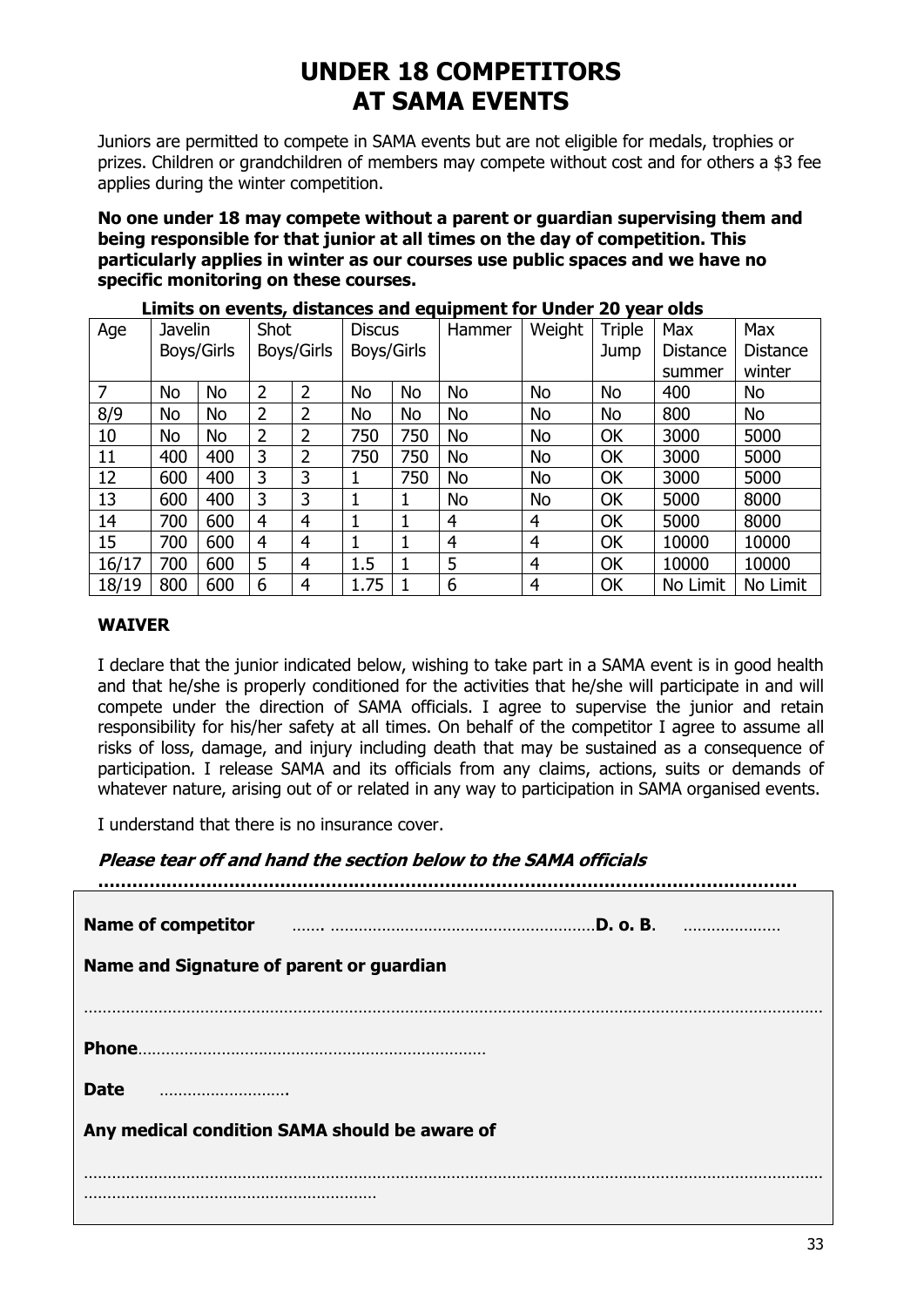#### **INCIDENT RECORD SHEET**

| Date | Location   Reported<br>b٧ | Incident | Action taken | Bv<br>whom | Date |
|------|---------------------------|----------|--------------|------------|------|
|      |                           |          |              |            |      |
|      |                           |          |              |            |      |
|      |                           |          |              |            |      |

#### **18. EXTREME WEATHER POLICY**

While the following policies and advice apply as a minimum, the program may be cancelled, suspended, delayed or modified if conditions are assessed as presenting a hazard. The decision to cancel a meet in advance will be made by the President, in consultation with the Run Coordinator, Walk Coordinator and/or Field Coordinator. Once the program has commenced, the decision to cancel, delay or modify competition will be made by the Run Coordinator, Walk Coordinator and/or Field Coordinator as appropriate to the type of event being held, and the particular extreme weather conditions encountered (e.g. air pollution, lightning, high winds, heavy rain, hail, heat).

#### **AIR POLLUTION**

Air pollution (including smoke from bushfires) can have detrimental effects on the performance and health of athletes. In particular, high risk groups such as people over 65 and individuals suffering from medical conditions such as Asthma are advised to take precautions when the air quality is poor. The Australian Institute of Sport has published evidence-based position statements and best practice guidelines for 'Smoke Pollution & Exercise', which should be used as reference (https://ais.gov.au/position statements).

The EPA in South Australia monitors levels of air quality in Adelaide. Current levels can be found at: [https://www.epa.sa.gov.au/data\\_and\\_publications/air\\_quality\\_monitoring.](https://www.epa.sa.gov.au/data_and_publications/air_quality_monitoring)

#### **LIGHTNING**

When lightning threatens the 30/30 guideline can be used. Generally the accepted safe distance from lightning is 10 kilometres. This means that as the time interval between observing the flash and hearing the thunder approaches 30 seconds, all those in exposed areas should be seeking or already inside safe shelters.

#### **HIGH WINDS.**

High winds have the potential to create dangerous conditions for athletes, spectators and officials especially during winter events amongst trees. Consideration will be given to altering courses to avoid areas of possible tree branch falls.

#### **HEAVY RAIN**

Hail is normally short lived but can be dangerous, so competition may be postponed during such events. Field events and sprints at the track may be cancelled for safety concerns in heavy rain.

#### **HAIL**

Hail is normally short lived but can be dangerous, so competition may be postponed during such events.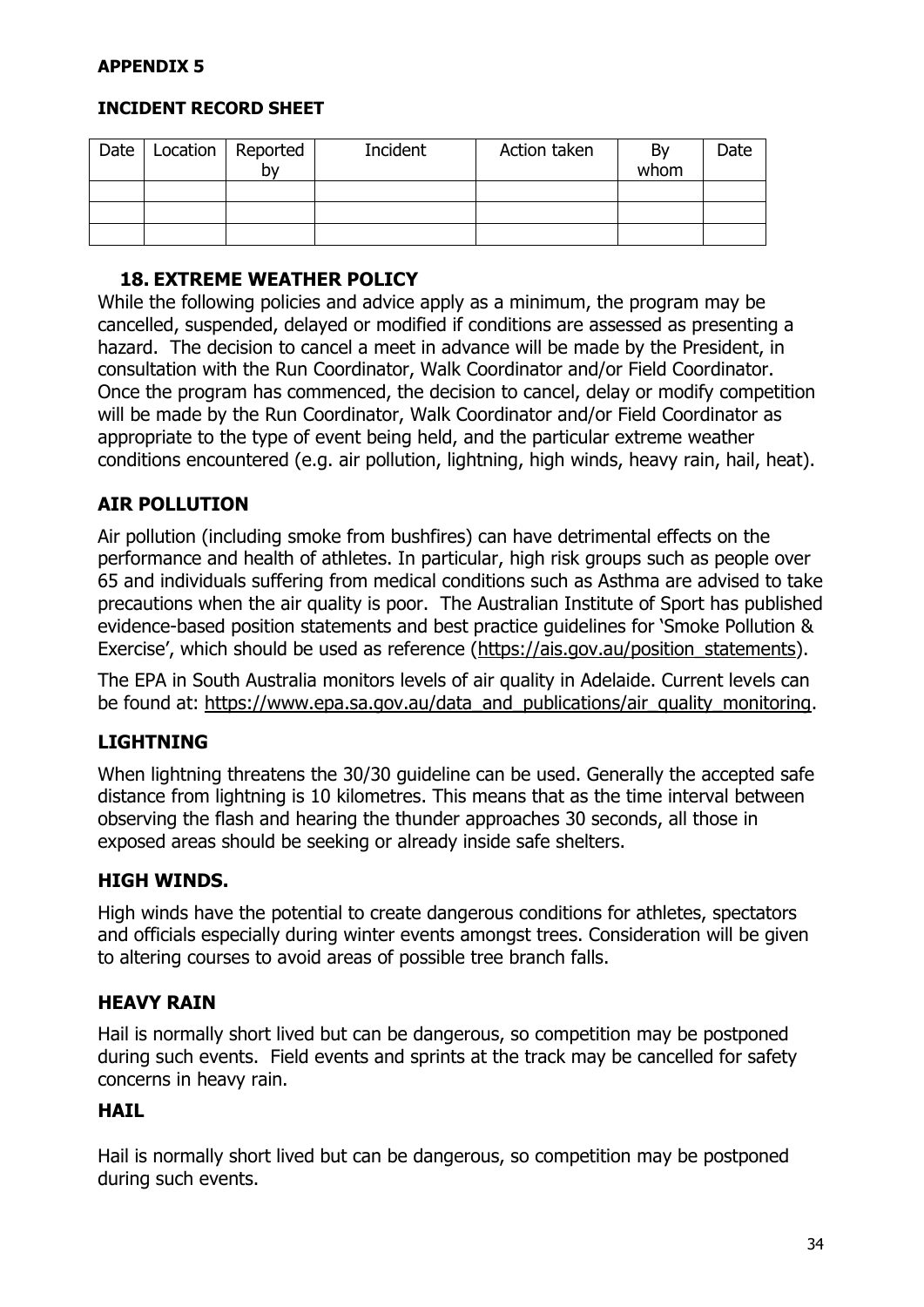#### **COMPETITION POLICY**

**Summer competition will normally be held in the evening to avoid the heat of the day. Further, as sprint event competitors are less affected by heat than those in endurance races, the longer races will be scheduled at the end of the meeting when temperatures should be lower. Where morning competition is held the reverse applies.**

#### **CANCELLATION POLICY**

**SAMA will not compete when temperatures are 40 degrees or above.**

**In temperatures between 32 and 40 degrees, the length of races above 1500m may be adjusted according to the temperature and humidity.**

**If the predicted temperature is 40 degrees or above, and an evening cool change is not predicted, the meet will be cancelled on the day before the meet.**

**If the predicted temperature is 40 degrees or above, but a cool change is predicted to come in by 6pm we may still plan to meet. In these circumstances the final decision will be made by 10am on the Wednesday morning. A message will be posted on the SAMA website, and an SMS will be sent to all members advising the cancellation. The website will also show the contact details for the person to be contacted for further information.**

**COMPETITION ABOVE 32 DEGREES (decisions made 20 minutes before race time\*)**

**No under 10s to compete and new competitors to be advised to only compete in shorter races. At 36 degrees and above no under 15s to compete.**

**The water table to be set up early and competitors advised to drink before, during and after competition.**

**Officials attend only if they are comfortable – competitors will have to assist more.**

**Reduction of Middle/Distance distances**

| Temp Up to 32 | <b>Normal programs</b>                                    |
|---------------|-----------------------------------------------------------|
| 32 to 35      | 5km races reduced to 3km at the Comp Directors discretion |
| 36 to 37      | Maximum race distance 3km                                 |
| 38 to 39      | <b>Maximum race distance 2km</b>                          |

**\*Decisions to be made by the Run or Walk Coordinator as appropriate.**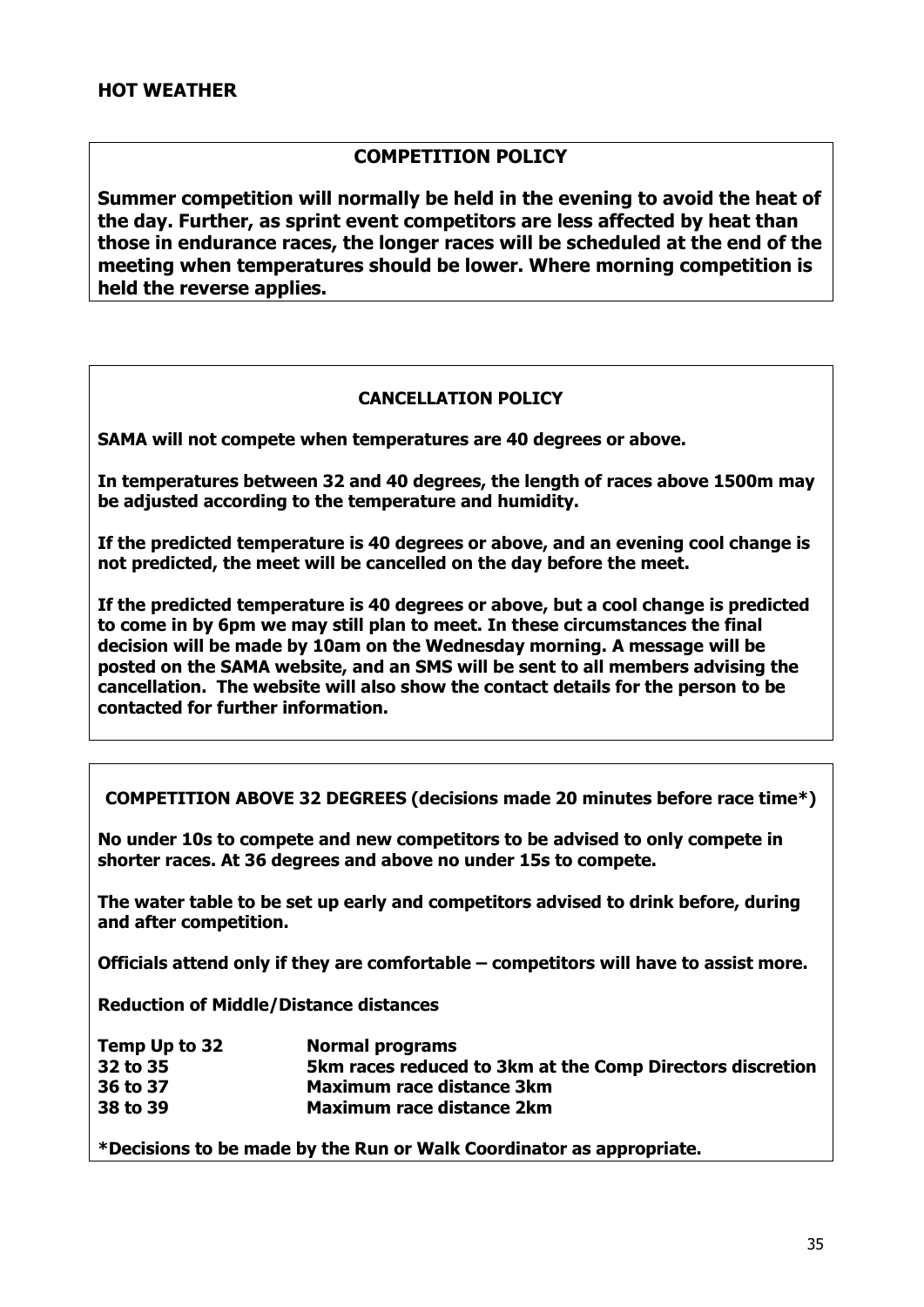#### **AN INDIVIDUAL'S RESPONSIBILITY**

As athletics is an individual sport, it is SAMA policy to encourage all members to take a sensible approach to training and competition in hot weather. The decision to participate or not in competition on hot days is one that each member and official must make.

SAMA wishes to stress that those who decide to compete in hot weather should only do so if completely well, sufficiently fit, and acclimatised to hot weather. Normal precautions such as hydration, lightweight clothing, sunscreen and taking advantage of shade should be paramount.

Officials are frequently active for longer periods than competitors and therefore if officials feel that the conditions are too extreme they should not attend.

## **BACKGROUND**

High temperatures or moderate temperatures and high humidity increase the risk of injury from heat stress. The body adapts to heat by sweating and the cooling effect of evaporation. Despite enormous amounts of sweat when exercising in hot weather, heat does not leave the body easily. This causes the body temperature to rise and there is a danger of dehydration, heat exhaustion and heat stroke.

As humidity rises the cooling effect of sweating is reduced because the sweat cannot evaporate as fast and the apparent temperature or "Heat Index" [what the combination of humidity and temperature make it feel like] increases. At a Heat Index of over  $32^{\circ}$ C, heat stress is a possibility and all necessary precautions should be taken. When the Index tops  $40^{\circ}$ C it becomes dangerous to train or compete.

## **SAMA GENERAL RECOMMENDATIONS**

In addition to our competition policy SAMA recommends the following to all our members training and competing in hot weather and these recommendations apply whatever the time of year. In general athletes who are well nourished, adequately rested, hydrated and acclimatised to heat are at less risk of heat related illnesses.

## **Drink adequate amounts of liquids**

Drinking adequate (i.e. to a degree appropriate to the likely fluid loss) fluids before exercise will improve cardiovascular function and temperature regulation during exercise when it is difficult to drink enough. The body absorbs fluid at less than the rate it sweats it out during hard exercise. The objective is to minimise the loss by taking in plenty of fluids before and during activity. However it is essential not to over hydrate and succumb to Hyper-hydration. Drinking fluids should ideally begin in the 24 hours prior to the event.

Thirst is not a good indicator of need  $-$  by the time you are thirsty it is already too late! Sports Medicine Australia recommends drinking at least 500mls of fluid before activity and 200mls for every 15 minutes of activity. Sports drinks with electrolytes will assist in retaining more fluid and cool water is absorbed more rapidly than warm water. (To determine more accurately how much you need to drink for a long race or training session in hot weather, weigh yourself before and afterwards. Every kilogram of change represents a litre of fluid you should have drunk [subtract any fluid taken during the session of course].)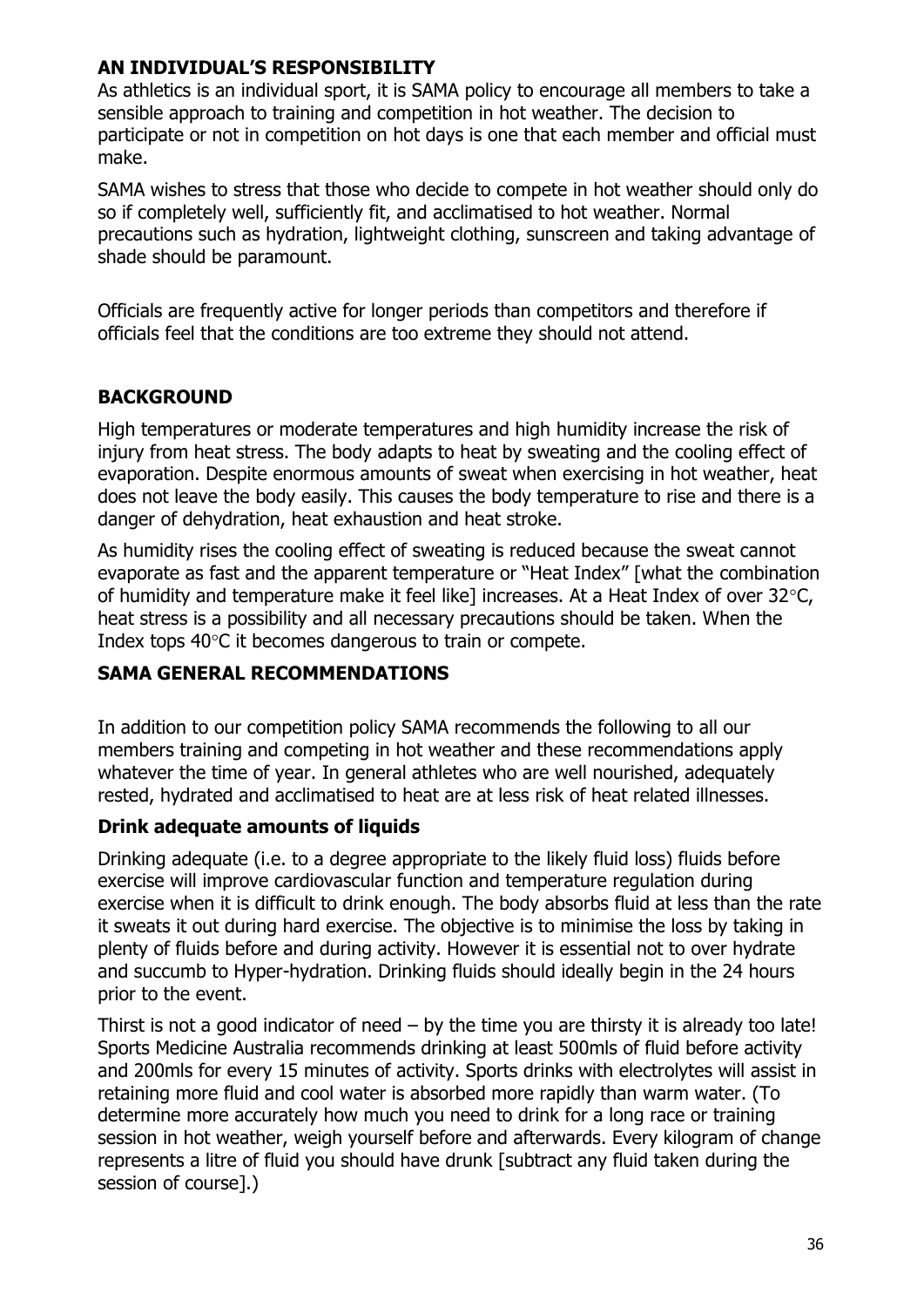Finally, re-hydrate after exercise [at least 500mls].

#### **Acclimatise to hot weather exercise**

If competition in hot weather is expected then a period of 7-14 days gradual acclimatisation will facilitate adaptation and assist in performance and resistance to heat stress.

#### **Race to your fitness level**

Fitness definitely confers some protection. The less conditioned, those carrying a little more weight than desirable, asthmatics, diabetics, females and older athletes will generally be more susceptible to heat stress. In hot weather only race to your personal level of fitness, never over-extend yourself.

#### **Slip-Slop-Slap**

Be sun-smart, cover-up, use sunscreen and slap on hats and sunglasses.

#### **19. SUN-SMART POLICY**

The health and well-being of members and supporters is of primary concern to SAMA. SAMA acknowledges that skin cancer is a major public health problem in Australia with a majority of the population requiring treatment for some form of skin cancer during a lifetime.

SAMA recognises that skin cancer is preventable and treatable with early detection and in the interests of all members and supporters of the Club will actively promote and encourage sun protection at all meetings, training and competitions conducted by and for its members.

SAMA will:

- Schedule summer activities to avoid the peak UV period (11am-3pm).
- Utilise existing shade at event venues and encourage members and spectators to provide their own shade structures.
- Provide sunscreen

SAMA also encourages athletes and officials to:

- Wear sun protective clothing.
- Use high value (at least SPF 30+) broad-spectrum water resistant sunscreen.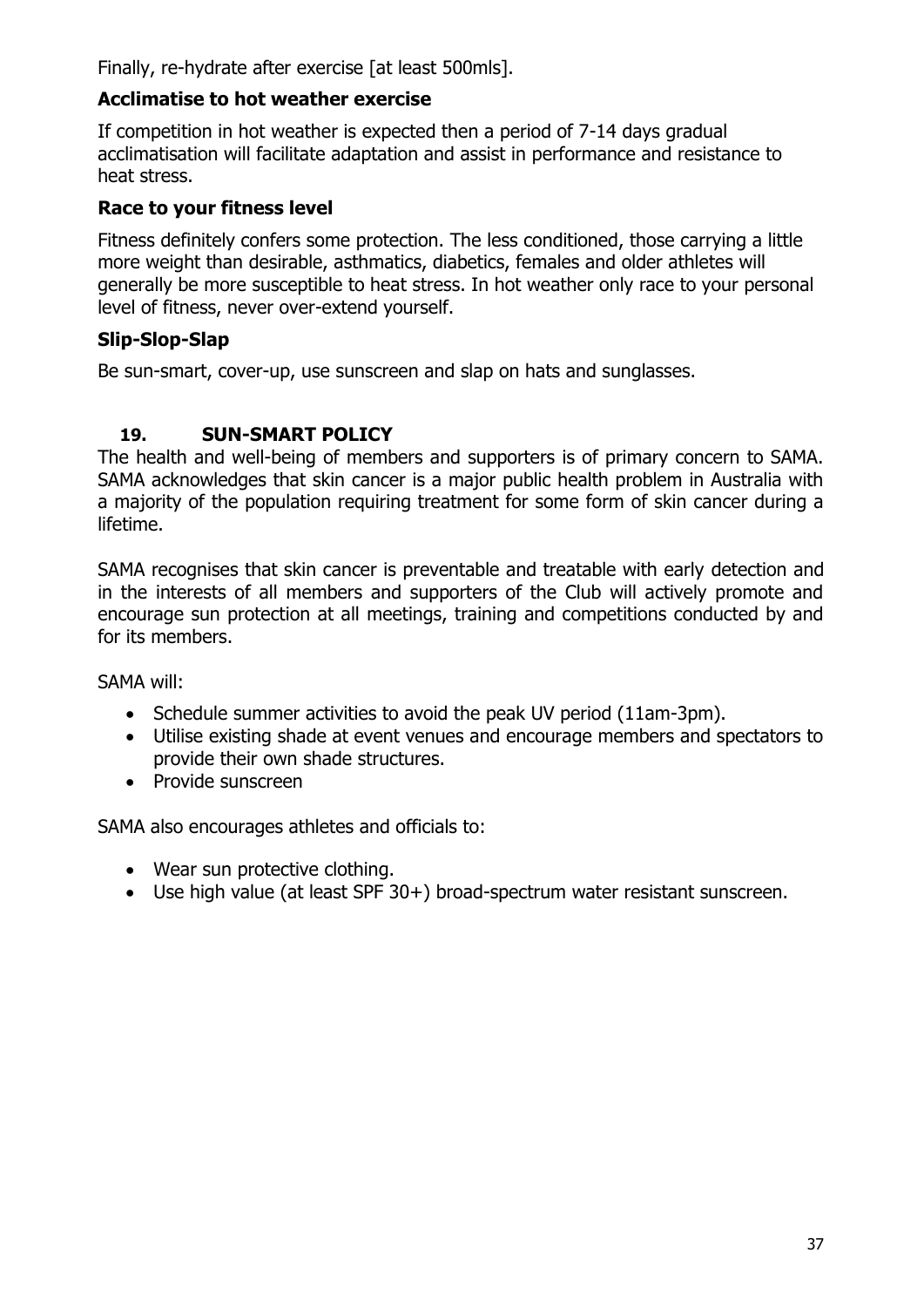## **20. ALCOHOL, SMOKING AND TRANSPORT POLICIES**

#### **PURPOSE**

This policy outlines the position of SA Masters Athletics (SAMA) on providing alcohol at club related events and providing a smoke free environment to ensure our club continues to provide a safe and healthy place for our members, volunteers and visitors who attend club activities.

#### **POLICY REVIEW**

This policy will be reviewed annually to ensure it remains relevant to club operations and reflects both community expectations and legal requirements.

# **20.1 ALCOHOL MANAGEMENT POLICY**

#### **1. PURPOSE**

This policy outlines our procedures for a balanced and responsible approach to the supply, consumption and promotion of alcohol at club training, games, special events, functions and other club-related activities. It represents our club's commitment to its members, volunteers and visitors, and acknowledges the role that sporting clubs play in building strong and healthy communities.

This policy will help to ensure our club:

- Meets its duty of care in relation to the health and safety of our members, volunteers and visitors who attend any club training, games, special events, functions and other activities where alcohol may be consumed.
- Upholds the reputation of our club, our sponsors and our partners.
- Understands the risks associated with alcohol misuse and our role in minimising this risk.

#### **2. RATIONALE**

While SAMA does not sell alcohol, we acknowledge that alcohol may be consumed at club related events and activities including meetings, after training or games, end of season/presentation functions, sponsors' functions, trivia nights and other fundraising events. Our club may also hold functions at licensed venues.

Accordingly, the following requirements will apply to all members, volunteers and visitors where alcohol is consumed.

#### **3. GENERAL PRINCIPLES**

Alcohol misuse can lead to risk taking, unsafe, unacceptable and/or illegal behaviour. Excessive consumption of alcohol will not be an excuse for unacceptable behaviour, particularly behaviour that endangers others or breaches the law, this policy or any other policy of our club.

A risk management approach will be taken in planning events and activities involving the supply or consumption of alcohol. Such events and activities will be conducted and managed in a manner consistent with liquor licensing legislation and this policy.

In addition, our club will promote additional services that are available to members to deal with alcohol related issues if they arise. Such avenues include encouraging the club member to:

- Contact a local community health provider eg your local GP.
- Visit the Alcohol & Drug Foundation's 'Help & Support' section on the website [http://adf.org.au/help-support/.](http://adf.org.au/help-support/)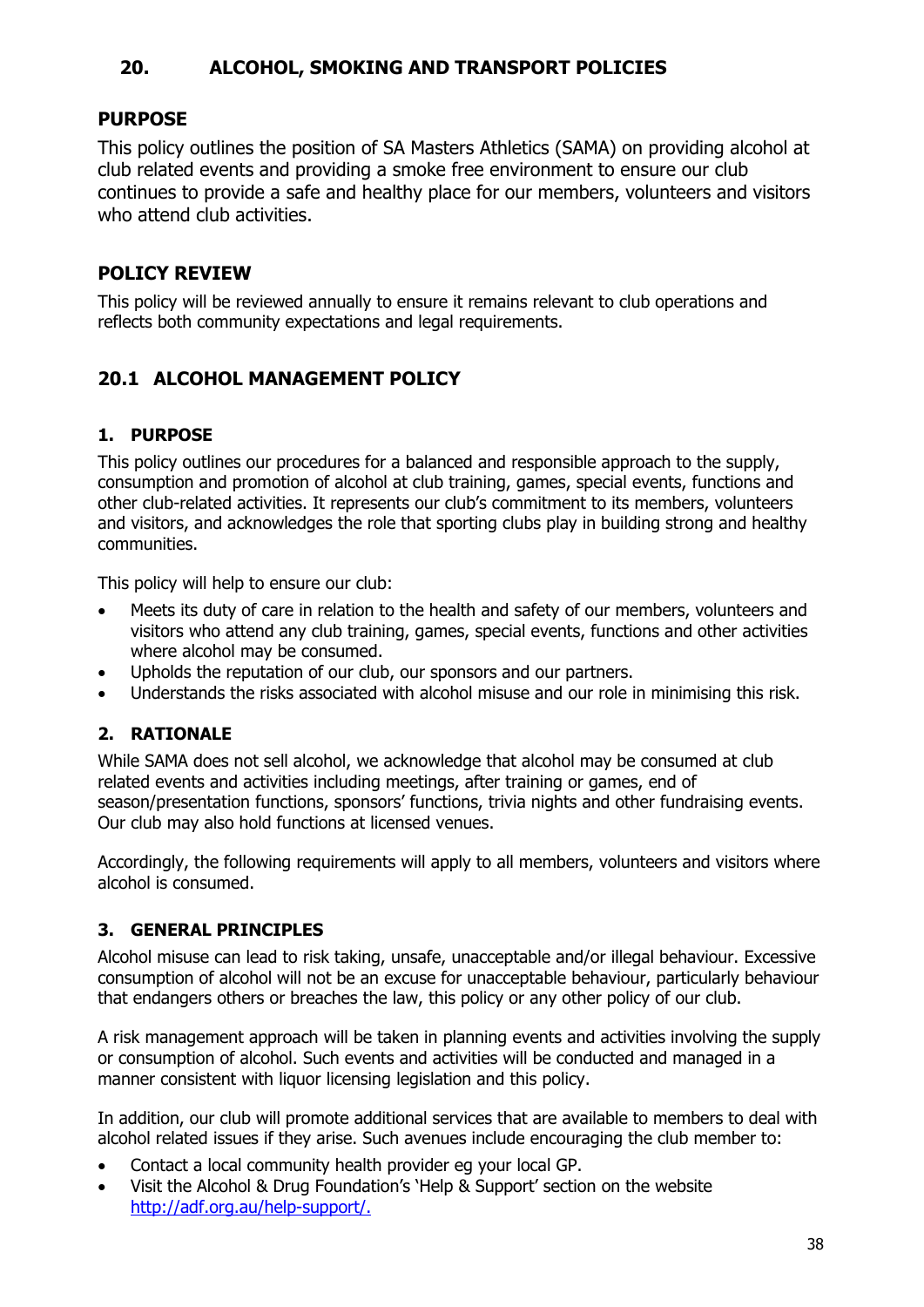#### **4. CONDUCT EXPECTATIONS**

Whilst engaging in club activities members, volunteers and visitors:

- Will accept responsibility for their own behaviour, use good judgment and take a responsible approach when alcohol is available.
- Will encourage and assist others to use good judgment when alcohol is available.
- Will not compete, train, coach or officiate if affected by alcohol.
- Will not provide, encourage or allow people aged under 18 years to consume alcohol.
- Will not participate, pressure anyone or encourage excessive or rapid consumption of alcohol (including drinking competitions).
- Will not provide alcohol only as an award to a player or official for any reason.
- Will not post images on social media of themselves or others drinking alcohol irresponsibly at club-related activities.

## **5. INTOXICATED PEOPLE**

For the purposes of this policy, a person is defined as being in a state of intoxication if his or her speech, balance, co-ordination or behaviour is noticeably affected and there are reasonable grounds for believing that this is the result of the consumption of alcohol.

- Intoxicated people will not be permitted to enter the premises where our club operates.
- If a person becomes intoxicated (and is not putting other people at risk with their behaviour) the person will be provided with water and options for safe transport home, where available.
- If a person becomes intoxicated (and is putting other people at risk due to their behaviour) the person will be asked to leave the premises immediately and offered safe transport options, where available. Police may also be contacted to remove the person, if required.

#### **5.1 Underage Drinking**

- Alcohol will not be provided to persons aged under 18 years.
- Our club will discourage the drinking of alcohol in the change-rooms to reduce the risk of minors being served alcohol illegally.

#### **5.2 Availability of Non-Alcoholic and Low Alcohol Drinks**

Our club recognises that not all club members may drink alcohol. Our club actively encourages venues we use for club activities and functions to have:

- Non-alcoholic and low alcohol drinks available and to provide drinking water free of charge (where available).
- Non-alcoholic drinks clearly visible and adequate in variety and supply.

#### **6. FUNCTIONS**

Our club will encourage safe celebrations and events by:

- Not conducting functions where a minimum amount of liquor sales is required.
- Not promoting or hosting 'all you can drink' functions.
- Not providing alcohol-only drink vouchers for functions.
- Not including alcohol in the price of function tickets

Advertisements for functions will promote safe celebrations by:

- Not overemphasising the availability of alcohol or referring to the amount of alcohol available.
- Not encouraging rapid drinking or excessive drinking.
- Giving equal reference to the availability of non-alcoholic drinks.
- Displaying a clear start and finish time for the function.
- Including a safe transport message, where possible and relevant.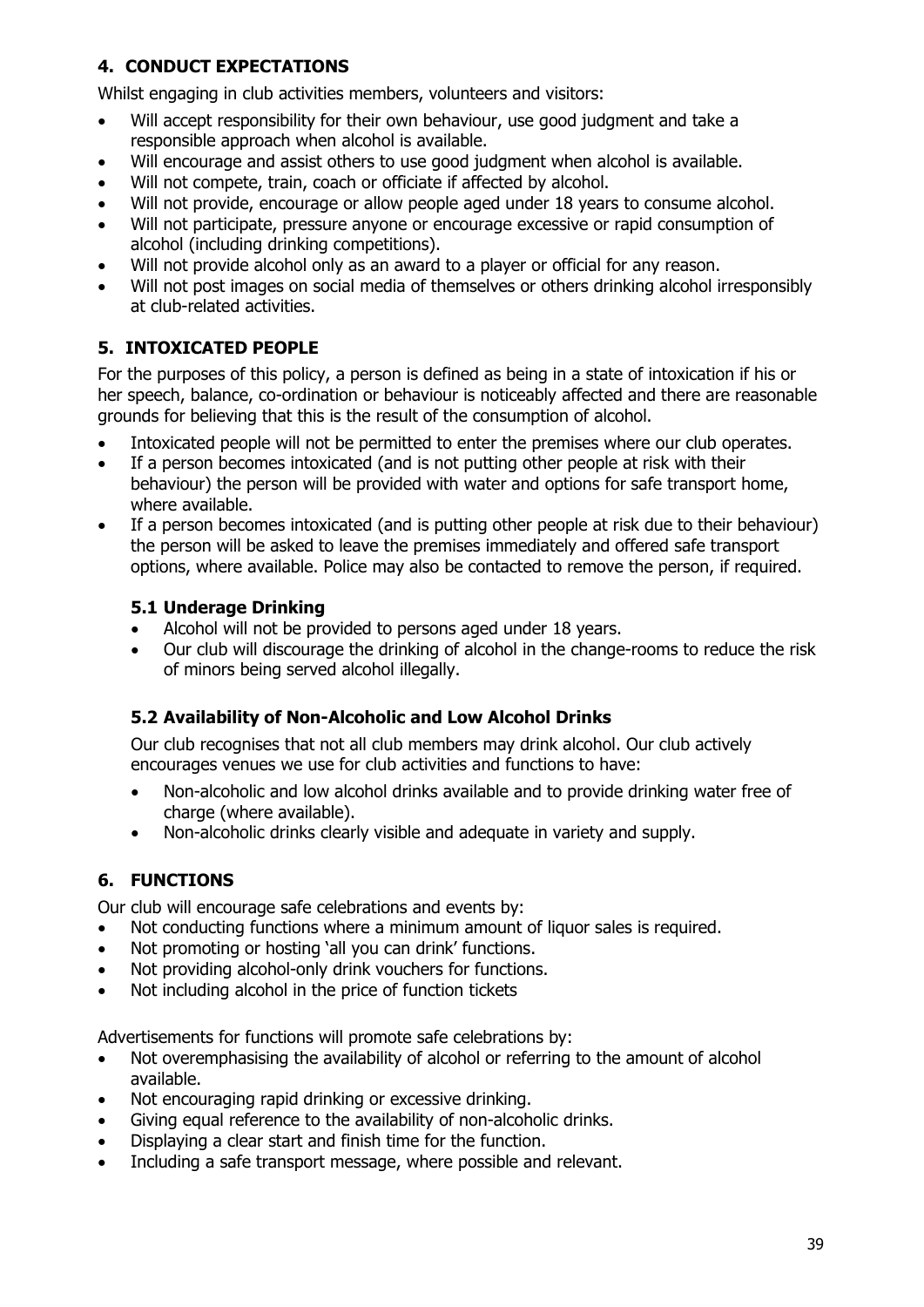#### **7. SAFE TRANSPORT**

Our club recognises that driving under the influence of alcohol and/or drugs is hazardous to individuals and the wider community. Accordingly, our club implements a Safe Transport Policy (see 20.3 below) that is reviewed regularly in conjunction with this Alcohol Management Policy. We ask that all attendees at our functions plan their transport requirements to ensure they get home safely and avoid driving under the influence of alcohol.

# **8. CLUB TRIPS**

Our club will monitor and ensure any club trips, particularly end of season player trips, strictly adhere to responsible behaviour and responsible alcohol consumption in accordance with the principles of this policy and the values of our club.

# **9. AWARDS/PRIZES**

Our club will avoid providing awards (e.g. at end of season presentations) and fundraising prizes that have an emphasis on alcohol as a reward.

## **10. PROMOTING THIS POLICY AND RESPONSIBLE USE OF ALCOHOL**

Our club will:

- Educate members, volunteers and visitors about our policy and the benefits of having such a policy.
- Ensure this policy is easily accessible and will promote it via our website.
- Actively demonstrate our attitude relating to the responsible use of alcohol and promote positive messages through our social media platforms.
- Pursue non-alcohol sponsorship and revenue sources.
- Actively participate in the Alcohol and Drug Foundation's *Good Sports* program with an ongoing priority to maintain the highest Good Sports accreditation.

#### **11.NON-COMPLIANCE**

Club committee members will uphold this policy and any non-compliance will be handled according to the following process:

- Club members and/or guests should notify the committee of any breaches of this Policy (for example, individuals turning up intoxicated or bringing their own alcohol to a club activity).
- Explanation of the policy to the person/people concerned, including identification of the section of policy not being complied with.
- Continued non-compliance with the policy should be handled by at least two committee members who will use their discretion as to the action taken, which may include asking the person/ people to leave the facilities or function.

# **20.2 SMOKING MANAGEMENT POLICY**

## **1. PURPOSE**

This policy outlines our procedures for tobacco and e-cigarette $1$  use in club venues and at club games, special events, functions and other club-related activities. It represents our club's commitment to its members, volunteers and visitors, acknowledging the role that sporting clubs and associations play in building strong and healthy communities.

This policy will help to ensure our club:

- Meets its duty of care in relation to the health and safety of our members, volunteers and visitors who attend club meets, special events, functions and other activities.
- Upholds the reputation of our club, our sponsors and partners.
- Understands the risks associated with tobacco use and our role in minimising this risk.

<sup>&</sup>lt;sup>1</sup> The term 'e-cigarettes' includes Electronic Non-Nicotine Delivery Systems and Electronic Nicotine Delivery Systems.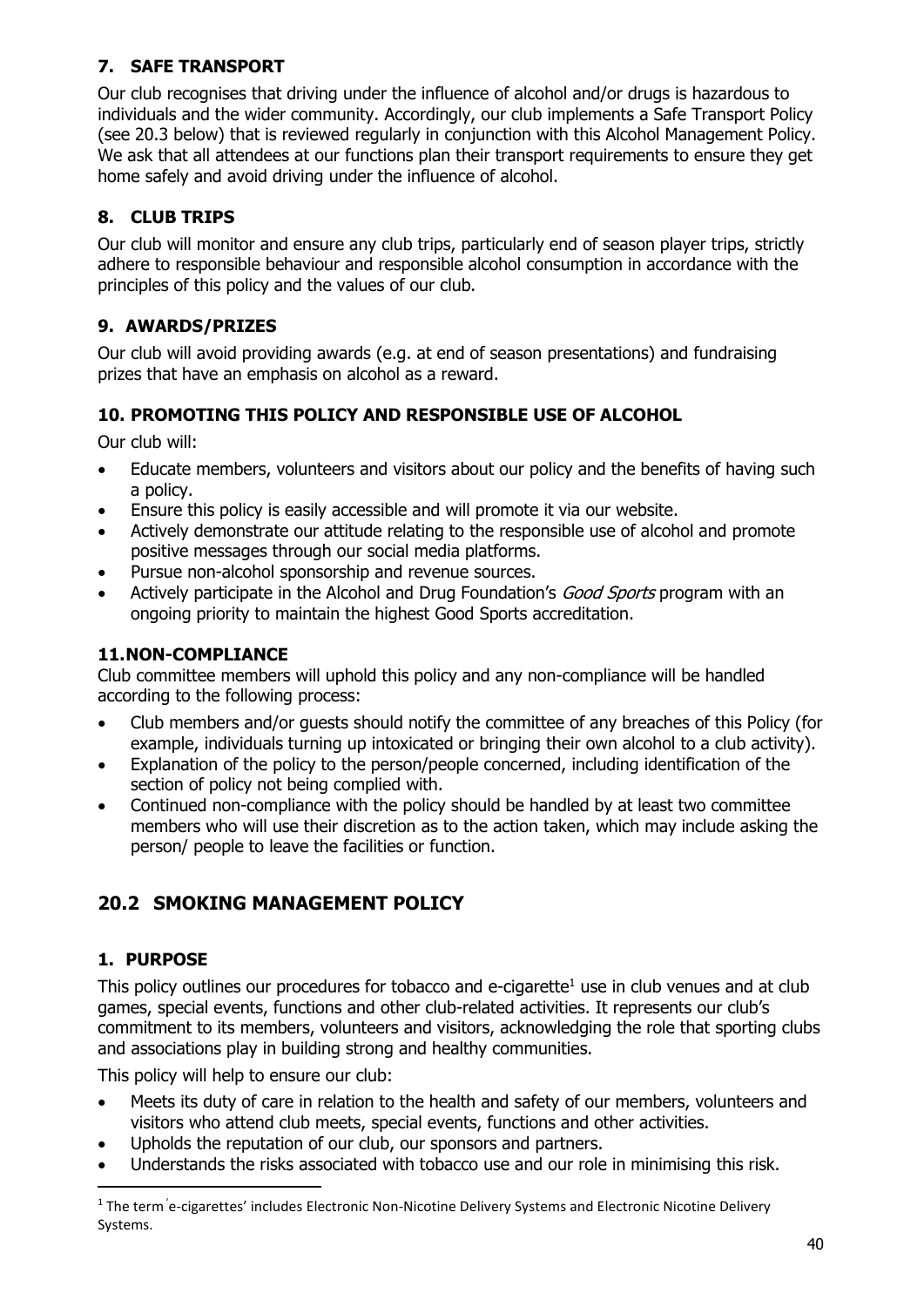#### **2. RATIONALE**

SAMA recognises that:

- Environmental (second-hand) tobacco smoke is a health hazard and that non-smokers should be protected from it.
- Smoke free areas make smoking less visible and less acceptable, and contribute to reduced uptake of smoking among young people.
- Smoke free areas support smokers who are trying to quit as well as reduce their overall cigarette consumption.
- Outdoor smoke free areas help to reduce the amount of cigarette butt litter reducing cleanup costs, fire risk and children's health risk due to swallowing discarded butts.
- Smoke free environments can help attract new members and positively promote our club in the community.

#### **3. GENERAL PRINCIPLES**

Smoking restrictions for sporting clubs differ from state to state, and are strengthened regularly. Our club will comply with all relevant state and local government smoking restrictions.

Our club recognises the importance of educating club members, particularly athletes, of the benefits of implementing a smoking management policy and will provide information to assist this process. In addition, the club will promote resources for members wishing to quit, including the national Quitline (13 78 48, quitnow.gov.au), where appropriate.

The following policy shall apply to all club members, volunteers and visitors:

- Smoking in this policy includes the use of any form of e-cigarette device.
- Cigarettes, e-cigarettes and any other tobacco products will not be sold, including from vending machines, at any time at or by our club.
- Many young people hold parents, teammates and coaches in high esteem and smoking around them sends the message that smoking is okay. Therefore we expect that coaches, players, officials and volunteers will refrain from smoking while involved in an official capacity for the club, on and off the field.
- To foster our club's reputation as a healthy environment, no images of club volunteers, members, officials, coaches and players smoking at club-related activities will be placed on social media.

## **4. SMOKE FREE AREAS**

Our club requires the following areas of any premises used by the club to be smoke free:

- All indoor areas
- All outdoor playing/training areas
- All spectator areas (standing and seated, covered and uncovered)
- All canteen, catering, eating and drinking areas.

Smoke free areas will be signed (where possible) and promoted in club materials. A designated smoking permitted area will not be provided.

#### **5. PROMOTING THIS POLICY**

Our club will promote this policy regularly by:

- Placing a copy of the policy in printed member information and on the website.
- Promoting positive smoke free messages through the club's social media.
- Periodic announcements to members at functions.
- Ensuring that non-smoking signage is placed in prominent locations both indoors and outdoors.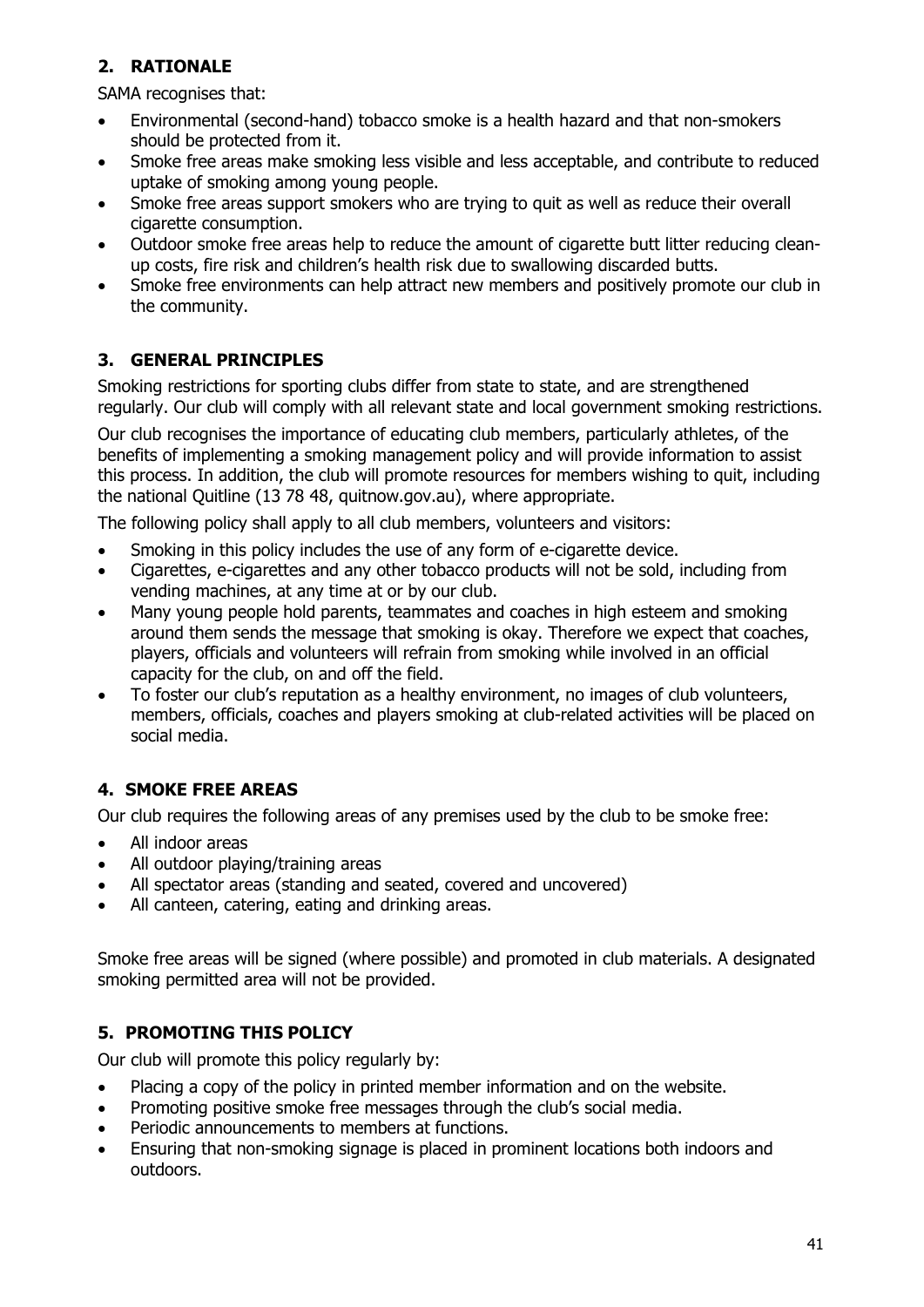#### **6. NON-COMPLIANCE**

All club committee members will uphold this policy and any non-compliance will be handled according to the following process:

- Club members and/or guests should notify the committee of any breaches of this policy.
- A friendly approach will be made to the person smoking, explaining our club policy, and directing them to any areas where smoking is permitted.
- Continued non-compliance with the policy should be handled by at least two committee members who will use their discretion as to the action taken, which may include asking the person/ people to leave the club facilities or function.

# **20.3 SAFE TRANSPORT POLICY**

#### **1. PURPOSE**

This policy outlines our procedures for safe transport after club meets, special events, functions and other club-related activities where alcohol may be consumed. It represents our club's commitment to its members, volunteers and visitors, acknowledging the role that sporting clubs and associations play in building strong and healthy communities.

This policy will help to ensure our club:

- Meets its duty of care in relation to the health and safety of our members, volunteers and visitors who attend any club meets, special events, functions and other activities.
- Upholds the reputation of our club, our sponsors and partners.
- Understands the risks associated with alcohol use and driving, and our role in minimising risk.
- Educates our members about standard drinks.

## **2. RATIONALE**

Ensuring members, visitors and guests getting to and from club games, activities and events safely is an important part of being a responsible, healthy club.

While SAMA wishes to avoid club members becoming intoxicated and notes the recommendation by the National Health and Medical Research Council to consume no more than four drinks in one sitting, as part of our club's duty of care we encourage our members to plan safe transport home. This will reduce the risk of drink-driving, injury or worse.

Alcohol and drugs affect pedestrians and drivers' abilities to stay safe. They affect decisionmaking, reaction times, speed and distance judgements, concentration, balance, perception and alertness. It can also increase risk-taking behaviour by giving a pedestrian or driver a false sense of confidence.

Sporting clubs such as ours help prevent drink driving related tragedies in the community by improving safety around transport and minimising the risk of developing a drinking culture.

#### **3. GENERAL PRINCIPLES**

Our club recognises that:

- Drink driving is one of the main causes of road deaths in Australia.
- Driving when over the legal blood alcohol limit is illegal and hazardous to individuals and the wider community.
- Mixing drugs (including prescription medication) with other drugs or alcohol can seriously affect the ability to drive safely.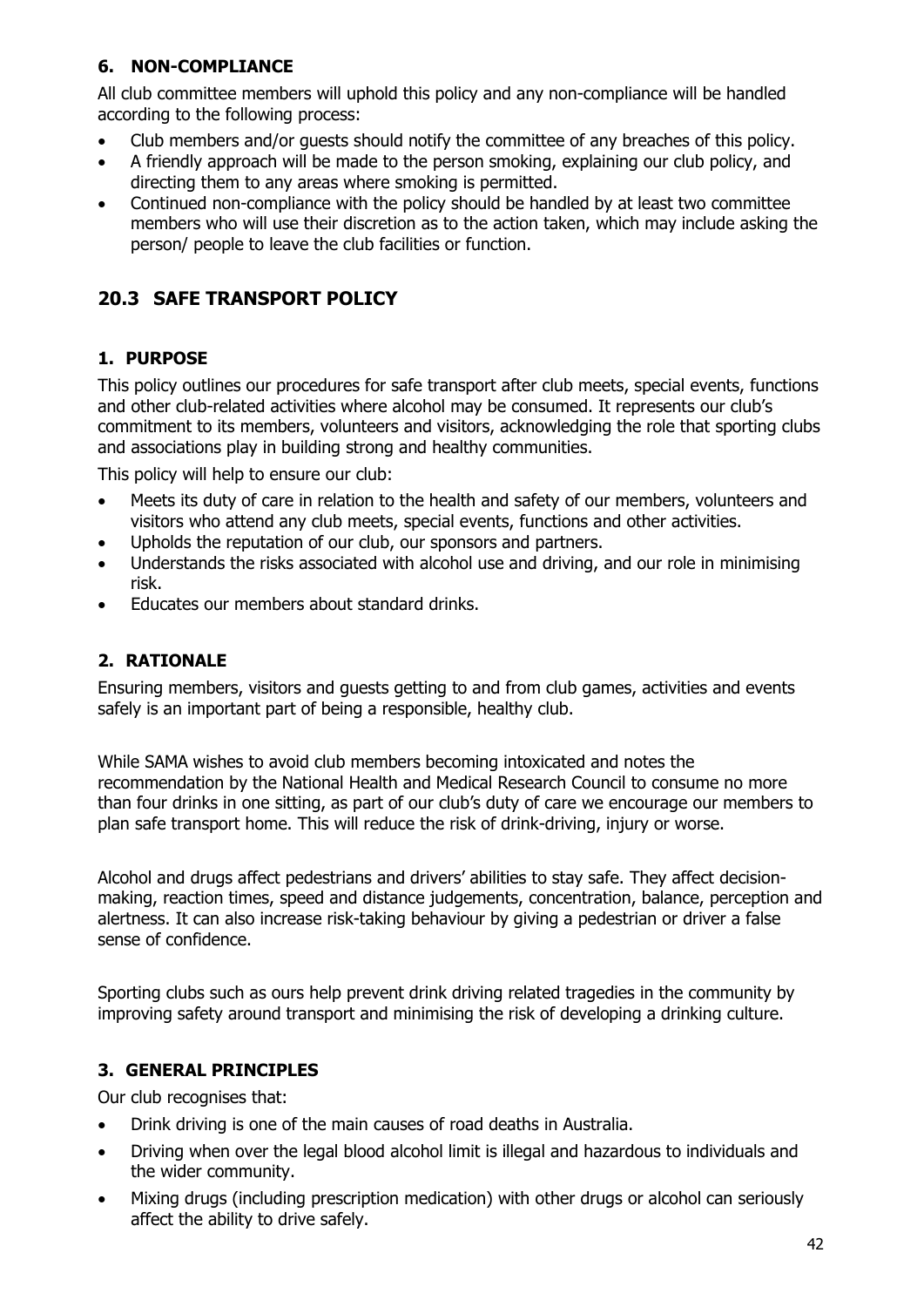#### **4. TRANSPORT FOR CLUB ACTIVITIES**

This safe transport policy applies for all activities undertaken by the club that involve the serving and/or consumption of alcohol.

Our club will:

- Promote strategies that encourage members to plan how they'll get home safely before they go out e.g. pre-arranged transport.
- Print safe transport messages on relevant club activity and event invitations or flyers.
- Ensure the MC for events or club committee members advise attendees that the club is a Good Sports accredited club, communicate the safe transport options and regularly remind attendees to behave responsibly around alcohol.
- Ensure telephone calls can be made free of charge to call a sober person to provide transport from the club or venue.

Where available, our club will also consider:

- Use of a club or community bus (such as council, school or tourist buses) and:
	- − The bus or transport provided will be an alcohol-free zone (i.e. no alcohol will be permitted on the bus).
	- − The bus will not be used to transport members between licensed venues.
	- − People who have consumed alcohol can get home safely from the bus drop off point
- Use a range of taxi or ride share strategies such as:
	- − Free telephone calls to arrange a taxi to provide transport from the club or venue.
	- − The club committee will pre-order taxis to arrive at a club or venue at the conclusion of a club event or function.
	- − Encourage club members to utilise a ride share service.

## **CONDUCT EXPECTATIONS**

Whilst engaging in club activities, members, volunteers and visitors will:

- Accept responsibility for their own behaviour, use good judgment and take a responsible approach towards alcohol consumption.
- Encourage and assist others to use good judgment regarding alcohol consumption.
- Make alternative transport arrangements to get to and from the activity safely.
- Share a taxi or ride share (where available) with friends.
- Consider arranging overnight accommodation.

# **5. PROMOTING THIS POLICY**

Our club will:

- Educate members, volunteers and guests about our policy and the benefits of having such a policy.
- Implement strategies to create awareness of safe transport messages to club members (e.g. display standard drink posters/ cards to help patrons recognise what standard drinks are and the implications on drink driving).
- Ensure this policy is easily accessible and will promote it via our website.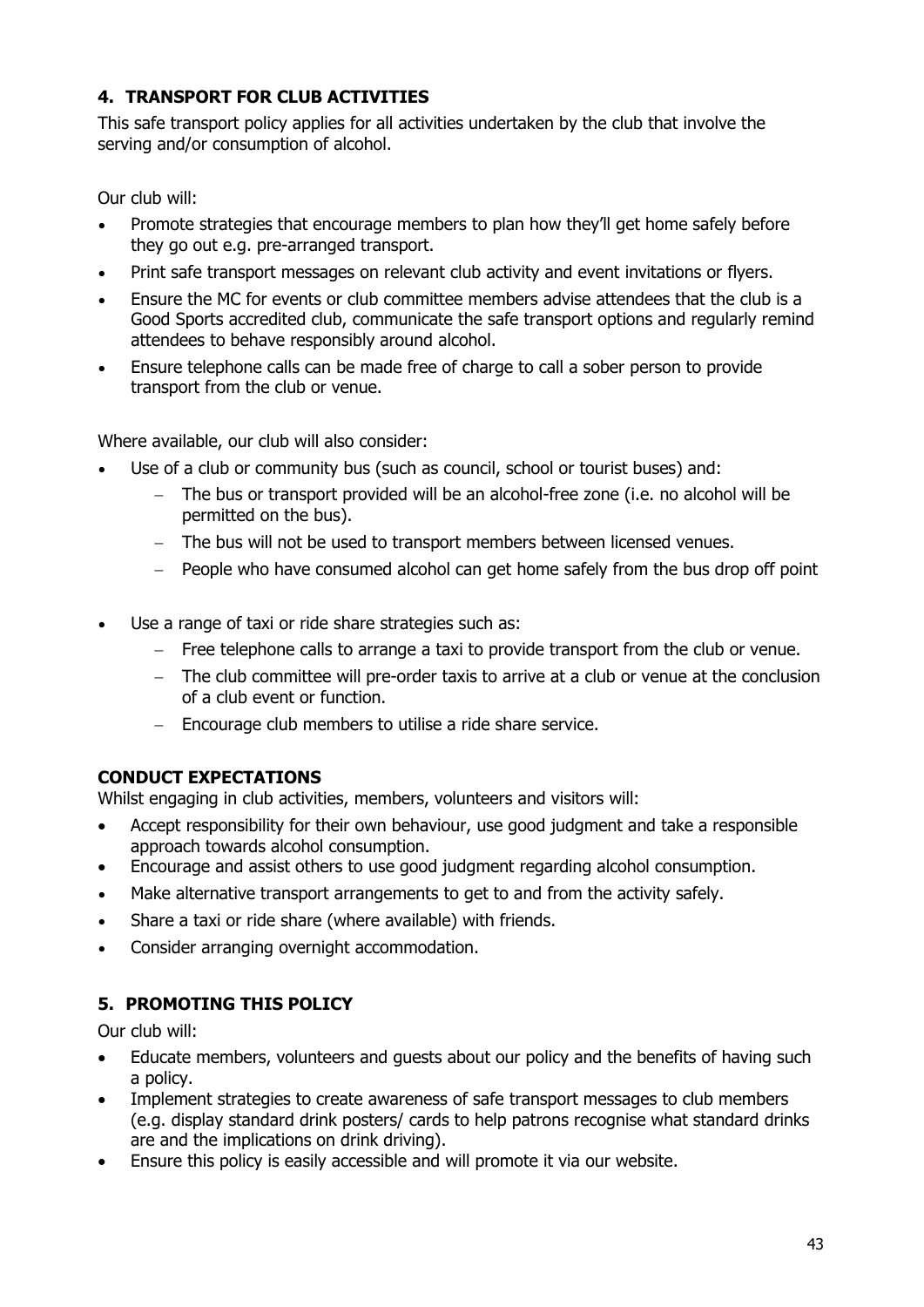# **21. VOLUNTEER POLICY**

SAMA recognises the critical role volunteers play within the Athletics community. Attracting and retaining dedicated volunteers is vital to the continued success of SAMA and our many programs and events and we are committed to providing volunteers with a challenging and rewarding experience.

SAMA will:

- Engage volunteers without discrimination.
- Provide volunteers with training appropriate to their task and where practical provide clear job descriptions.
- Provide volunteers with a healthy and safe workplace.
- Provide appropriate levels of support and management for volunteers.
- Ensure volunteers have access to all policies pertaining to volunteers including information on grievance and disciplinary policies and procedures.
- Ensure volunteers are not exploited.
- Acknowledge the rights of volunteers in accordance with any applicable laws and statutes.
- Reimburse volunteers for approved out of pocket expenses incurred on behalf of the organisation.
- Treat volunteers as valuable team members and acknowledge their contributions.

# **22. WORK, HEALTH AND SAFETY POLICY**

SAMA is committed to protecting the health and safety of all persons in our competition environment, including employees, members, and contractors. In addition SAMA employees, members, and contractors have a duty of care including; the responsibility to work/participate safely, to take all reasonable care for their own health and safety, and to consider the health and safety of other people who may be affected by their actions.

SAMA will:

- Comply with all applicable health and safety laws, regulations, and standards.
- Provide equipment in an acceptable condition appropriate for events.
- Provide safe and hygienic facilities, including toilets, eating areas and first aid as far as SAMA has control.
- Implement risk management which is relevant and suitable for the organisation's risk exposure.
- Provide Health and Safety Training where appropriate.
- Maintain relevant policies and systems to support and communicate effective health and safety practices.
- Utilise appropriate internal and/or external expertise when required.
- Disseminate health and safety information to all employees.
- Maintain a positive safety culture by encouraging active participation, consultation and cooperation of all employees, members, and contractors in promoting and developing measures to improve health and safety at competition.
- Actively respond to and investigate all incidents.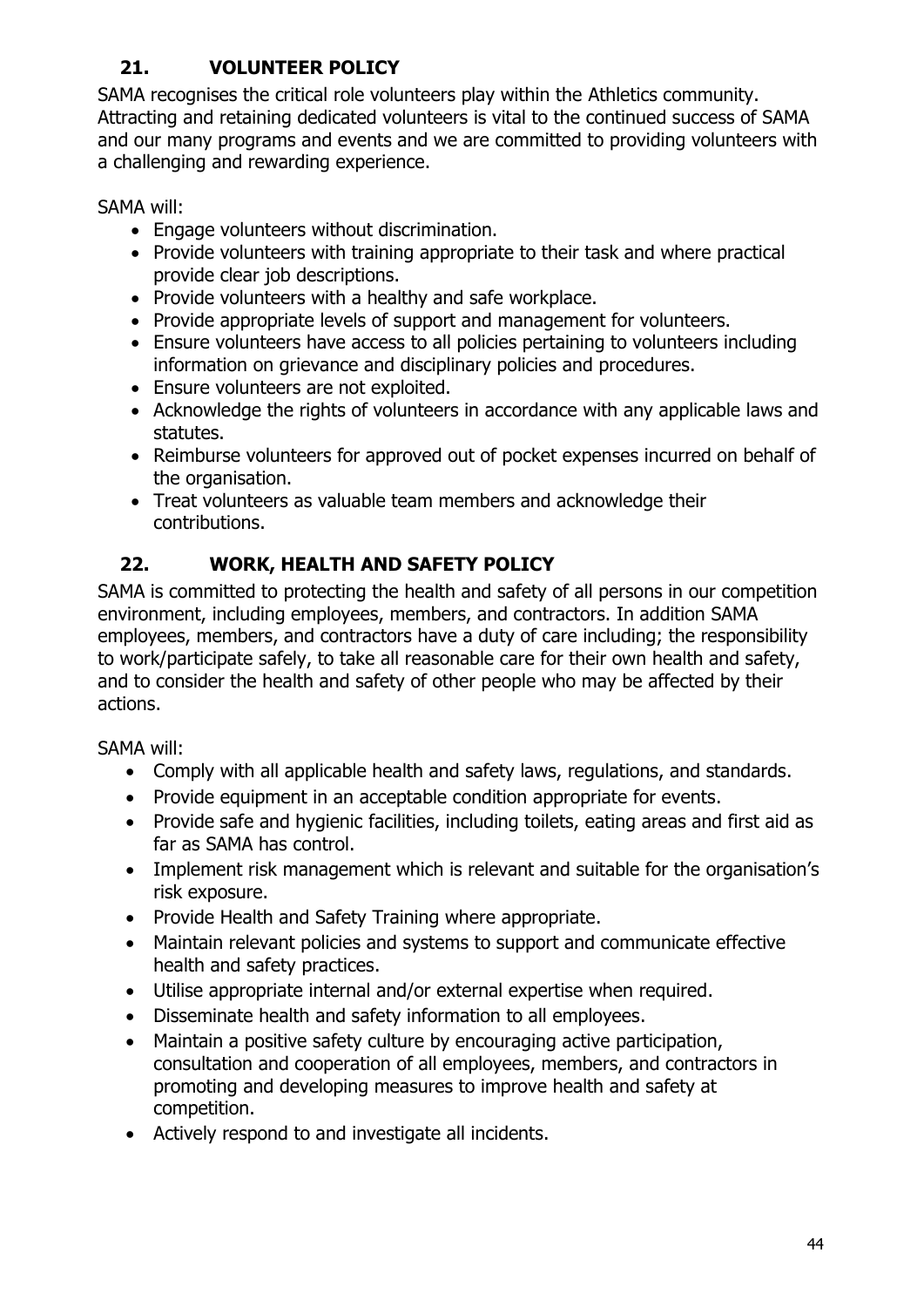# **23. CLUB RULES**

#### **Introduction**

All members of SAMA when acting as officials in any capacity are volunteers, therefore for SAMA to function efficiently and effectively, individuals must accept responsibility for their own actions. To prevent injury to SAMA members and the general community and to avoid claims of negligence and limit liability on the part of SAMA we require all members to observe the following rules.

#### **General**

- Competitors must ensure they have an adequate level of fitness to compete.
- Any athletic activity involves inherent risks and may lead to over exertion, sprains, strains and even fractures. Competitors should compete with possible adverse outcomes in mind and take all reasonable precautions to avoid them.
- Competitors should notify SAMA of any medical condition that may be of importance when they are competing.
- Competitors must supply an emergency contact phone number
- Competitors should take notice of the SAMA Hot Weather Policy.
- If a competitor sustains an injury or illness while participating, they authorise officials to organise medical attention as deemed necessary.
- Competitors are personally responsible for any expenses incurred as a result including transportation, hospitalisation etc.
- Competitors and officials must not engage in any activities that may lead to harassment or discrimination.

#### **Winter**

- In inclement weather, precautions should be taken to avoid getting wet and cold when not competing.
- Competitors should take part in events with an awareness of the course conditions regarding any slippery areas, sections of uneven ground or possible traffic on a road circuit.
- When competing on road circuits competitors should:
	- observe traffic lights and/or police
	- ensure vehicles sharing the road are aware of your intention to cross a road and only do so if it is safe
- When competing on footpaths/beaches/grassed areas, competitors should:
	- share the footpaths safely with other users including pedestrians, cyclists, rollerbladers, prams etc.
	- be aware of dogs and do nothing to antagonise them
	- at some venues, be aware that snakes may be present
- All precautions should be taken near the hot water facility.

#### **Summer**

- During most SAMA competition you will share the track with other athletes using the facilities for training – remember this and be courteous to others.
- Due care should be taken when crossing the track; both directions should be checked for competing athletes.
- Competitors going to other areas of the track should not cross throwing areas in use.
- Competitors in races conducted in lanes should not cross out of their lane at the end of the race, until it is safe to do so.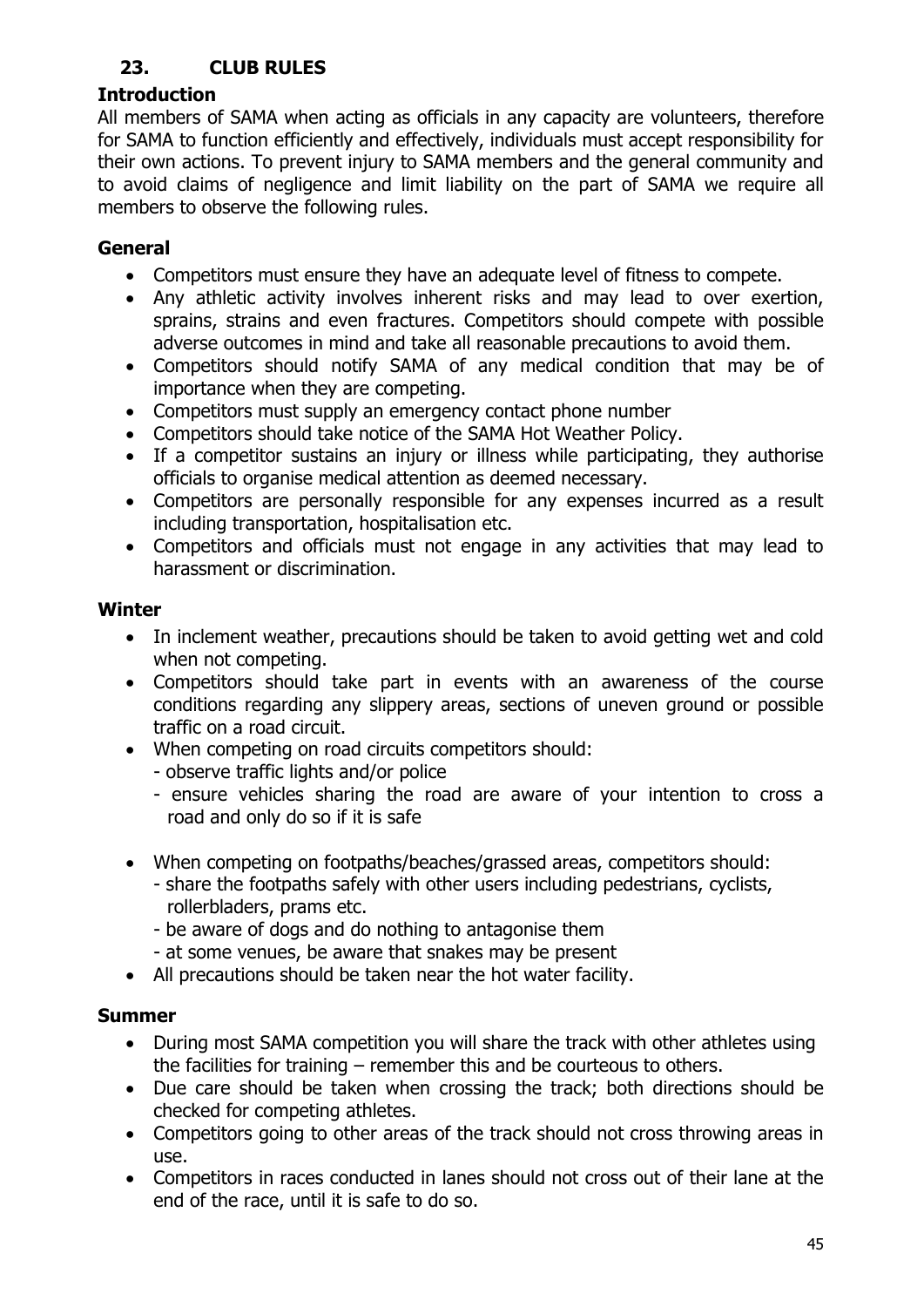- After competing in a race, competitors should move out of the path of those still competing.
- Javelins, discus, shot, weights and hammers can be dangerous projectiles and competitors should only use them as directed and after having checked that the throwing area is free of people.

#### **24. WALKING AS AN ATHLETIC EVENT**

The following summarises the principles to be applied by SA Masters Athletics (SAMA) when walking is conducted as an athletic event in its competitions.

SAMA introduced Club Walking into its program to encourage current walkers who struggle with bent knees, previous walkers who no longer compete for fear of disqualification and runners who might like to try walking without the pressure of full Race Walking rules.

In Club Walking the only rule is that there should be no running - which for our purposes will be defined by the requirement to always have one foot on the ground (bent knees will not be an issue). Walkers in this category can still be disqualified if they break the contact rule!

Race Walking will be conducted under WA rules with the "No advantage" concept applied for older walkers.

Those athletes choosing to compete as a Race Walker should not expect the 'No Advantage' concept to permit carte blanche to disregard the basic rules. It is there to allow for **slight** bending of the knee particularly in older walkers where a perfectly straight leg cannot be achieved, but where these walkers are seriously trying to Race Walk correctly. It is not there to condone a distinct bent leg creep (which invariably occurs when trying to go too fast. While still open to interpretation as for all walk judging, it is expected that judges will show leniency towards older walkers. Older walkers should still look like race-walkers with a largely straight leg and high toe on contact.

Both types of walking will have their own Club Championship events but there will only be records for Race Walking and only Race Walkers would be eligible for the SAMA Walks Award.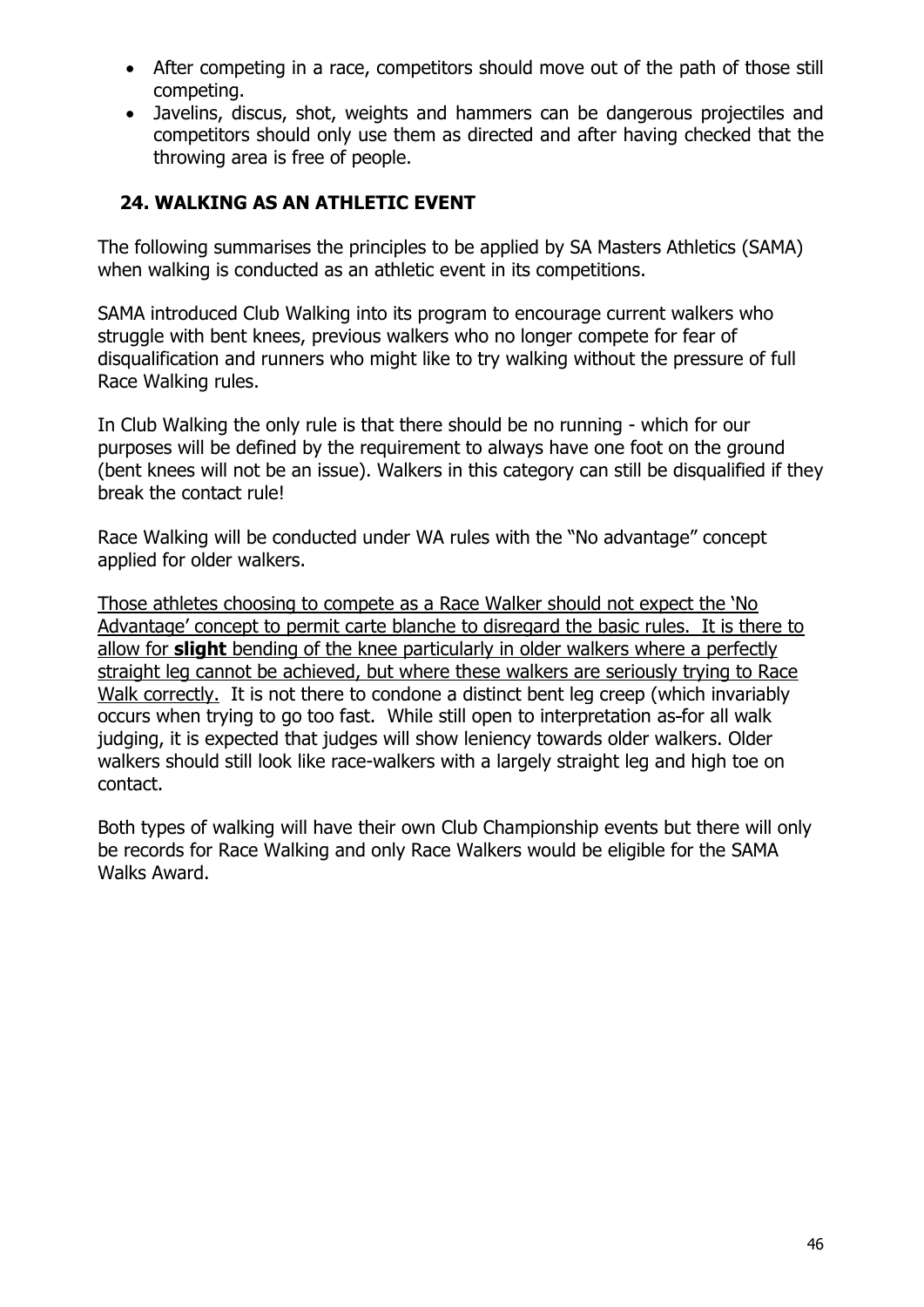#### **APPENDIX 6 GENERAL APPENDIX SAMA GUIDELINES**

#### **1. SAMA AWARDS**

These awards largely mirror the Australian Masters Athletics (AMA) awards and serve as part of the process in nominating SAMA members for these awards. Awards and runnersup certificates can only go to financial members.

Each Awardee will receive a certificate and an individual engraved trophy.

Starting from 2022, the award period is aligned with the competition seasons, commencing at the completion of Summer season/commencement of Winter season in late April and concluding after the completion of the Summer Season in April of the following year. The awards ceremony take place each year at a social event for all members either in conjunction with the Annual General Meeting or separately at a similar time of the year.

The award categories are as follows:

- Sprints
- Middle Distance
- Distance
- Walks
- Throws
- Jumps
- Official (includes administrators)
- Most Outstanding Individual Performance
- Most Outstanding Male Athlete and winner of the Ruth and Jack Weber perpetual trophy
- Most Outstanding Female Athlete and winner of the Pat and Geoff Peters perpetual trophy

The awards for Sprints, Middle Distance, Distance, Walks, Throws and Jumps each consist of Male and Female athlete awards, with two trophies for each category. In determining the winners of the first 5 of these categories the following events are considered (others may also be considered):

- All SAMA Track & Field Championships
- All SAMA summer scratch events days
- National Championships
- Oceania Championships
- W.M.A. Championships
- All SAMA Winter Championships
- All SAMA winter scratch event days
- Greenbelt 1/2 marathon
- Barossa 1/2 marathon
- Adelaide 1/2 and marathon

Times and distances are assessed SA Masters Awards Committee for age group percentages at each of the events to help determine the most outstanding athlete in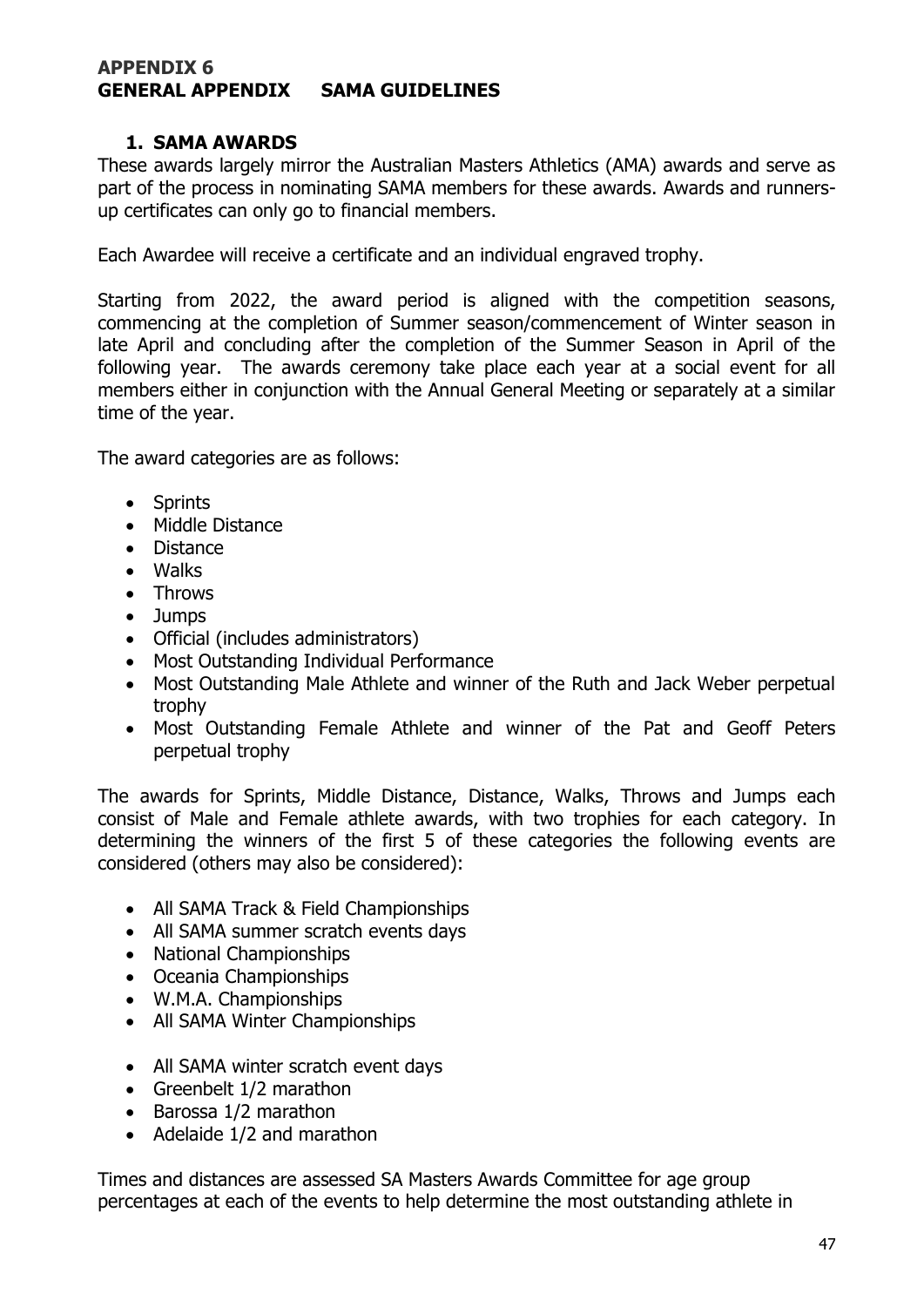each category. (For each event the best **3** age-graded performances are recorded.) Age grade percentages do not always clearly reflect the most outstanding athletes in each category. In addition to the age grade percentage the Committee should consider the spread of performance across the category. For instance; if a thrower rates at 95% in shot put but does not compete in other throwing disciplines then the awards committee may determine that another athlete whose age grade percentage is lower, but better represented across the discipline (Shot, Discus, Hammer, Javelin, Weight), is the winner. Similarly, the committee could consider the number of SAMA meets that are attended to help determine the winner in a particular category. In this instance special care needs to be taken not to disadvantage country members who may not be able to routinely attend SAMA meets.

It should be noted that the method of determining winners of all the awards is not purely a quantitative judgment. Subjective assessment is part of the determination by the SA Masters Awards Committee. The SA Masters Awards committee is a sub-committee of the SAMA committee. Once the sub-committee has made initial selections these must then be agreed to by the full committee. If not initially agreed then nominations will be reviewed until agreement is reached and the decision of the committee is final"

For the Most Outstanding Individual Performance category, this can be awarded for an individual event, for multiple successes on a single day or a single competition or for multiple successes in a particular style of event over the year.

The last two "Most Outstanding" categories are less regimented and while they may go to an outstanding athlete in one of the above categories, they are also subject to the discretion of the Committee. As age-grading within Australia favours the shorter races and older age groups, and disfavours some jumps and the throws events, it will only be part of the determination for these awards.

As examples the award may go to an all round athlete who may not excel at any one discipline or it may go to an athlete who showed particular determination and success under adverse conditions.

#### Responsibility

The SAMA Awards Officer.

#### **SAMA Achievers Award**

In 2020 the SAMA Achievers Award was introduced to recognise participation and improvement.

#### Aim of the Award

To introduce a scheme for an "Achievers Award" to acknowledge individual performances gained by athletes who strive from week to week to improve their performance ratings but who may not necessarily be at a "high" standard.

#### **Advantages**

Encourage more athletes to attend weekly meetings for both Summer and Winter seasons.

Increase motivation and competitiveness between athletes at all levels of competition for the full range of events.

#### Scheme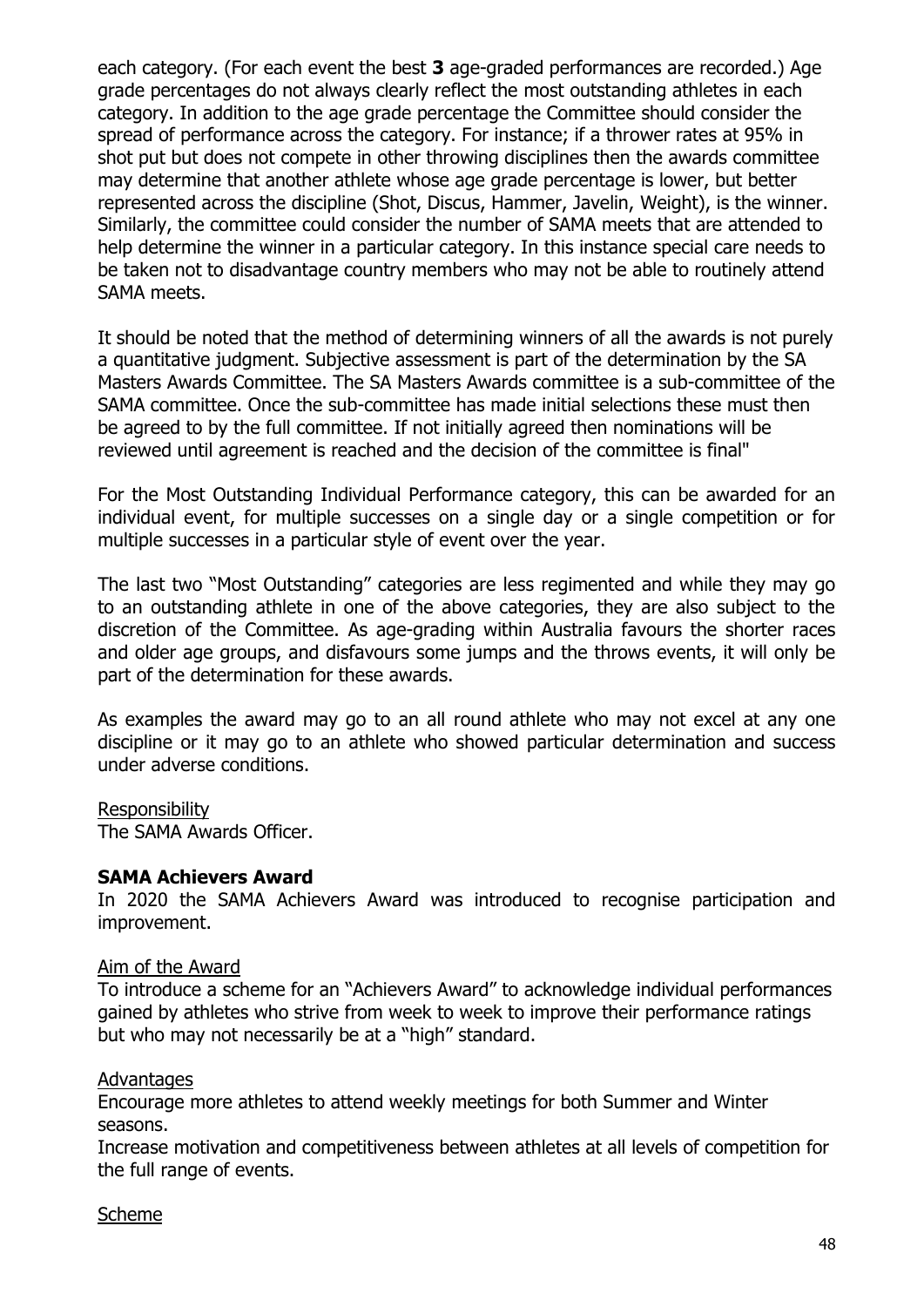The Award will be applicable only to financial members of SA Masters Athletics (SAMA) and based on their performances during the weekly SAMA competitions. Awards will be made separately for each of the Summer and Winter seasons.

In the Summer season it will cover all athletic disciplines ie. runs, sprints, walks, jumps, throws. For the Winter season it will apply to all participants in the run and walk events.

The Award will be determined using a points-based system.

Points will be awarded on a weekly basis, commencing on the first week for each SAMA season ie. for the Winter season or Summer season. Athletes that actually compete at a meeting will be acknowledged with a point for each event entered.

Further allocation of award points for each athlete will be based on the degree of performance improvement of their best Age Grade Rating for every event entered; the more events entered, the more points could be earned.

Performance improvement will be assessed by comparing the latest achieved Age Grade Rating for a particular event with the previously achieved maximum Age Grade Rating for that event for the current season.

Points will be calculated for each unique event (except Race and Club walks are combined).

Points towards a seasons total will be awarded as follows:

- 1 point for participating in an event, plus
- An additional point for improvement over the best age grade % performance for the same event by  $0 - 0.5\%$
- For improvement by 0.5% 1.0% an additional 2 points
- For improvement by 1.0% 1.5% an additional 3 points
- For improvement by 1.5% 2.0% an additional 4 points
- For improvement over 2.0% an additional 5 points

In Winter points will be calculated as general distance events rather than a unique type and distance i.e if an athlete entered a 5km race one week and then a 10km the next week they were considered to have run distance events and the age grade % compared for points.

#### Accounting

Award points will be calculated based on the results entered in the SAMA Event Manager data base each week. Software algorithms have been incorporated to enable comparison of performance data each week as detailed above.

#### Reports

Two reports will be produced from Event Manager each week recording the points status for each athlete as they progress their attendance and performance improvements.

1. A report visible to all SAMA members at the bottom of the weekly Results published on the SAMA website. This report would be for the previous week's competition as points should not be allocated until all results are confirmed.